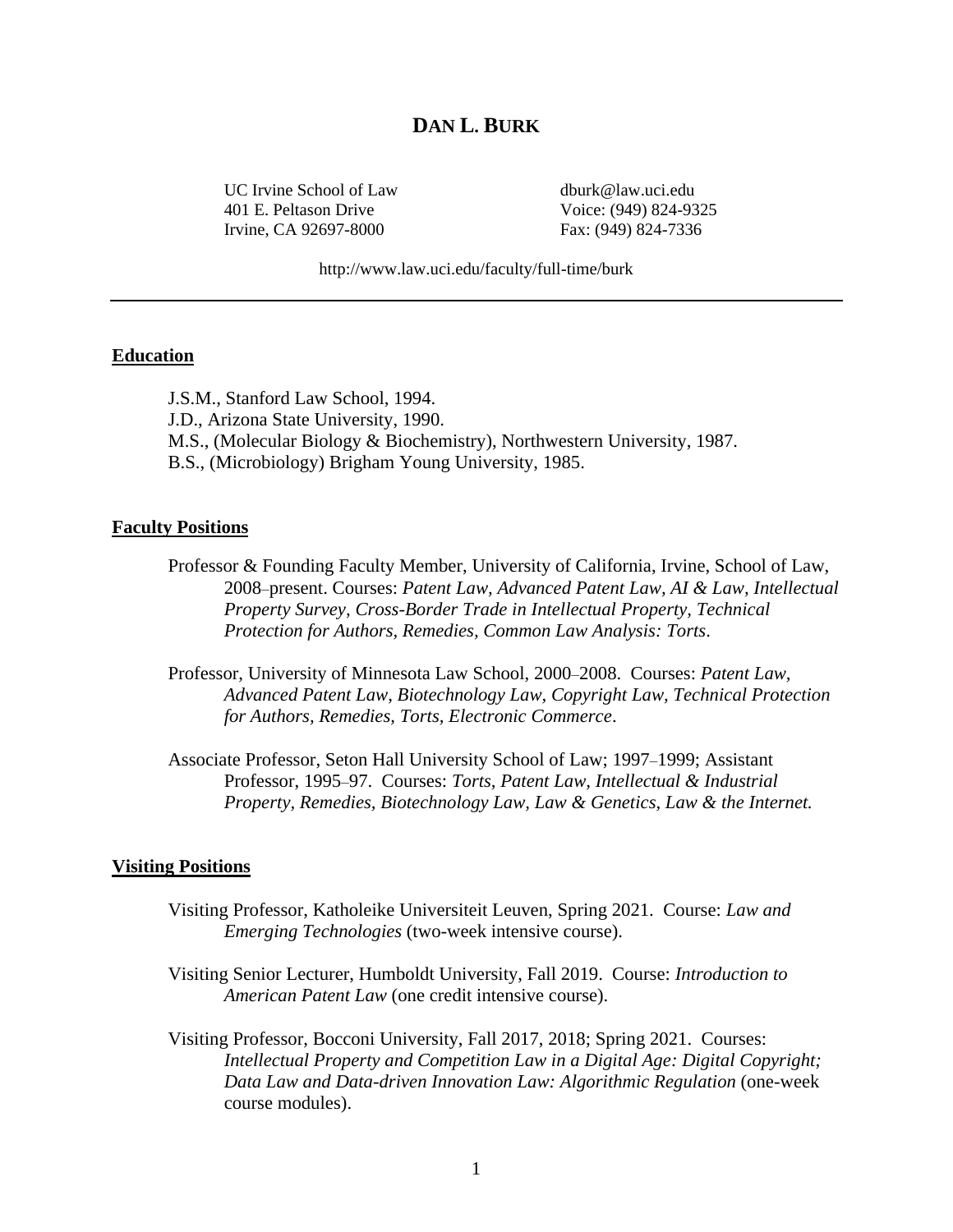- Visiting Professor, Sciences Po, Spring 2016, 2017, 2018, 2019. Course: *Comparative Industrial Property* (two-week intensive course).
- Visiting Professor, University of Lucerne, Fall 2014, Spring 2018. Courses: *Current Issues in International and Comparative Patent Law; Cross-Border Trade in Intellectual Property* (one-week intensive courses).
- Visiting Professor, University of Haifa, Fall 2010. Course: *Patents, Technology, and Society* (two-week intensive course)*.*
- Visiting Professor, Cornell University Law School, Spring Semester 2005. Courses: *Copyright Law; Cyberspace Law* (full semester courses).
- Visiting Professor, Munich Intellectual Property Law Center, Max Planck Institut für Innovation und Wettbewerb; Summer 2004-07, Summer 2009-19. Courses: *Comparative Patent Eligibility; Patents, Technology, and Society*; *Technical Protection for Authors*; *Cross-Border Trade in Intellectual Property* (two-week intensive courses).
- Visiting Law Lecturer, University of Tilburg Faculty of Law, Fall 2004. Course: *Patents, Technology, and Society* (two-week intensive course).
- Visiting Professor, Boalt Hall School of Law, University of California, Berkeley, Fall Semester 2003. Courses: *Patent Law*; *Introduction to Intellectual Property* (full semester courses).
- Distinguished Visiting Professor, University of Toronto Faculty of Law, Spring 2003. Course: *Patents, Technology, & Society* (two-week intensive course).
- Visiting Professor, Program in Management in the Network Economy, Universitá Cattolica del Sacro Cuore, Spring 2001, Spring 2002, Spring 2003, Spring 2004. Course: *Cyberlaw* (two-week intensive course).
- Visiting Professor, University of Minnesota Law School, 1999-2000. Courses: *Patent Law, Biotechnology Law, Copyright Law* (full semester courses)*.*
- Visiting Professor, Ohio State University Law Programme at Oxford, Summer 1999 Course: *Comparative Cyberlaw* (one month intensive course).
- Visiting Professor, Cardozo Law School, Yeshiva University, Spring 1999 Course: *Cyberspace & the Law* (full semester course).
- Visiting Assistant Professor, George Mason University School of Law, 1993-95; Courses: *Evidence, Remedies, Advanced Legal Writing* (full semester courses).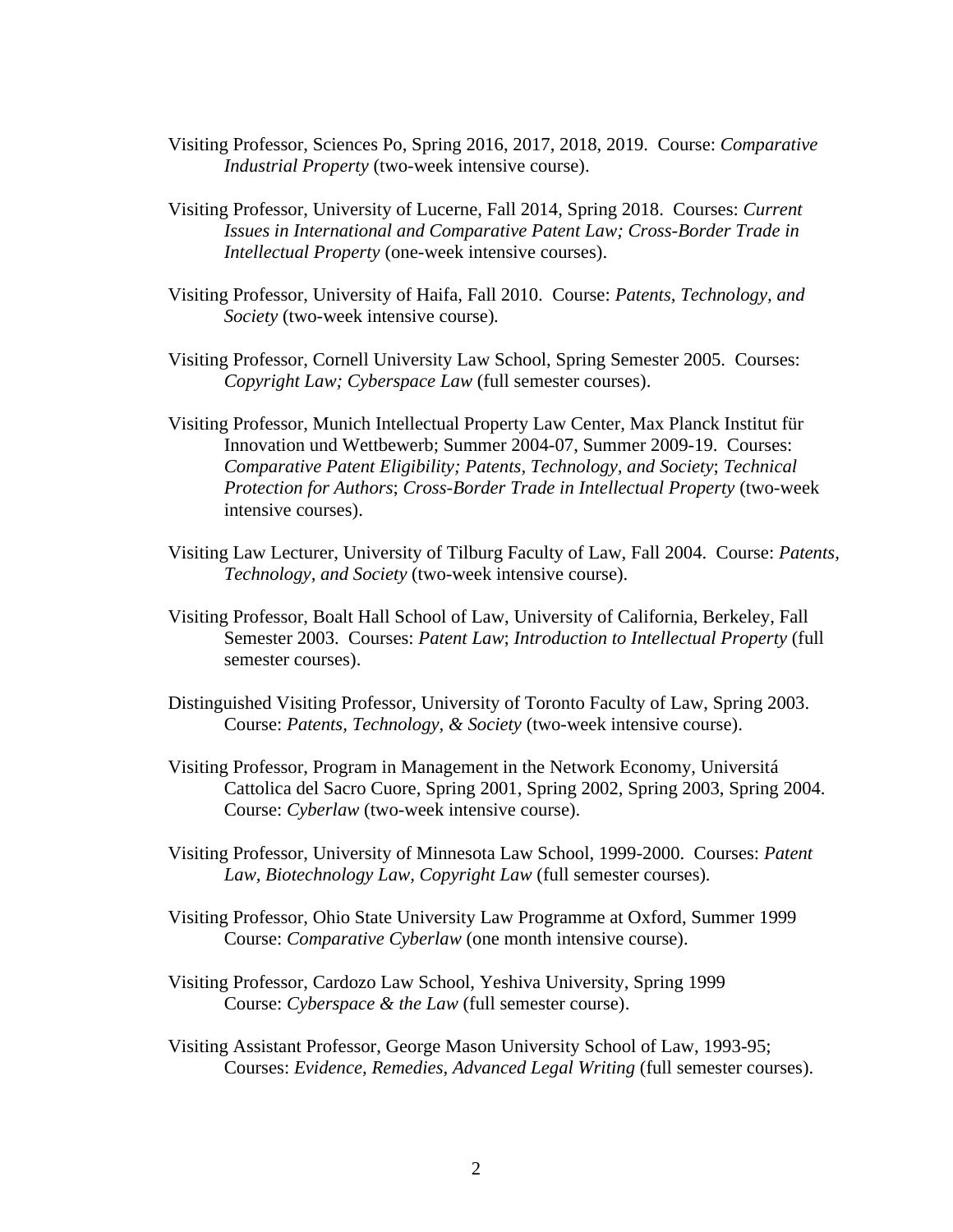# **Honors, Fellowships & Awards**

Distinguished Professor of Law, University of California, Irvine, 2021-present.

Chancellor's Professor of Law, University of California, Irvine, 2008–present.

- Senior Fellow, Weizenbaum Institute for the Networked Society, Fall 2019.
- Sponsored Scholarship Grant award, University of Houston Institute for Intellectual Property and Information Law, 2019.
- Distinguished Visiting Scholar, University of Copenhagen Centre for Advanced Studies in Biomedical Innovation, Spring 2019.

Fulbright Cybersecurity Scholar, United Kingdom, Fall 2017.

Visiting Fellow, Oxford Internet Institute, United Kingdom, Fall 2017.

IP Vanguard Award, California State Bar Section on Intellectual Property, 2015.

Leverhulme Trust Visiting Professorship, London School of Economics, Spring 2015.

DAAD (German Academic Exchange Service) Research Fellowship, Spring 2014.

Distinguished Visiting Scholar, University of Copenhagen Faculty of Law, Spring 2013.

- Albert and Vern Oldham Lectureship in Intellectual Property, University of Akron, 2013.
- Senior Visiting Scholar, Swiss Federal Institute of Technology (ETH) Zurich, 2011.
- Fulbright Research Scholar, Max Planck Institute für Geisteges Eigentum und Wettbewerb, Germany, Fall 2011.

Reinhold Cohn Distinguished Professor, University of Haifa, Fall 2010.

- Residential Fellow, Institute for Advanced Study, University of Minnesota, Fall 2007.
- Clyde Scholar, S.J. Quinney School of Law, University of Utah, 2006.
- Fresco Distinguished Visiting Lecturer, Facoltá di Giurisprudenza, Universitá degli studi di Genova, Italy, 2005.

Katz-Kiley Fellow, University of Houston Law Center, 2005.

MiNE Fellow, Universita Cattolica del Sacro Cuore, Piacenza, Italy, 2003–05.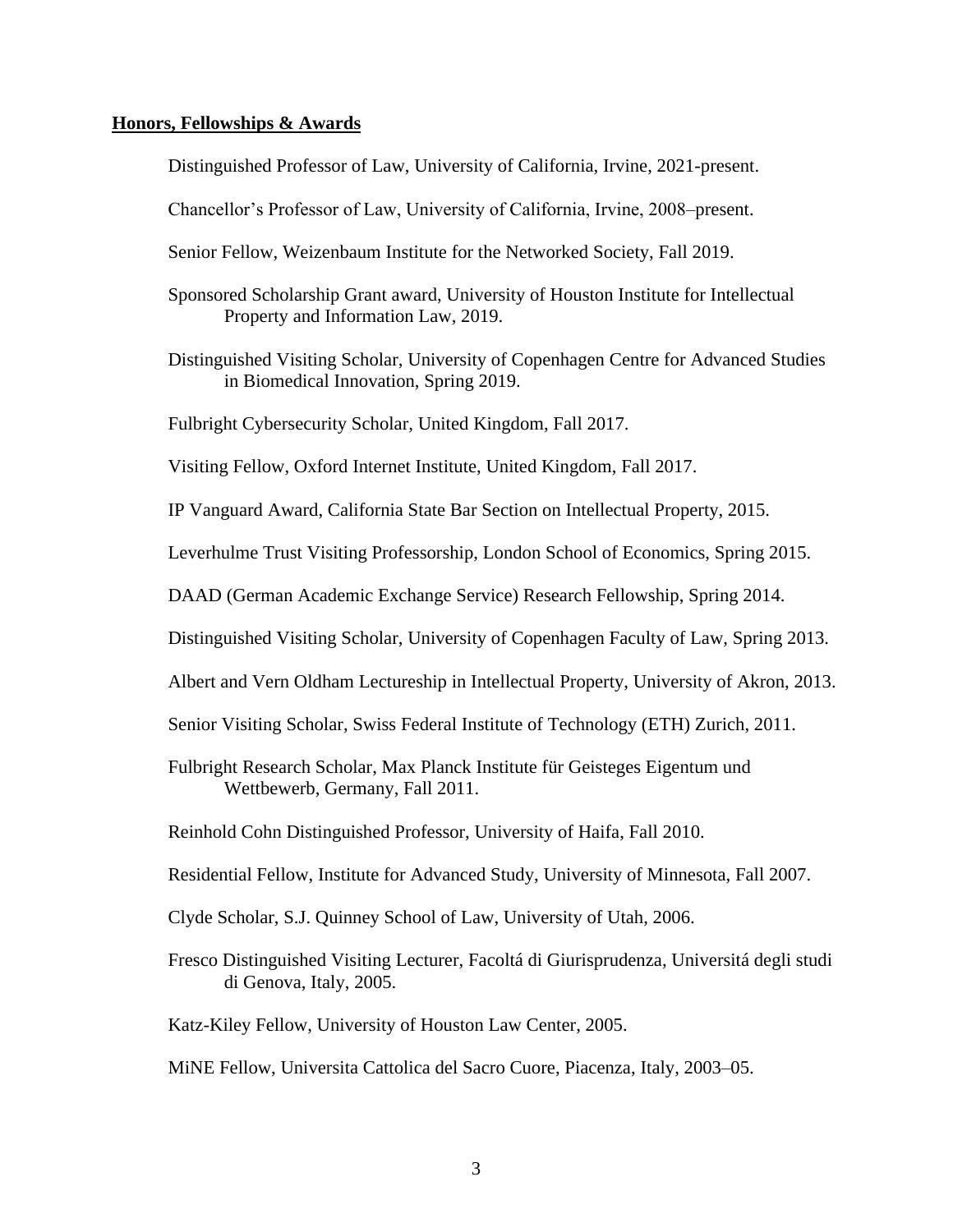Endries Distinguished Lecturer, Syracuse University College of Law, 2004.

Helen Nies Memorial Lecturer, Marquette University School of Law, 2003.

Oppenheimer, Wolff & Donnelly Professor of Law, University of Minnesota, 2002–08.

Julius E. Davis Professor of Law, University of Minnesota, 2001–02.

Vance K. Opperman Research Scholar, University of Minnesota, 2000–01.

Marcus B. Finnegan Memorial Lecturer, George Washington University, 1998.

Thomas C. Grey Fellow, Stanford Law School, 1991–93.

Order of the Coif, 1990.

# **Memberships & Advisory Positions**

- Executive Board, International Association for the Advancement of Teaching and Research in Intellectual Property (ATRIP), 2021-present.
- Program Committee, 2021 AAAI/ACM Conference on Artificial Intelligence, Ethics, and Society.

American Law Institute, 2013–present.

- Advisory Board, Max Planck Institut für Innovation und Wettbewerb, 2013–present.
- Executive Board, Section on Intellectual Property, Association of American Law Schools, 2017-18.
- Expert Advisor, ACLU Committee on Patents and Civil Liberties, 2006–10.
- Chair, Section on Intellectual Property, Association of American Law Schools, 2002–03.
- Chair, Section on Computer Law, Association of American Law Schools, 1999–2000.
- Advisory Board, Cornell Computer Law & Policy Institute, 1997–2002.
- Committee Expert, Committee on Consumer Policy, Organization for Economic Cooperation and Development, 1997–98.

Academic Advisor, American Committee for Interoperable Systems, 1996–98.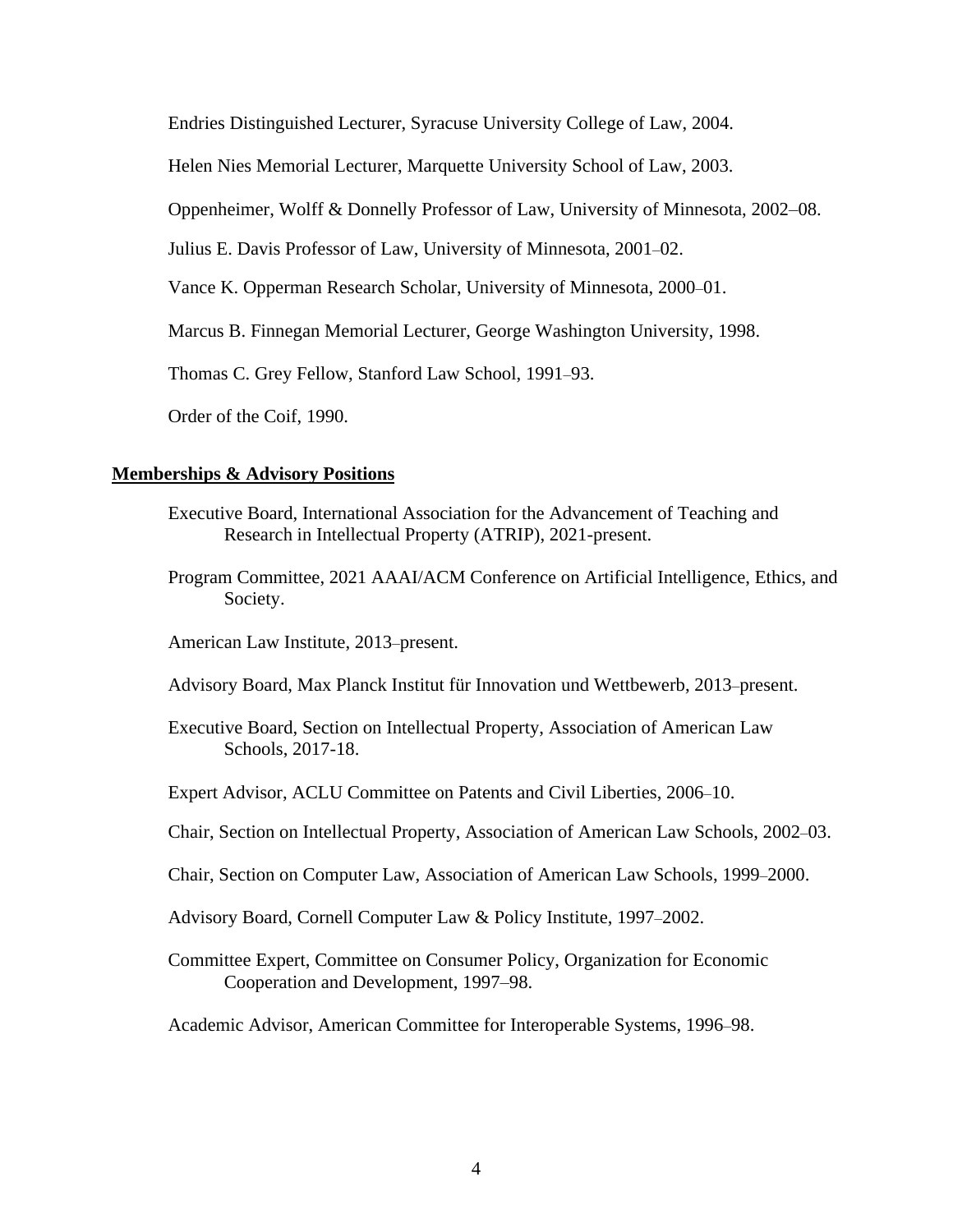- Working Group on Intellectual Property, Interoperability, and Standards, United States State Department Advisory Committee on International Communications and Information Policy, 1996.
- Chair, American Chemical Society Division of Chemistry and Law, 1997–98.
- Policy Advisor, Task Force on Electronic Publishing, Council of Scientific Society Presidents, 1995.
- Human Genome Advisory Board, American Association for the Advancement of Science, Science + Literacy Project, 1995–96.

# **Publications: Books**

- (with Mark A. Lemley) THE PATENT CRISIS AND HOW THE COURTS CAN SOLVE IT (U. Chicago Press, 2009) (peer review).
- (with Mark A. Lemley) THE PATENT CRISIS AND HOW THE COURTS CAN SOLVE IT (Chinese tr., China Univ. Poli. Sci. & Law Press, 2013).

### **Publications: Law Reviews**

*Patent Performativity,* 29 J. INTEL. PROP. L. 280 (2022).

- *Racial Bias in Algorithmic IP,* 105 MINN. L. REV. *HEADNOTES* 270 (2022).
- *Calculative Patents*, 99 TEXAS L. REV. ONLINE 183 (2021).
- *AI Patents and the Self-Assembling Machine,* 105 MINN. L. REV. *HEADNOTES* 301 (2021) *reprinted in* THE FUTURE OF INTELLECTUAL PROPERTY 128 (Daniel Gervais, ed., 2021).
- *Algorithmic Legal Metrics,* 96 NOTRE DAME L. REV. 1147 (2020).
- *Thirty-Six Views of Copyright Authorship, by Jackson Pollock*, 58 HOUSTON L. REV. 263 (2020).
- *Patents and State Constitutionally Protected Speech,* 15 DUKE J. CON. L. & PUB. POL'Y 1 (2020).
- *Content Discriminatory Patents: A Response to Professor Chiang*, 108 GEO. L.J. ONLINE 37 (2019).

*Algorithmic Fair Use*, 86 U. CHI. L. REV. 307 (2019).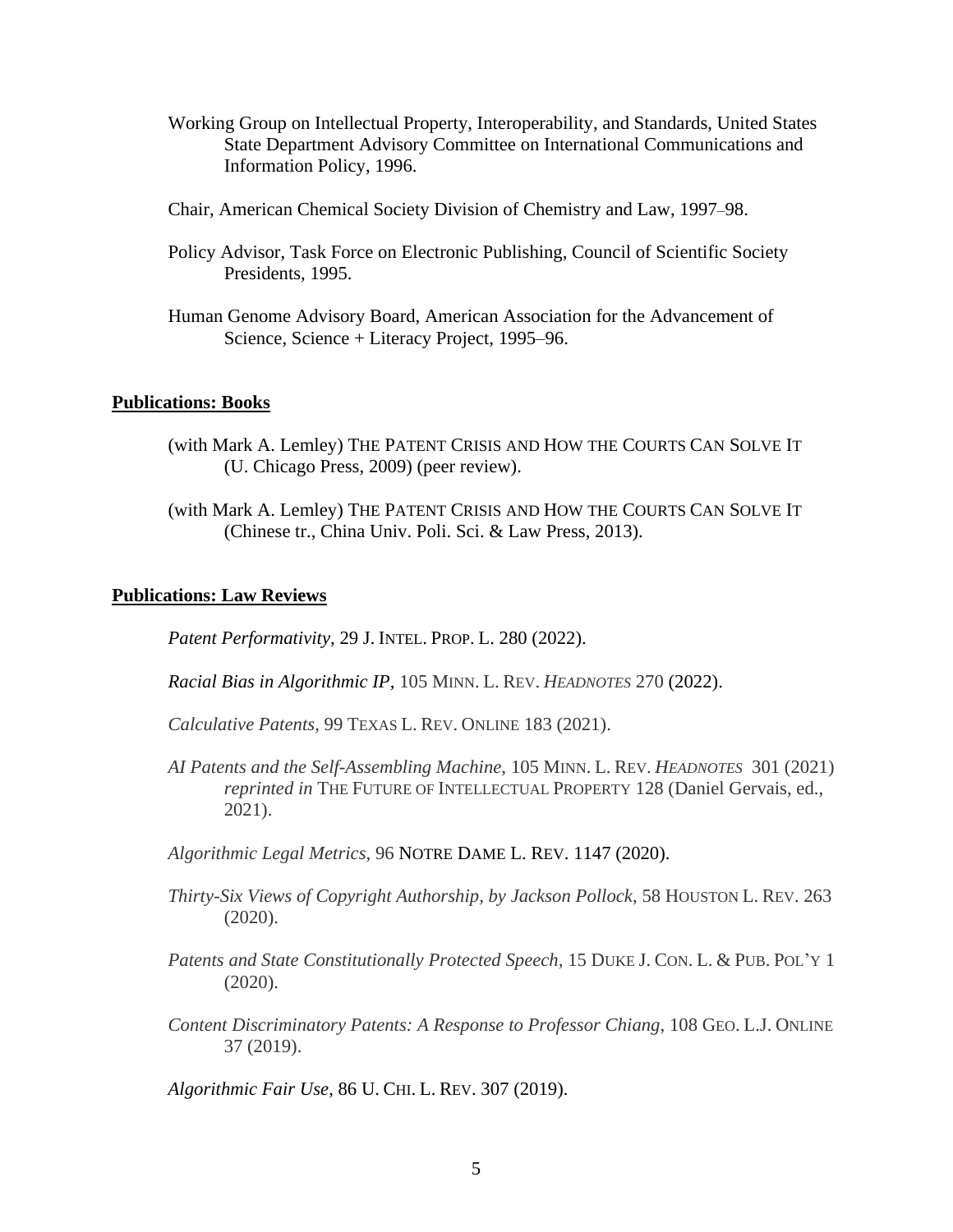*Punitive Patent Liability: A Comparative Examination,* 36 REV. LITIG. 327 (2019).

*Patents and the First Amendment,* 95 WASH. U.L. REV. 197 (2018).

*DNA Copyright in the Administrative State,* 51 U.C. DAVIS L. REV. 1297 (2018).

*Patent Silences,* 69 VAND. L. REV. 1603 (2016).

*On the Sociology of Patenting,* 101 MINN. L. REV. 421 (2016).

*Perverse Innovation*, 58 WM. & MARY L. REV. 1 (2016).

*Patents as Data Aggregators in Personalized Medicine*, 21 B.U. J. SCI. & TECH. L. 233 (2015).

*Diversity Levers*, 23 DUKE J. GENDER L. & POL'Y 25 (2015).

- *The "Creating Around" Paradox*, 128 HARV. L. REV. F. 118 (2015).
- *Inventing Around Copyright*, 109 NW. U.L. REV. 547 (2015) *and* 109 NW. U.L. REV. ONLINE 64 (2014); *reprinted in* 2015 INTELLECTUAL PROPERTY LAW REVIEW (Karen B. Tripp ed., 2015).
- *The Curious Incident of the Supreme Court in* Myriad Genetics*,* 90 NOTRE DAME L. REV. 505 (2014).

*Means and Meaning in Patent Remedies,* 92 TEXAS L. REV. *SEE ALSO* 13 (2013).

*Anticipating Patentable Subject Matter*, 65 STAN. L. REV. ONLINE 109 (2013).

- *Edifying Thoughts of a Patent Watcher: The Nature of DNA*, 60 UCLA L. REV. DISC. 92 (2013).
- *Owning e-Sports: Proprietary Rights in Professional Computer Gaming*, 161 U. PENN. L. REV. 1535 (2013) *reprinted in* 2013-14 ENTERTAINMENT, PUBLISHING, AND THE ARTS HANDBOOK 195 (Karen Tripp ed., 2014).

*Do Patents Have Gender?*, 19 AM U. J. GENDER SOC. POL'Y & L. 881 (2011).

*Cybermarks*, 94 MINN. L. REV. 1375 (2010).

(with Brett H. McDonnell) *Trademarks and the Boundaries of the Firm*, 51 WM & MARY L. REV. 345 (2009).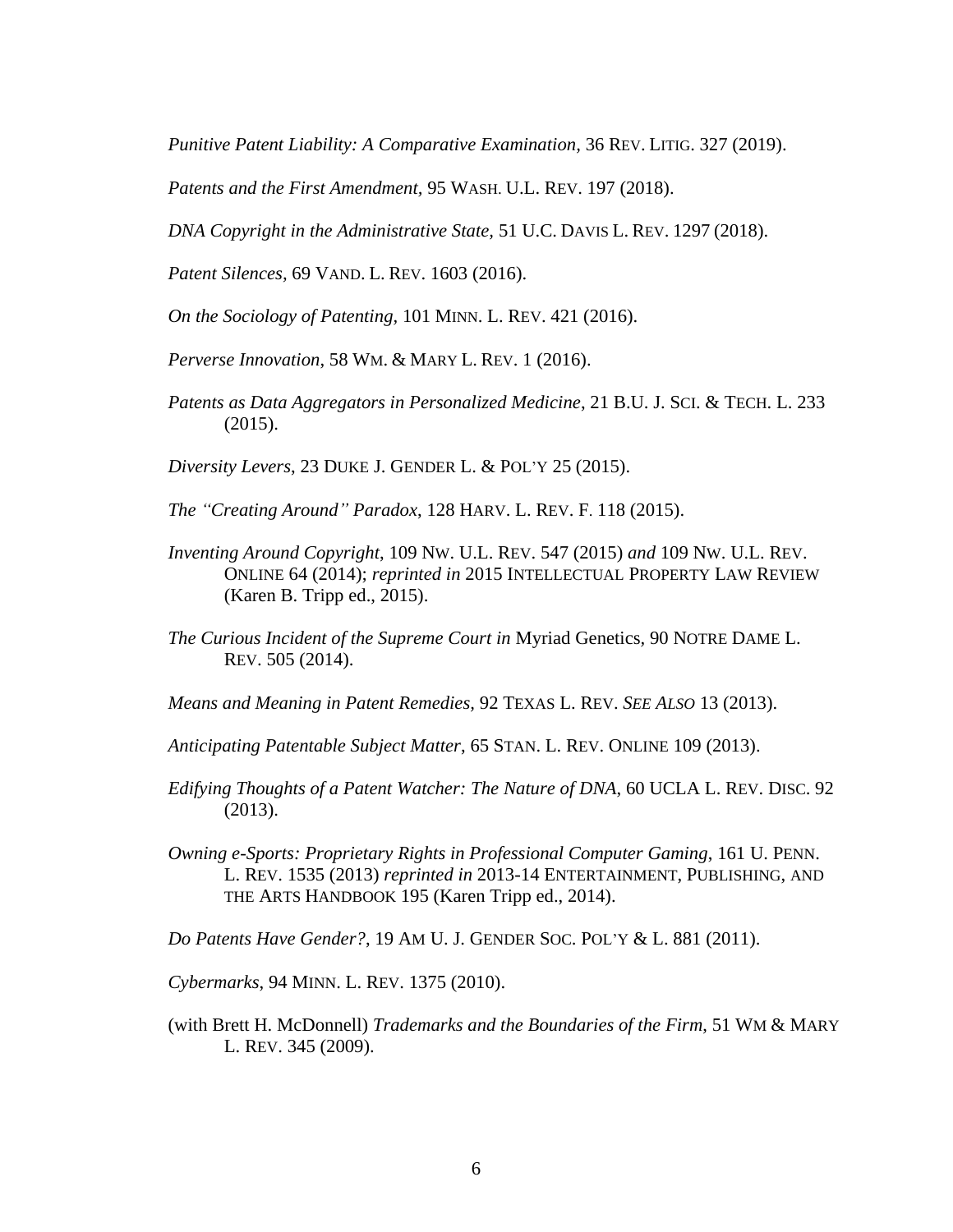- (with Mark A. Lemley) *Fence Posts or Sign Posts? Rethinking Patent Claim Construction*, 157 U. PENN. L. REV. 1743 (2009).
- *The Role of Patent Law in Knowledge Codification*, 23 BERKELEY TECH. L.J. 1009 (2008).
- *Method and Madness in Copyright Law*, 2007 UTAH L. REV. 587 *reprinted in* COPYRIGHT INFRINGEMENT: NEW MYSTIFICATIONS 65 (Audhi Narayana Vavili ed., 2008).
- (with Brett H. McDonnell) *Patents, Tax Shelters, and the Firm*, 12 VA. TAX REV. 981 (2007).
- *Feminism and Dualism in Intellectual Property Law*, 14 AM. U.J. GENDER SOC. POL'<sup>Y</sup> & L. 183 (2007).
- (with Brett H. McDonnell) *The Goldilocks Hypothesis: Balancing Intellectual Property Rights at the Boundary of the Firm*, 2006 U. ILL. L. REV. 275.
- *The Problem of Process in Biotechnology Law*, 43 HOUSTON L. REV. 561 (2006).
- *Expression, Selection, Abstraction: Copyright's Golden Braid*, 55 SYR. L. REV. 101 (2005).
- *Copyright and Feminism in Digital Media*, 14 J. GENDER SOC. POL'Y & L. 519 (2006) *portions reprinted in* INTELLECTUAL PROPERTY RIGHTS IN A NETWORKED WORLD: THEORY AND PRACTICE 161 (Richard A. Spinello & Herman T. Tavani eds., 2004).
- *Legal and Technical Standards in Digital Rights Management Technology*, 74 FORDHAM L. REV. 537 (2005).
- (with Mark A. Lemley) *Inherency*, 47 WM. & MARY L. REV. 371 (2005) *reprinted in*  2006 INT. PROP. L. REV. 11.
- *Law as a Network Standard*, 8 YALE J. L. & TECH. 63 (2005) <http://research.yale.edu/ lawmeme/yjolt/>; *reprinted in* 10 INT'L J. TELECOMM. L. & POL'Y (2005) <http://www.ijclp.org/10\_2005/ijclp\_webdoc\_01\_10\_2005.htm>; *portions reprinted as Comment on "Should ICT Regulation Be Undertaken at the International Level?"* in STARTING POINTS FOR ICT REGULATION: DECONSTRUCTING PREVALENT POLICY ONE-LINERS 261 (B.J. Loops et al. eds, 2006) *and in* THE GLOBAL FLOW OF INFORMATION: LEGAL, SOCIAL, AND CULTURAL PERSPECTIVES 156 (Ramesh Subraminian & Eddan Katz eds., 2011).
- (with Mark A. Lemley) *Quantum Patent Mechanics*, 9 LEWIS & CLARK L. REV. 29 (2005).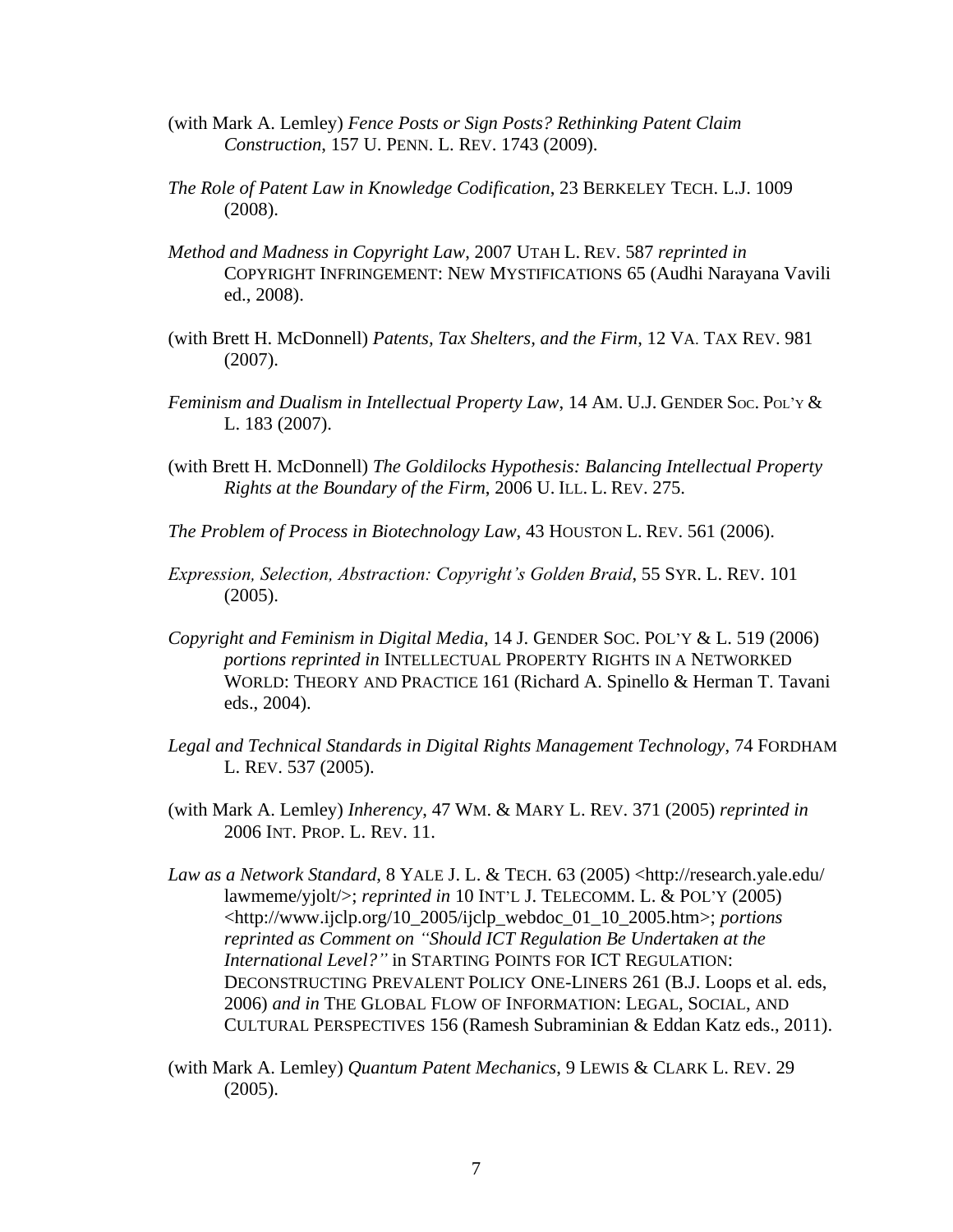- *Intellectual Property and the Firm*, 71 U. CHI. L. REV. 3 (2004) *reprinted in* EMPLOYMENT LAW AND INTELLECTUAL PROPERTY LAW (Ann L. Monotti, ed., 2018).
- (with Sara Boettiger) *Open Source Patenting*, 1 J. INT'L BIOTECH. L. 221 (2004).
- *Legal Constraint of Genetic Use Restriction Technologies*, 6 MINN J. L. SCI. & TECH. 335 (2004) *reprinted in* AGRICULTURAL BIOTECHNOLOGY AND INTELLECTUAL PROPERTY: SEEDS OF CHANGE 83 (Jay Kesan ed. 2007).
- *DNA Rules: Legal & Conceptual Implications of Biological "Lock-Out" Systems*, 92 CAL. L. REV. 1553 (2004).
- (with Mark A. Lemley) *Policy Levers in Patent Law*, 79 VA. L. REV. 1575 (2003) *reprinted in* 14 INTEL. PROP. L. & POL'Y J. 45 (2007) (Japanese tr. Noboru Yamasaki) *and in* 2009 INT. PROP. L. & POL'Y J. 1 (Chinese tr. Tang Junfang & He Xiaohua); *reprinted in part as Tailoring Patents to Different Industries in* BIOTECHNOLOGY AND SOFTWARE PATENT LAW: A COMPARATIVE REVIEW OF NEW DEVELOPMENTS (Emanuela Arezzo & Gustavo Ghidini eds., 2011).
- *Anti-Circumvention Misuse*, 50 UCLA L. REV. 1095 (2003) *portions reprinted in* RETHINKING RIGHTS AND REGULATIONS: INSTITUTIONAL RESPONSES TO NEW COMMUNICATION TECHNOLOGIES 279 (Lorrie Cranor & Steve Wildman eds., 2003) *and in* INTERNATIONAL LIBRARY OF ESSAYS IN LAW AND LEGAL THEORY: CYBERLAW, VOL. II (Brian Fitzgerald ed. 2004).
- (with Mark A. Lemley) *Is Patent Law Technology-Specific?,* 17 BERKELEY TECH L.J. 1155 (2003).
- (with Julie E. Cohen) *Fair Use Infrastructure for Copyright Management Systems*, 15 HARV. J. L & TECH. 41 (2001) *reprinted in* 3 INTEL. PROP. L. & POL'Y J. 131 (2004) (Japanese tr. Hisashi Aizawa).
- *Patenting Speech*, 79 TEXAS L. REV. 100 (2000).
- *The Trouble With Trespass*, 4 J. SMALL & EMERGING BUS. L. 27 (2000) *reprinted in*  INTELLECTUAL PROPERTY AND DIGITAL CONTENT (Richard Gruner ed., 2013).
- *Muddy Rules for Cyberspace*, 21 CARDOZO L. REV. 121 (1999) *portions reprinted in* TELEPHONY, THE INTERNET, AND THE MEDIA: SELECTED PAPERS FROM THE 1997 TELECOMMUNICATIONS POLICY AND RESEARCH CONFERENCE (Jeffrie K. MacKie-Mason & David Waterman eds., 1998).
- *Virtual Exit in the Global Information Economy*, 73 CHI.-KENT. L. REV. 943 (1999) *portions reprinted in* LEGAL ISSUES IN ELECTRONIC COMMERCE (R. L.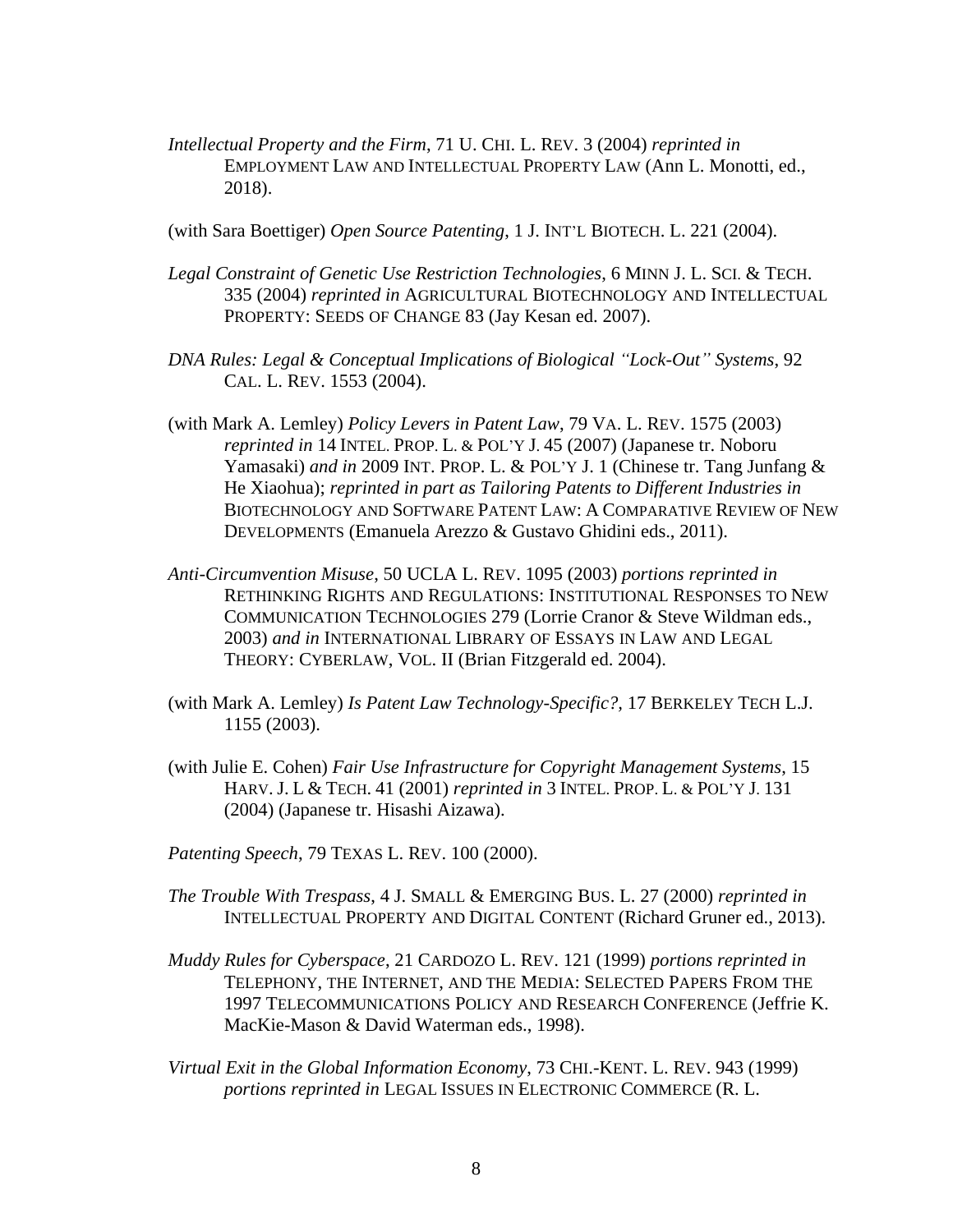Campbell, ed., 3d ed. 2009).

- *Trademark Doctrines for Global Electronic Commerce,* 49 S.C. L. REV. 695 (1998) *reprinted in* 1999 INT. PROP. L. REV. *and in* INTELLECTUAL PROPERTY AND DIGITAL CONTENT (Richard Gruner ed., 2013).
- *The Milk Free Zone: Federal and Local Interests in Regulating Recombinant bST*, 22 COLUMBIA J. ENV. L. 227 (1997).
- *Jurisdiction in a World Without Borders*, 1 VA. J.L. & TECH. (Feb. 1, 1997) <http://scs.student.virginia.edu/~jolt/burk.html>
- *Federalism in Cyberspace*, 28 U. CONN. L. REV. 1095 (1996); *portions reprinted in* 17 CATO J. 147 (1997).
- *Trademarks Along the Infobahn: A First Look at the Emerging Law of Cybermarks*, 1 U. RICH. J.L. & TECH. (Apr. 10, 1995) <http://www.urich.edu/~jolt/v1i1 /burk.html> *reprinted in* 1996 INT PROP L. REV.
- *Misappropriation of Trade Secrets in Biotechnology Licensing*, 4 ALB. L.J. SCI. & TECH. 121 (1994).
- *Transborder Intellectual Property Issues on the Electronic Frontier*, 5 STAN. L. & POL'Y REV. 9 (1994).
- *Research Misconduct: Deviance, Due Process, and the Disestablishment of Science*, 3 GEO. MASON IND. L. REV. 305 (1995).
- (with Jennifer A. Hess) *Genetic Privacy: Constitutional Considerations in Forensic DNA Testing*, 3 GEO. MASON U. CIV. RTS. L.J. 201 (1994).
- (with Barbara A. Boczar) *Biotechnology and Tort Liability: A Strategic Industry at Risk*, 55 U. PITT. L. REV. 791 (1994).
- *Patents in Cyberspace: Territoriality and Infringement on Global Computer Networks*, 68 TULANE L. REV. 1 (1993) *reprinted in* 1995 INT. PROP. L. REV. 137.
- *Patenting Transgenic Human Embryos: A Nonuse Cost Perspective*, 30 HOUSTON L. REV. 1597 (1993).
- *Protection of Trade Secrets in Outer Space Activity: A Study in Federal Preemption*, 23 SETON HALL L. REV. 560 (1993).
- *Application of United States Patent Law to Commercial Activity in Outer Space*, 6 SANTA CLARA COMP. & HIGH TECH. L.J. 295 (1991).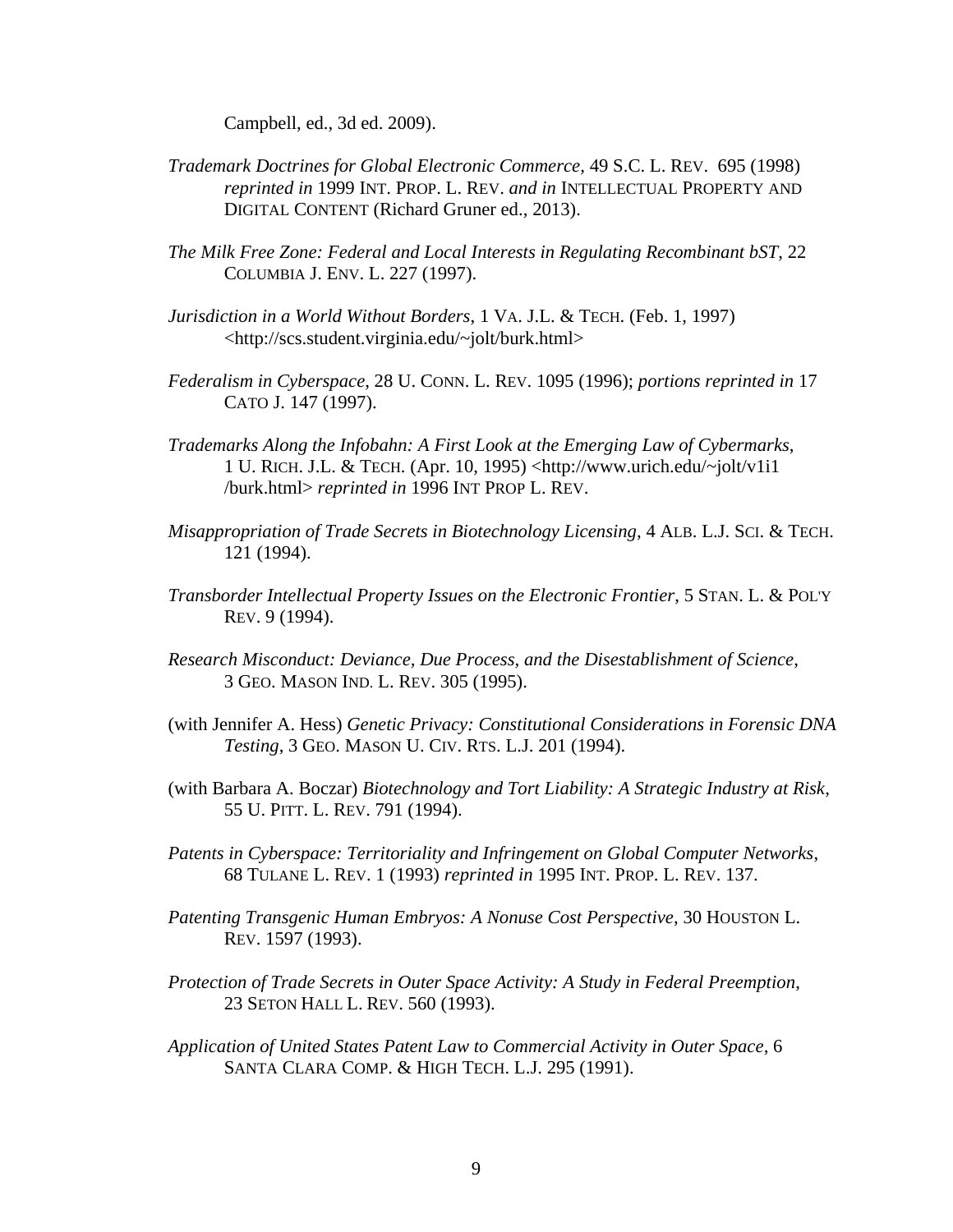- *Biotechnology and Patent Law: Fitting Innovation to the Procrustean Bed*, 17 RUTGERS COMP. & TECH. L.J. 1 (1991).
- (with Lawrence H. Winer) *Failure to Prepare: Who's Liable in a Computer Disaster?*, 5 SANTA CLARA COMP. & HIGH TECH. L.J. 19 (1989).

# **Publications: Peer Review Journals**

- *Copyright and Hypernarrative,* 31 L. & LIT. 1 (2018) (peer review).
- *Beyond Abstraction: Applying the Brakes to Runaway Patent Ineligibility*, 3 J.L. & BIOSCIENCES 697 (2016).
- *Copyright, Culture, and Community in Virtual Worlds*, 5 LAWS 40 (2016) (peer review).
- *Dolly and* Alice, 3 J.L. & BIOSCIENCES 606 (2015) (peer review).
- *Copyright and the Architecture of Digital Delivery*, 19 FIRST MONDAY <http://firstmonday.org/ojs/index.php/fm/article/view/5544/4123> (2014) (peer review).
- (with Jessica Reyman) *Patents as Genre: A Prospectus,* 26 L. & LIT. 163 (2014) (peer review).
- (with Brett A. McDonnell) *Ancillary Patent Markets and the Firm*, 3 Q. MARY J. INT. PROP. 118 (2013) (peer review).
- *Intellectual Property in the Cathedral,* 4 ZEITSCHRIFT FÜR GEISTIGES EIGENTUM/INT. PROP. J. 405 (2013) (peer review) *reprinted in* ACCESS TO INFORMATION AND KNOWLEDGE: 21ST CENTURY CHALLENGES IN INTELLECTUAL PROPERTY AND KNOWLEDGE GOVERNANCE 95 (Dana Beldiman ed., 2013).
- *The Law and Economics of Intellectual Property: In Search of First Principles,* 8 ANN. REV. L & SOC. SCI. 397 (2012) (peer review).
- *Toward an Epistemology of ISP Secondary Liability,* 24 PHIL. & TECH. 437 (2011) (peer review).
- *Materiality and Textuality in Digital Rights Management*, 27 COMPUTERS & COMP. 225 (2010) (peer review).
- *Authorization and Governance in Virtual Worlds*, 15 FIRST MONDAY (2010) <http://www.uic.edu/htbin/cgiwrap/bin/ojs/index.php/fm/article/view/2967/2527> (peer review).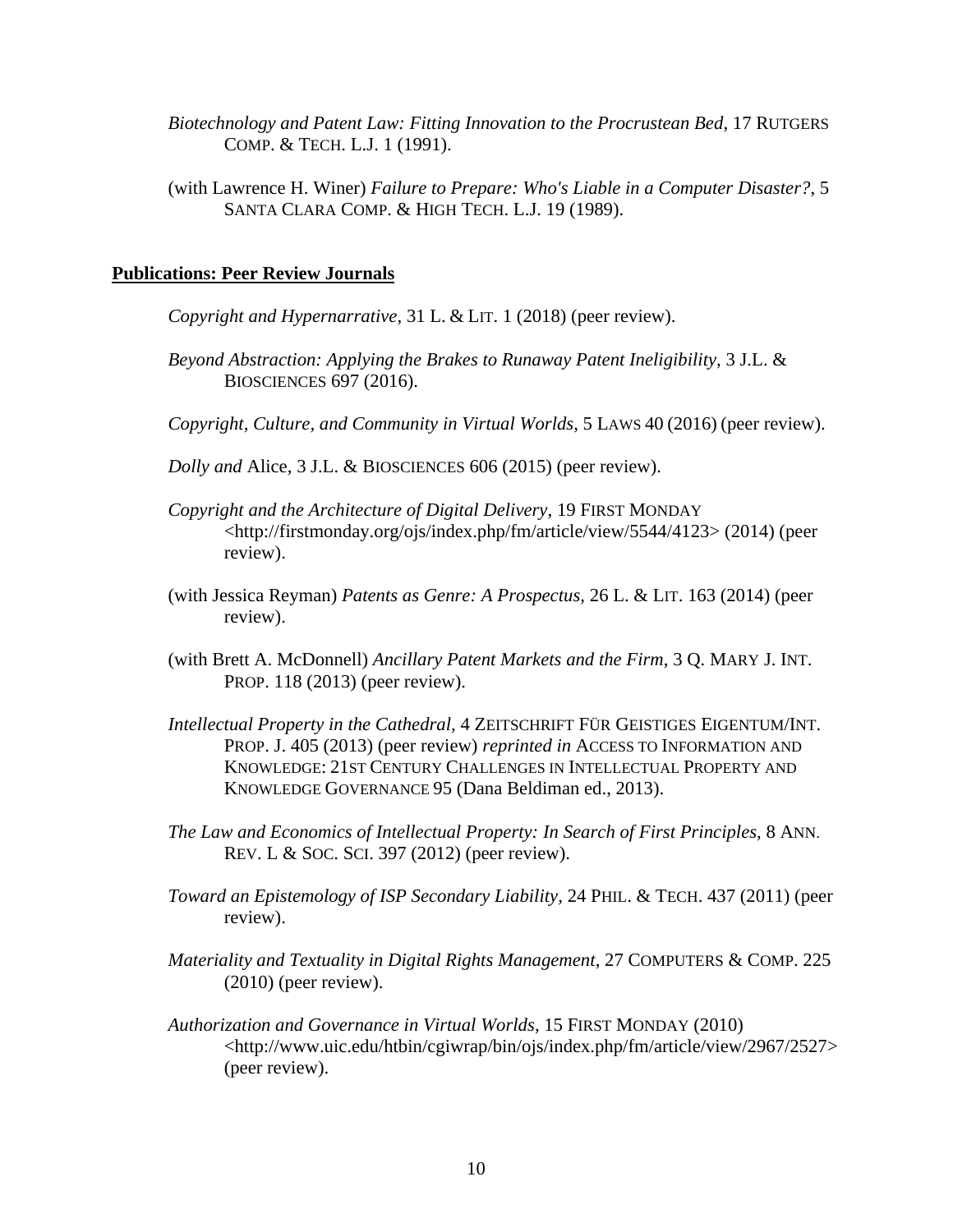- *Information Ethics and the Law of Data Representations*, 10 ETHICS & INFO. TECH 135 (2008) (peer review).
- *The Mereology of Digital Copyright*, 18 FORDHAM INT. PROP. MEDIA & ENT. L.J. 711 (2008) *reprinted in* 2008-09 ENTERTAINMENT, PUBLISHING, AND THE ARTS HANDBOOK 1 (Karen Tripp ed., 2008) *and in* CYBERSPACE AND COPYRIGHTS 86 (Audhi Narayana Vavilli ed., 2008) *and in* INTERNATIONAL HANDBOOK OF INTERNET RESEARCH 135 (Jeremy Hunsinger et al. eds., 2010) (peer review).
- (with Gove N. Allen & Charles Ess) *Ethical Approaches to Robotic Data Gathering in Academic Research*, 1 INT'L J. INTERNET. RES. ETHICS 9 (2008) (peer review) *reprinted in* SOFTWARE AGENTS AND LAW (L. Padmavathi ed. 2009).
- *Intellectual Property in the Context of e-Science*, 12 J. COMPUTER MED. COMM'N 600- 17 (2007) <http://jcmc.indiana.edu/vol12/issue2/burk.html> *portions reprinted in* E-RESEARCH: TRANSFORMATIONS IN SCHOLARLY PRACTICE 273 (Nicholas Jankowski ed., 2009) (peer review).
- *Intellectual Property and Cyberinfrastructure*, 12 FIRST MONDAY (2007) <http://www.firstmonday.org/issues/issue12\_6/burk/index.html> (peer review).
- (with Gove N. Allen & Gordon B. Davis) *Academic Data Collection in Electronic Environments: Defining Acceptable Use of Internet Resources* 30 MIS Q. 599 (2006) (peer review).
- (with Tarleton Gillespie) *Autonomy and Morality in DRM and Anti-Circumvention Law*, 4 TRIPLE C: COGNITION, COMMUNICATION, COOPERATION 239 (2006) <http://triplec.uti.at/files/tripleC4(2)\_Burk-Gillespie.pdf> (peer review).
- *Electronic Gaming and the Ethics of Information Ownership* 4 INT'L REV. INFO. ETHICS 39 (2005) <http://www.i-r-i-e.net/inhalt/004/burk.pdf> (peer review).
- *Reflections in a Darkling Glass: A Comparative Contemplation of the Harvard College Decision,* 40 CANADIAN BUS. L.J. 219 (2003) (peer review).
- *Lex Genetica: The Law and Ethics of Programming Biological Code*, 4 ETHICS AND INFO. TECH. 109 (2002) *reprinted in* ETHICS, COMPUTING, AND GENOMICS: MORAL CONTROVERSIES IN COMPUTATIONAL GENOMICS 55 (Herman T. Tavani ed., 2005) (peer review).
- *Proprietary Rights in Hypertext Linkages,* 1998 J. INFO. L. & TECH. (June 30, 1998) <http://elj.warwick.ac.uk/jilt/intprop/98\_2burk/> (peer review).
- (with Kenneth Barovsky, & Gladys H. Monroy) *Policy Forum: Biotechnology and Biodiversity*, 259 SCIENCE 1900 (1993) (peer review).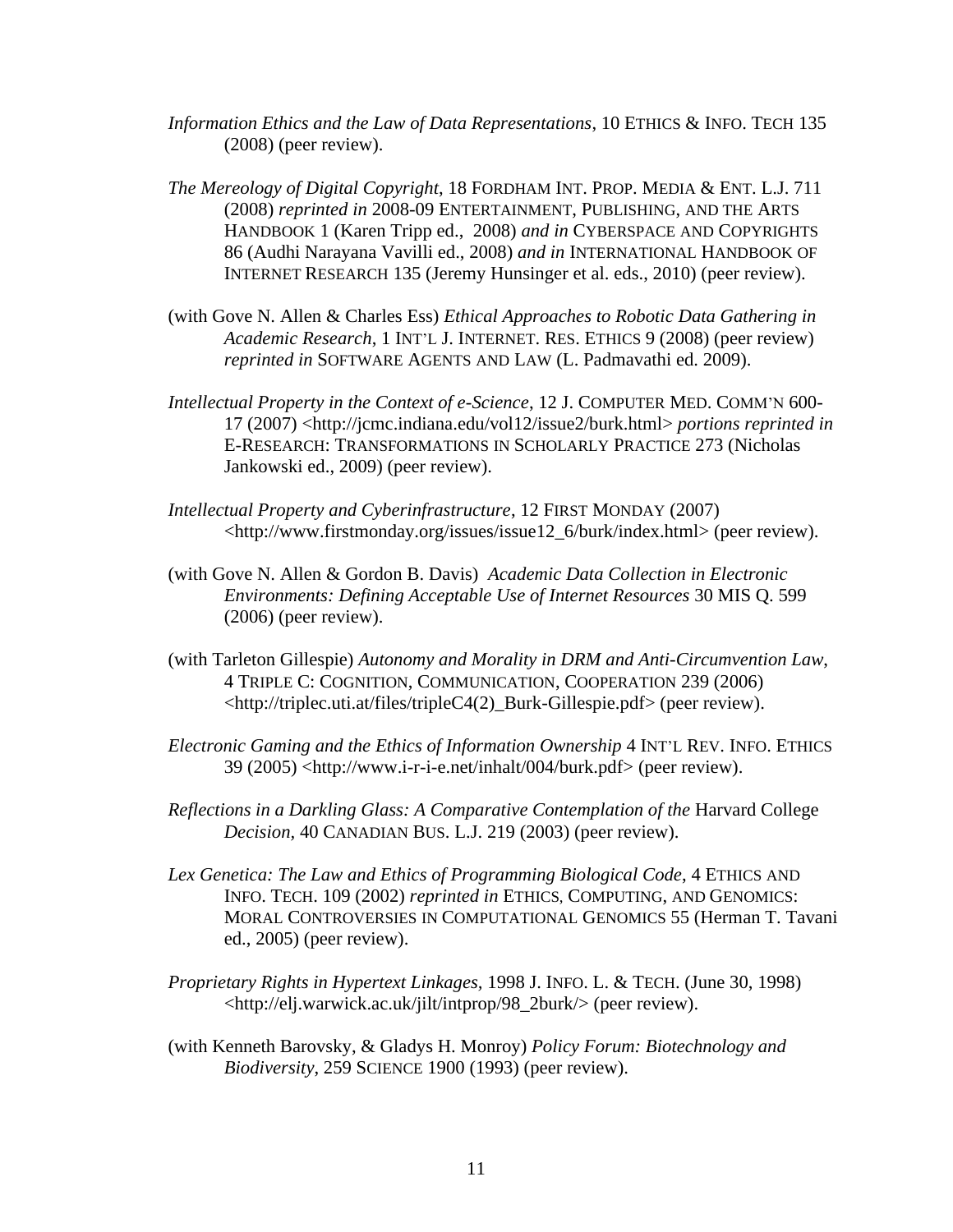- *When Scientists Act Like Lawyers: The Problem of "Adversary Science*," 33 JURIMETRICS J. 363 (1993) (peer review).
- *DNA Identification: Possibilities & Pitfalls Revisited*, 31 JURIMETRICS J. 53 (1990) *reprinted in* 3 CRIM. PRAC. L. Rev. 601 (1991) (peer review).
- *Copyrightability of Recombinant DNA Sequences*, 29 JURIMETRICS J. 469 (1989) (peer review).

### **Publications: Book Chapters**

- *Patent Exhaustion as a Canon of Expressive Freedom* in ESSAYS IN HONOR OF ROCHELLE COOPER DREYFUSS (Suzy Frankel et al., eds., forthcoming 2023).
- *Commentary on* Ass'n for Molecular Pathology v. Myriad Genetics, Inc., in FEMINIST JUDGMENTS: REWRITTEN PROPERTY OPINIONS 121 (Eloisa C. Rodriguez-Dod & Elena Maria Marty-Nelson eds., 2021).
- *Patents and Related Rights: A Global Kaleidoscope* in THE OXFORD HANDBOOK OF INTELLECTUAL PROPERTY 461 (Rochelle C. Dreyfuss & Justine Pila eds., 2017).
- *Copyright and the New Materialism* in INTELLECTUAL PROPERTY AND ACCESS TO IM/MATERIAL GOODS 44 (Jessica Lai & Antoinette Maget eds., 2016).
- *Patent Law's Problem Children: Software and Biotechnology in Trans-Atlantic Context* in GLOBAL PERSPECTIVES ON PATENT LAW 187 (Ruth Okediji & Margo Bagley eds., 2014).
- *Dynamic Claim Interpretation* in INTELLECTUAL PROPERTY AND THE COMMON LAW 107 (Shyamkrishna Balganesh ed., 2013).
- *Patent Reform in the United States: Lessons Learned in* WHAT PATENT LAW FOR THE EUROPEAN UNION? (Christoph Geiger ed., 2013) *reprinted in* REGULATION, Winter 2012–13, at 20.
- *Copyright and Paratext in On-Line Gaming* in EMERGING ETHICAL ISSUES OF LIFE IN VIRTUAL WORLDS 33 (Charles Wankel & Shaun K. Malleck eds., 2010) (peer review) *reprinted in* 8 ICFAI J. INT. PROP. RTS 73 (2009).
- *Property Rules, Liability Rules, and Molecular Futures: Bargaining in the Shadow of the Cathedral* in GENE PATENTS AND COLLABORATIVE LICENSING MODELS: PATENT POOLS, CLEARINGHOUSES, OPEN SOURCE MODELS, AND LIABILITY REGIMES 294 (Geertrui Van Overwalle ed., 2009) (peer review).
- *Privacy and Property in the Global Datasphere* in INFORMATION TECHNOLOGY ETHICS: CULTURAL PERSPECTIVES 94 (Soraj Hongladarom & Charles Ess eds., 2006)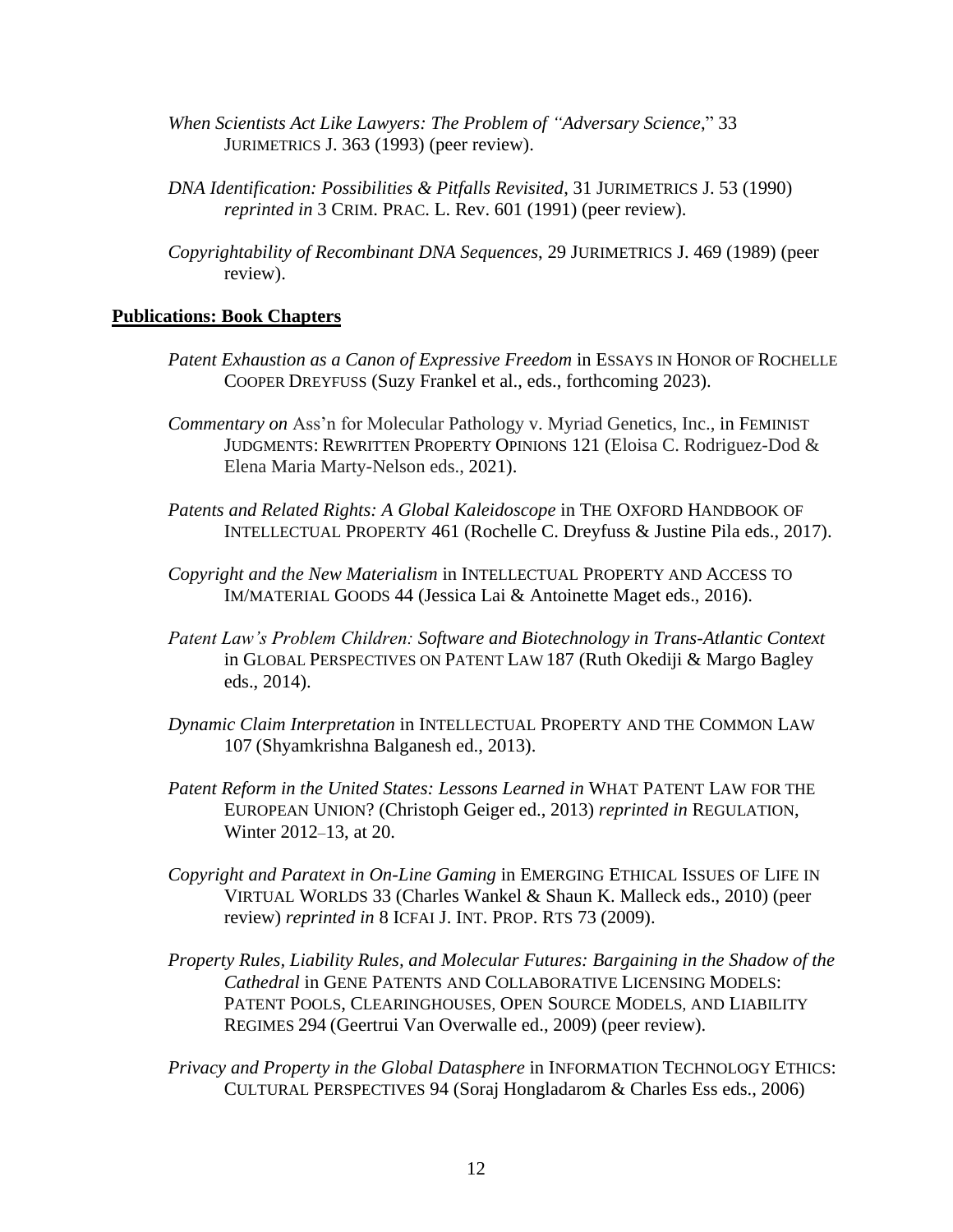(peer review) *reprinted in* INFORMATION SECURITY AND ETHICS: CONCEPTS, METHODOLOGIES, TOOLS, AND APPLICATIONS (Hamid Nemati ed., 2008).

- (with Mark A. Lemley) *Designing Optimal Software Patents in* INTELLECTUAL PROPERTY RIGHTS IN FRONTIER INDUSTRIES: SOFTWARE AND BIOTECHNOLOGY 81 (Robert Hahn, ed., 2005) *reprinted in* SOFTWARE PATENTS: LEGAL PERSPECTIVES 63 (A.V. Narshimha Rao ed., 2006).
- *Legal Consequences of the Cyberspatial Metaphor in* INTERNET RESEARCH ANNUAL VOL. 1: SELECTED PAPERS FROM THE ASSOCIATION OF INTERNET RESEARCHERS CONFRENCES 2000-2002 17 (Mia Consalvo et al. eds., 2003) (peer review).
- (with Mark A. Lemley) *Biotechnology's Uncertainty Principle in* PERSPECTIVES ON PROPERTIES OF THE HUMAN GENOME PROJECT: ADVANCES IN GENETICS, VOL. 50, 305 (F. Scott Kieff ed., 2003) *reprinted in* 54 CASE W. RES. L. REV. 691 (2004).
- *Federalism in Cyberspace Revisited in* WHO RULES THE NET? ESSAYS ON INTERNET GOVERNANCE AND JURISDICTION 119 (Adam Theier & Wayne Crews eds., 2003).
- (with Doreen Starke-Meyering & Laura J. Gurak) *American Internet Users and Privacy: A Safe Harbor of Their Own?* in SOCIETY ONLINE: THE INTERNET IN CONTEXT 275 (Philip E.N. Howard & Steve Jones eds., 2003) (peer review) *reprinted as* Los usuarios de Internet de Estados Unidos y el derecho a la privacidad in SOCIEDAD ONLINE: INTERNET EN CONTEXTO 319 (Spanish tr., 2005).
- *Intellectual Property Issues in Electronic Collaborations in* ELECTRONIC COLLABORATION IN SCIENCE: PROGRESS IN NEUROINFORMATICS, VOL. 2 (Stephen H. Koslow & Michael F. Huerta eds., 2000) (peer review).
- *The Market for Digital Piracy in* BORDERS IN CYBERSPACE: INFORMATION POLICY AND THE GLOBAL INFORMATION INFRASTRUCTURE (Brian Kahin & Charles Nesson eds., 1997).

# **Published Speeches**

- *A Clockwork Lemon: Biotechnology in the Federal Circuit,* 46 ARIZ. L. REV 441 (2004).
- *Tailoring Patent Policy to Specific Industries*, 7 MARQ. INTELL. PROP. L. REV. 1 (2003).
- *Bioinformatics Lessons from the Open Source Movement*, 8 B.U. J. SCI. & TECH. L 254 (2001) *reprinted in* ETHICS, COMPUTING, AND GENOMICS: MORAL CONTROVERSIES IN COMPUTATIONAL GENOMICS 247 (Herman T. Tavani ed., 2005).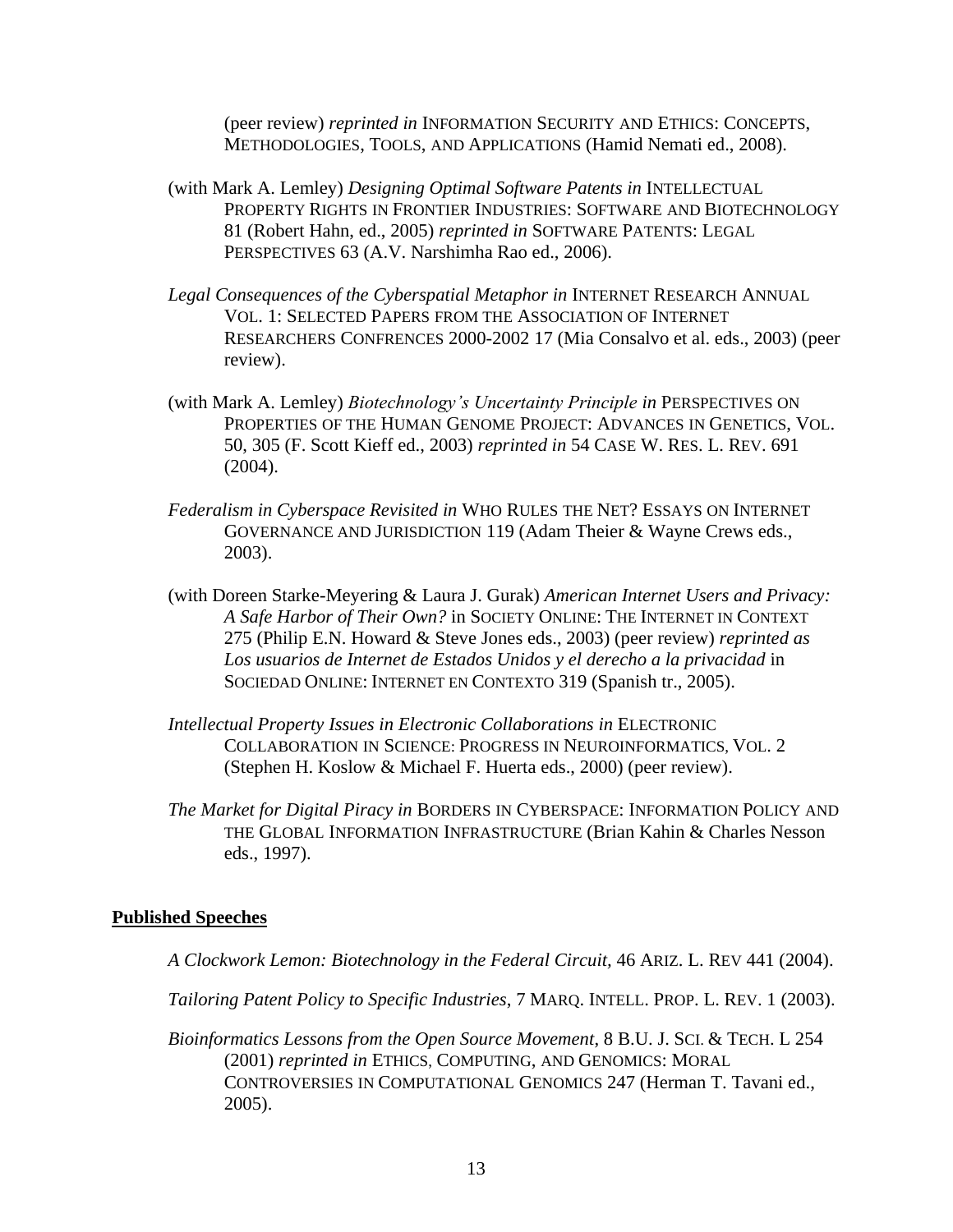*Obscenity, Jurisdiction, and the Internet*, 15 N.Y.L. SCH. J. HUM. RTS. 34 (1998).

*Software as Speech*, 8 SETON HALL CONST. L.J. 683 (1998).

*Challenges to Copyright Law and Fair Use by New Information Technology in* 1998 AAAS SCIENCE AND TECHNOLOGY YEARBOOK (A. Teich, S. Nelson & C. McEnaney eds., 1997) (peer review).

# **Publications: Technology Assessment**

*Introduction: A Biotechnology Primer,* 55 U. PITT. L. REV. 611 (1994).

- *DNA Identification Testing: Assessing the Threat to Privacy*, 24 U. TOL. L. REV. 87 (1992).
- *DNA Fingerprinting: Possibilities and Pitfalls of a New Technique*, 28 JURIMETRICS J. 455 (1988).

### **Publications: Science**

- Stephen J. Kowalczykowski, Dan L. Burk, & Renee Krupp, *Biochemical Events Essential to the Recombination Activity of Escherichia Coli Rec A Protein*, 207 J. MOLECULAR BIOLOGY 719 (1989) (peer review).
- Isaac Cohen, Dan L. Burk, & James White, *The Effect of Peptides and Monoclonal Antibodies Which Bind To Platelet Glycoprotein IIb-IIIa Complex on the Development of Clot Tension*, 73 BLOOD 1880 (1989) (peer review).
- Isaac Cohen, Dan L. Burk, Ruth Fullerton, Arthur Veis, & David Green, *Nonenzymatic Glycation of Human Blood Platelet Proteins*, 55 THROMBOSIS RESEARCH 341 (1989) (peer review).

#### **Publications: Edited Proceedings**

- *Regulating Expression and Equality in Collegiate eSports* in SELECTED PAPERS OF INTERNET RESEARCH, #AoIR2021 (2021) < https://spir.aoir.org/ojs/index.php/ spir/article/view/12148/10265> (with Betsy Rosenblatt) (peer review).
- *The Jurisprudence of Datified Law* in SELECTED PAPERS OF INTERNET RESEARCH, #AoIR2020 (2020) <https://spir.aoir.org/ojs/index.php/spir/article/ view/11118/9751> (peer review)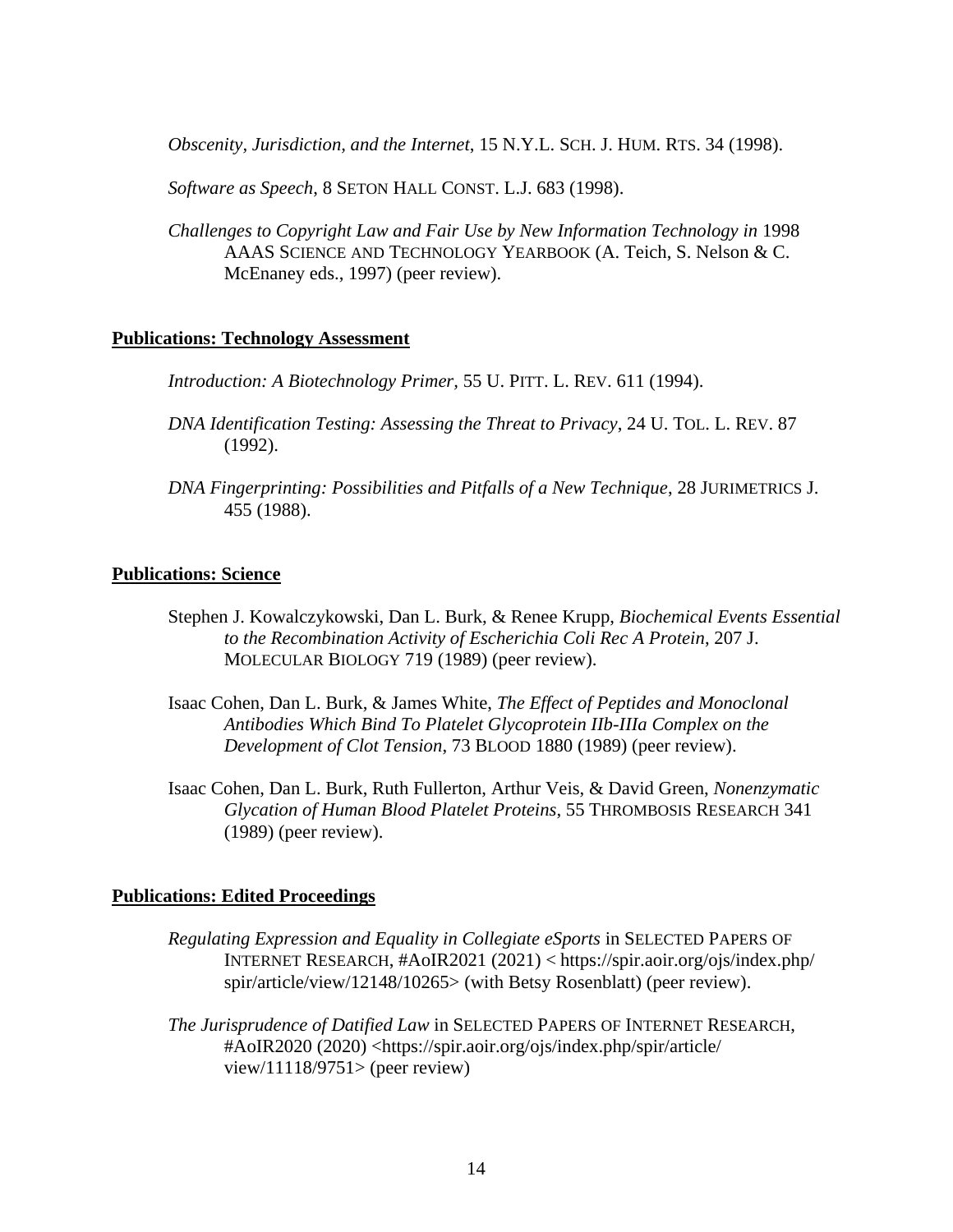- *Algorithmic Legal Metrics* in SELECTED PAPERS OF INTERNET RESEARCH, #AoIR2020 (2020) <https://spir.aoir.org/ojs/index.php/spir/article/view/11184/9799> (peer review).
- *Legal and Technical Standards in the "Smartphone Wars"* in SELECTED PAPERS OF INTERNET RESEARCH, #AoIR2016 (2016) < https://spir.aoir.org/ojs/ index.php/ spir/article/view/8746/pdf> (peer review).
- *Copyright and the New Materiality* in SELECTED PAPERS OF INTERNET RESEARCH, 14.0 (Hector Postigo et al. eds., 2013) <http://spir.aoir.org/index.php/spir/article/ view/700> (peer review).
- *Copyright, Culture, and Community in Virtual Worlds* in PROCEEDINGS OF THE EIGHTH INTERNATIONAL CONFERENCE ON CULTURAL ATTITUDES TOWARD TECHNOLOGY AND COMMUNICTION 469 (Michelle Strano et al. eds., 2012) (peer review).
- (with Gove Allen & Charles Ess) *Ethical Approaches to Robotic Data Gathering* in ETHICS AND NEW INFORMATION TECHNOLOGY: PROCEEDINGS OF THE SIXTH INTERNATIONAL CONFERNCE OF COMPUTER ETHICS – PHILOSOPHICAL ENQUIRIES (CEPE 2005) 21 (Phillip Brey, Frances Grodzinsky, & Lucas Introna eds., 2005) (peer review).
- *Privacy and Property in the Global Datasphere: International Dominance of Off-theshelf Models for Information Control* in PROCEEDINGS OF THE FOURTH INTERNATIONAL CONFERENCE ON CULTURAL ATTITUDES TOWARD TECHNOLOGY AND COMMUNICTION 363 (Fay Sudaweeks & Charles Ess eds., 2004) (peer review).
- *Anti-Circumvention Misuse, or How I Learned to Stop Worrying and Love the DMCA* in SOCIAL IMPLICATIONS OF INFORMATION AND COMMUNICATION TECHNOLOGY: PROCEEDINGS OF THE IEEE 2002 INTERNATIONAL SYMPOSIUM ON TECHNOLOGY AND SOCIETY 244 (Joseph Heckert & Deena Murphy-Medley eds., 2002).

# **Publications: Essays & Editorials**

*Bridging the Gender Gap in Intellectual Property*, WIPO MAGAZINE 2 (April, 2018).

- *Algorithmic Fair Use,* ECREA DIGITAL CULTURE AND COMMUNICATION*,* Nov. 24, 2017 < https://dccecrea.wordpress.com/digital-culture-meets-data-critical-approachesextended-abstracts/dan-l-burk-algorithmic-fair-use/>
- *Copyright* in INTERNATIONAL ENCYCLOPEDIA OF COMMUNICATION THEORY AND PHILOSOPHY (Klaus Bruhn Jensen et al., eds., 2016).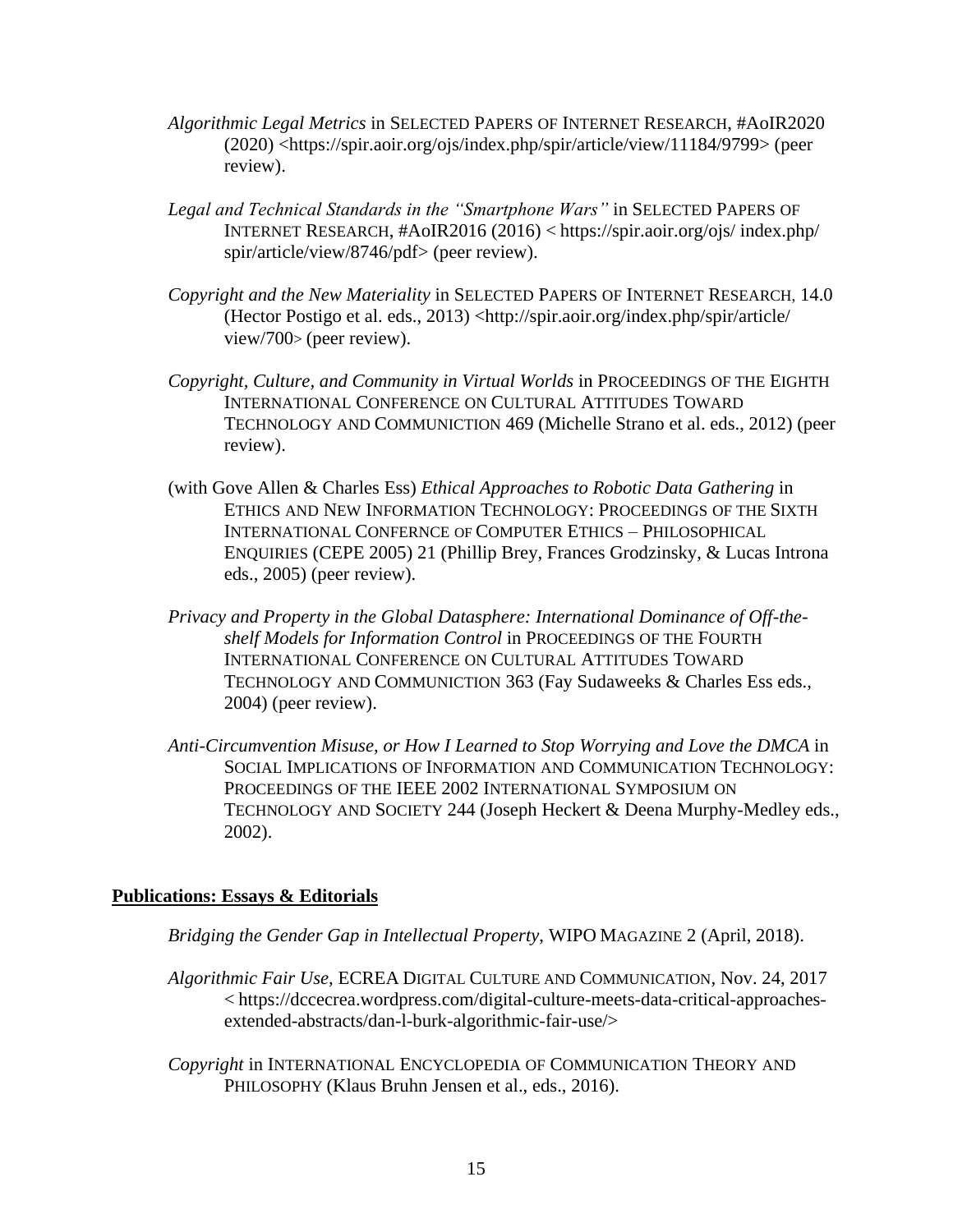- *Intellectual Property* in INTERNATIONAL ENCYCLOPEDIA OF COMMUNICATION THEORY AND PHILOSOPHY (Klaus Bruhn Jensen et al., eds., 2016).
- *Perverse Innovation*, BALKANIZATION, March 16, 2015 <http://balkin.blogspot.com/ 2015/03/perverse-innovation.html>
- *The Inventive Concept in* Alice Corp. v. CLS Bank Int'l*.*, 46 IIC INT'L. REV. INT. PROP. & COMPETITION L. 866 (2014).
- *Business Structures for Innovation*, BALKANIZATION, March 30, 2014 <http://balkin. blogspot.com/2014/03/business-structures-for-innovation.html>
- *Are Human Genes Patentable?*, 44 IIC INT'L. REV. INT. PROP. & COMPETITION L. 747 (2013).
- *What Media Missed About the Gene Patent Case,* CNN GLOBAL PUBLIC SQUARE, June 14, 2013 *<*http://globalpublicsquare.blogs.cnn.com/2013/06/14/what-mediamissed-about-gene-patent-case/>.
- *The Runcible Product of Nature Doctrine*, SCOTUSBLOG, Feb. 4, 2013 <http:// www.scotusblog.com/2013/02/the-runcible-product-of-nature-doctrine/>.
- *From 'First to Invent' to 'First to File' – Changing Lanes in U.S. Patent Procedure?*, 42 IIC – INT'L. REV. INT. PROP. & COMPETITION L. 627 (2011).
- *New Patent Law's Ethical Quandary,* OC REGISTER, Oct. 5, 2011.
- *Disruptive Forces in Patent Law: Change Without Innovation, JURIST Forum, Oct. 4,* 2011 <http://jurist.org/forum/2011/10/dan-burk-america-invents.php>
- *Should it be First to Invent or First to File?*, OC REGISTER, Apr. 1, 2011.
- (with Mark A. Lemley) *Courts and the Patent System*, REGULATION, Sum. 2009 at 18.
- (with Mark A. Lemley) *Don't Tailor Make Patent Act,* NAT'L L.J. May 11, 2009 at 18.
- *Virtual Worlds, Virtual Property*, 5 TILBURG RES. MAG., No. 4, at 31 (2008).
- (with Ron L. Phillips, Jim Chen, & Ruth Okediji) *Intellectual Property Rights and the Public Good*, THE SCIENTIST, July 19, 2004 at 8.
- *Anti-Circumvention Misuse: Or, How I Learned to Stop Worrying and Love the DMCA*, IEEE TECH. & SOC'Y MAG., Sum. 2003, at 40 (peer review).

*Patents in* MACMILLAN SCIENCES LIBRARY: COMPUTER SCIENCES, VOL. 4, 176 (2002).

*Copyrights in* MACMILLAN SCIENCES LIBRARY: COMPUTER SCIENCES, VOL. 4, 143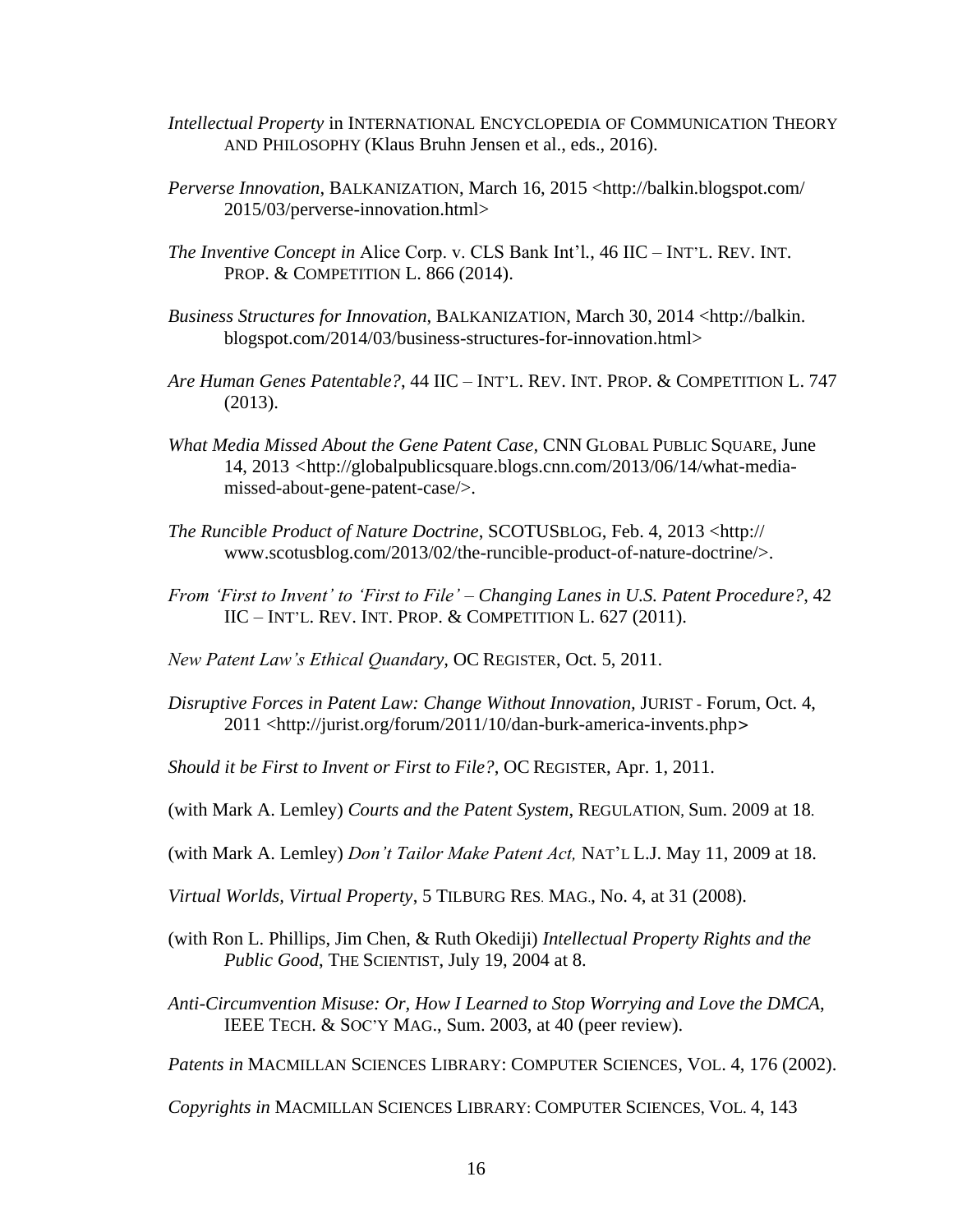(2002).

- *Copyrightable Functions and Patentable Speech*, COMM. ACM, Feb. 2001 at 69 (peer review).
- *Genetic Privacy in* ENCYCLOPEDIA OF THE AMERICAN CONSTITUTION, SUPP. II  $(2000)$ .
- *The Internet—Legal Issues*, ENCYCLOPEDIA AMERICANA 1998 ANNUAL YEARBOOK 196.
- *Ownership Issues in On-Line Use of Institutional Materials*, CAUSE/EFFECT, Fall 1998.
- *Ownership of Electronic Course Materials in Higher Education*, CAUSE/EFFECT, Fall 1997, at 13; *reprinted in* 15 CAMPUS-WIDE INFO. SYSTEMS 142 (1998).
- *Genetic Testing's Political Implications Must Be Addressed*, THE SCIENTIST, July 21, 1997.
- *False Claims Act Can Hamper Science With 'Bounty Hunter' Lawsuits*, THE SCIENTIST, Sept. 4, 1995 at 12.
- *Beware: Global Internet Imposes Legal Accountability On Scientists*, THE SCIENTIST, Apr. 3, 1995 at 12.
- *When Scientific Norms Are Abandoned in the Courtroom*, CHRON. HIGHER EDUC., Mar. 17, 1993, at B1.
- *Using Scientists as Courtroom Witnesses: System Needs Improvement*, THE SCIENTIST, Oct. 26, 1992, at 11.

*Law Under a Microscope, Science in the Courtroom*, THE RECORDER, Oct. 7, 1992, at 8.

# **Advisory Reports**

- (with Matthias Lamping et al.) *Declaration on Patent Protection - Regulatory Sovereignty Under TRIPS*, 45 IIC – INT'L REV. INT. PROP. & COMPETITION L. 679 (2014).
- Contractual and Technical Restrictions of Patent Limitations: Intellectual Property Consequences for the Right to Food—A report to the United Nations Special Rapporteur on the right to food, March 30 2009.

#### **Works in Progress**

*Copyright in the Age of Digital Reproduction* (draft article).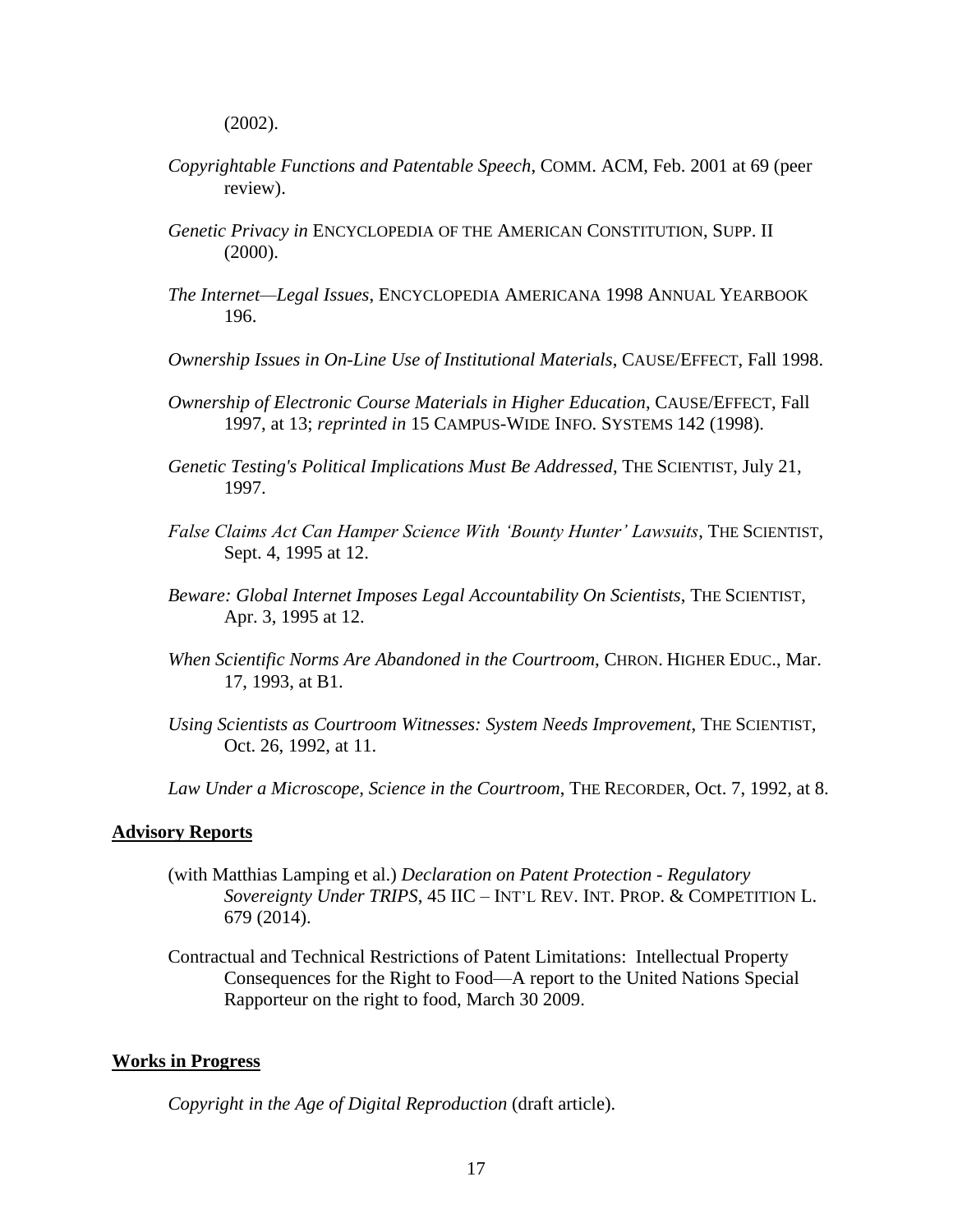*Copyright and Algorithmic Price Discrimination* (draft article).

*Patents and Fundamental Rights of Expression* (draft article).

*Cheap Creativity and What it Will Do* (draft article).

*Rembrandt in Amber: A Meditation on Algorithmic Zombie Art* (draft article).

*Patents in Action* (draft article).

*Regulating Expression and Equality in Collegiate eSports* (draft article).

# **Public Testimony**

- Hearing on "Review of Recent Judicial Decisions on Patent Law," United States House of Representatives Judiciary Subcommittee on Intellectual Property, Competition, and the Internet, March, 10, 2011, Washington, D.C.
- Hearing on "The Evolving IP Marketplace," United States Federal Trade Commission, May 5, 2009, Berkeley, California.
- Joint Hearings on "Competition and Intellectual Property Law and Policy in the Knowledge-Based Economy—Trends in Federal Circuit Jurisprudence: Patent Law Analysis in Federal Circuit Jurisprudence," United States Federal Trade Commission & United States Department of Justice Antitrust Division, July 10, 2002, Washington, D.C.
- Joint Hearings on "Competition and Intellectual Property Law and Policy in the Knowledge-Based Economy -- Business Perspectives on Patents: Software and the Internet," United States Federal Trade Commission & United States Department of Justice Antitrust Division, March 20, 2002, Washington, D.C.
- Oversight Hearing on "The Internet and Federal Courts: Issues and Obstacles," United States House of Representatives Judiciary Subcommittee on Courts and Intellectual Property, June 29, 2000, Washington, D.C.
- Panel on "Jurisdiction in Cyberspace: Who Protects Consumers?," OECD Proceedings on Gateways to the Global Market: Consumers and Electronic Commerce, Committee on Consumer Policy, Organization for Economic Cooperation and Development, March 3, 1997, Paris, France.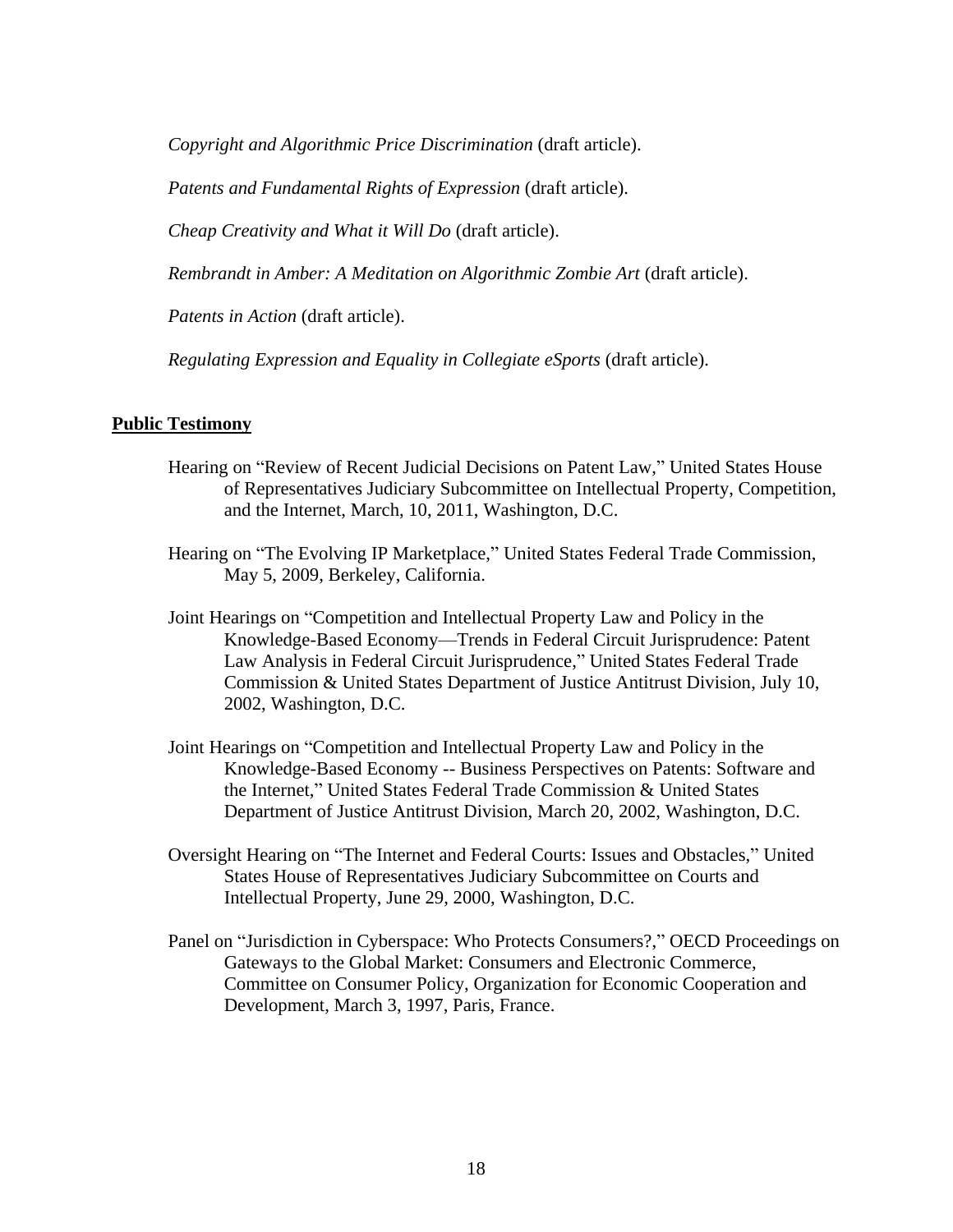# **Research Presentations**

- "AI Inventorship Under U.S. Law," Program on The Concept of Inventorship in Patent Law, European Patent Office, May 16, 2022, Munich, Germany (virtual).
- "Racial Bias in Algorithmic IP," 2022 Legal Scholar's Roundtable on Artificial Intelligence, Loyola University Chicago School of Law, March 18, 2022 (virtual).
- "Racial Bias in Algorithmic IP," Conference on Redesigning Intellectual Property in the Era of Artificial Intelligence, Law & Technology Centre, University of Hong Kong, January 25, 2021 (virtual).
- "Cheap Creativity and What It Will Do," AI Governance Symposium, Yale Information Society Project, Yale Law School, November 12, 2021 (virtual).
- "Regulating Expression and Equality in Collegiate eSports," 22<sup>nd</sup> Annual Conference of the Association of Internet Researchers, Oct. 13-16, 2021 (Virtual) (with Elizabeth Rosenblatt).
- "Cheap Creativity and What It Will Do," 21st Annual Intellectual Property Scholar's Conference, Cardozo Law School, Yeshiva University, August 12, 2021 (Virtual).
- "Rembrandt in Amber: Meditations on a Theme by Gilden & Hurwitz," commentary on *AI, IP, and Artistic Legacies*," 2nd Annual Art Law Works in Progress Colloquium, May 7, 2021 (Virtual).
- "Racial Bias in Algorithmic IP," Yale Information Society Project Ideas Workshop, Yale Law School, May 6, 2021, New Haven Connecticut (Virtual).
- "Calculated Patents," Program on Information Justice and Intellectual Property Speaker Series, Washington College of Law, American University, April 9, 2021, Washington D.C. (Virtual).
- "Racial Bias in Algorithmic IP," 18<sup>th</sup> Annual Works in Progress Intellectual Property Colloquium, February 11, 2021 (Virtual).
- "AI Bias in the IP System," AI & Patent Data Workshop, JURIX2020 conference, Masaryk University Faculty of Law, December 9, 2020, Brno, Czeck Republic (Virtual).
- "Why Everything You Know about Artificial Intelligence and Intellectual Property is Wrong, and What to Do About It," Leão IP International Webinar Series, November 27, 2020 (Virtual).

"The Jurisprudence of Datafied Law,"  $21<sup>st</sup>$  Annual Conference of the Association of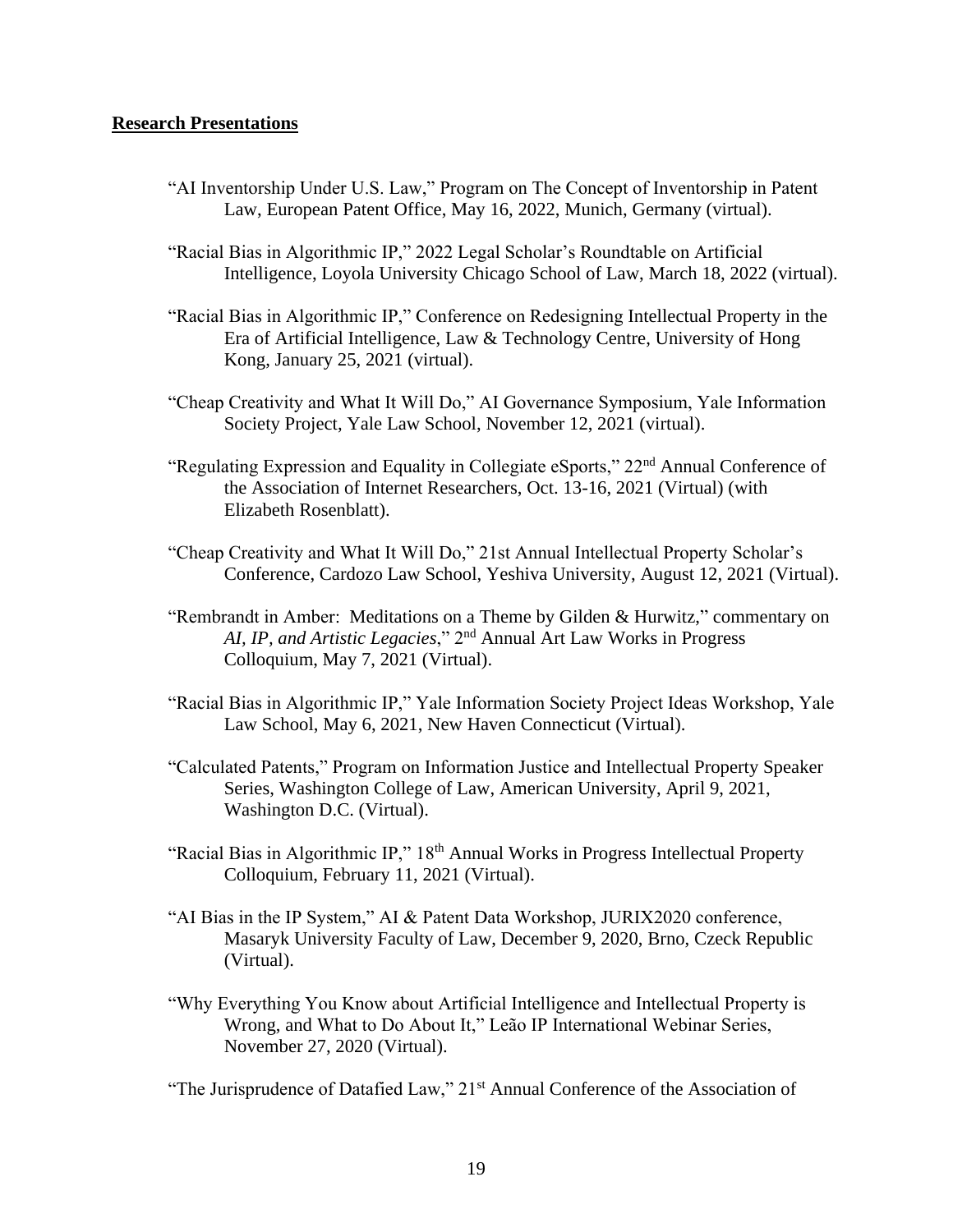Internet Researchers, October 29<sup>th</sup>, 2020, Worldwide (Virtual).

- "AI Patents and the Self-Assembling Machine," Southern California Symposium on AI & Biomedicine, Institute for Bioinformatics & Genomics, University of California Irvine, September 25, 2020, Irvine, California (Virtual).
- "Patent Performativity," 20<sup>th</sup> Annual Intellectual Property Scholar's Conference, Stanford University Law School, August 7, 2020, Palo Alto, California (Virtual).
- "Policy Levers in Patent Law," 13<sup>th</sup> Annual Rule of Law Program, U.S.-Asia Institute, July 23, 2020, Washington D.C. (Virtual).
- "Thirty-Six Views of Copyright Authorship, By Jackson Pollock," Targeted Faculty Workshop, University of California, Irvine School of Law, June 19, 2020, Irvine, California (Virtual).
- "The Secret Lives of Patents," Zoom Intellectual Property Occasional Workshop, DePaul University College of Law, May 19, 2020, Chicago, Illinois (Virtual).
- "Thirty-Six Views of Copyright Authorship, By Jackson Pollock," 1<sup>st</sup> Annual Art Law Colloquium, New England Law School, March 3, 2020, Boston Massachusetts (Virtual).
- "The Secret Lives of Patents," University of San Diego IP Speaker Series, University of San Diego Law School, March 2, 2020, San Diego, California (Virtual).
- "The Hitchhiker's Guide to Information Capitalism," Roundtable on *Between Truth and Power*, University of Notre Dame Law School, January 31, 2020, South Bend, Indiana.
- "Algorithmic Legal Metrics," Faculty Workshop, J. Reuben Clark School of Law, Brigham Young University, January 23, 2020, Provo, Utah.
- "Proprietary Rights and the AI Assemblage," Weizenbaum Workshop, Weizenbaum Institute for the Networked Society, November 26, 2019, Berlin, Germany.
- "Market Discipline and the Algorithmic Rule of Law," Lecture Series on Ethics in IT: Taming the Machine, Department of Informatics, University of Hamburg, November 14, 2019, Hamburg, Germany.
- "Exhaustion of Copyright in Digital Objects," Institute for the Advanced Study of Media Cultures in Computer Simulation, Leuphana University, November 13, 2019, Lüneburg, Germany.
- "Copyright and the Algorithmic Assemblage," Centre for Information and Innovation Law, University of Copenhagen, November 11, 2019, Copenhagen, Denmark.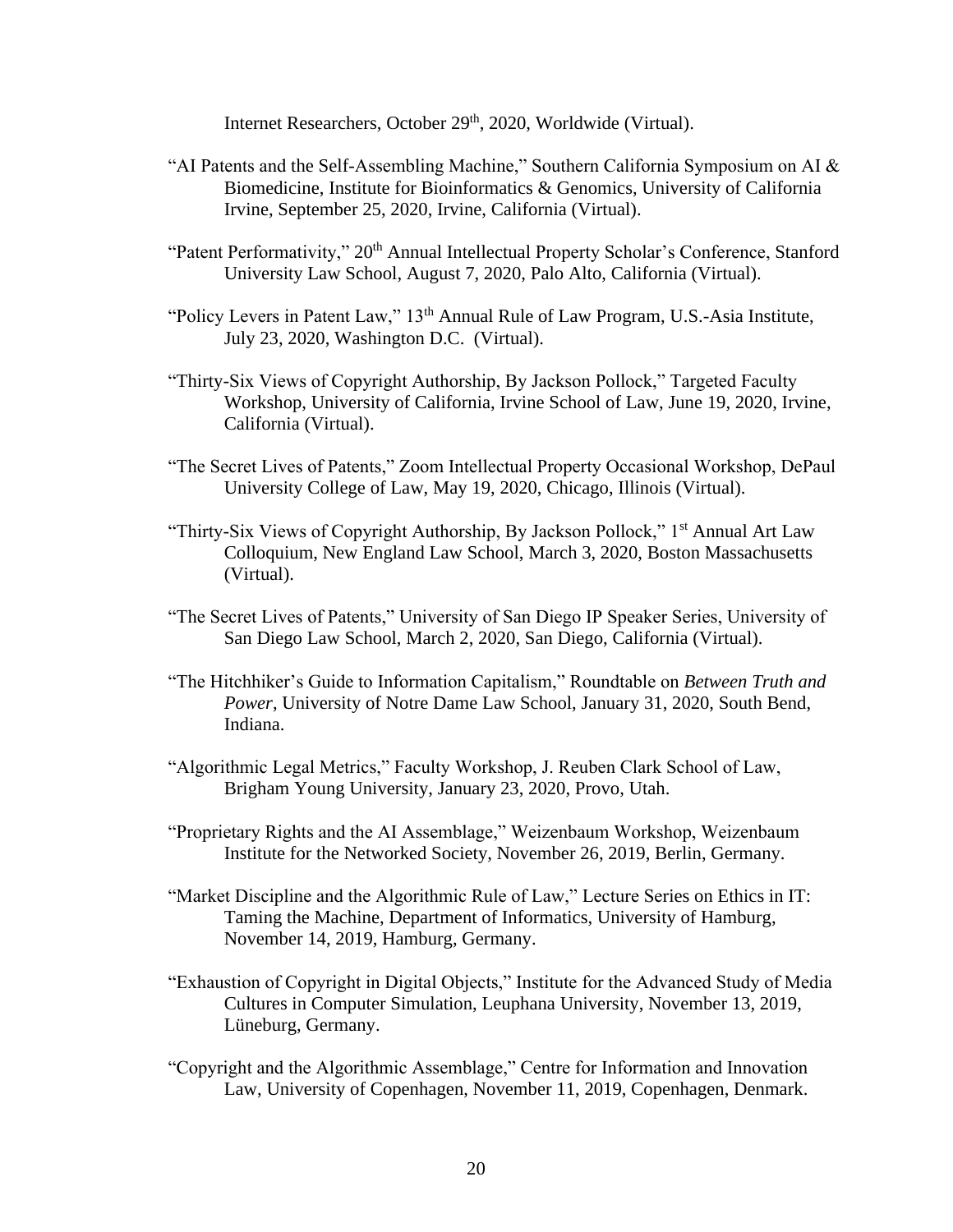- "Against Algorithmically Determined Copyright Liability," Digikomm2019 Automating Communication in the Networked Society: Contexts, Consequences, Critique, Deutsche Gesellschaft für Publizistik- und Kommunikationswissenschaft, November 8, 2019, Berlin, Germany.
- "Law in the Age of Automated Decision Making," Berlin Science Week, Weizenbaum Institute for the Networked Society, November 4, 2019, Berlin, Germany.
- "Algorithmic Legal Metrics," European Privacy Law Scholar's Conference, Institute for Information Law, University of Amsterdam, October 25, 2019, Amsterdam, Netherlands.
- "Copyright and the Algorithmic Assemblage," Conference on Data Power: Global In/securities, Center for Media, Communication, and Information Research, University of Bremen, September 13, 2019, Bremen, Germany.
- "AI Patents and the Self-Assembling Machine," 2019 Congress of the International Association for Advancement of Teaching and Research in Intellectual Property, Vanderbilt University School of Law, August 27, Nashville, Tennessee.
- "Copyright and the Algorithmic Assemblage," 4th Annual Copyright Scholar's Roundtable, University of Pennsylvania School of Law, June 22, 2019, Philadelphia, Pennsylvania.
- "Algorithmic Legal Metrics," Life Science Law DK seminar, Advokatfirma Bech-Bruun, May 10, 2019, Copenhagen, Denmark.
- "Patents and the First Amendment," Orange County Intellectual Property Law Association Seminar, April 18, 2019, Newport Beach, California.
- "Copyright and the Algorithmic Assemblage," Information Society Project conference on (Im)perfect Enforcement, Yale Law School, April 6, 2019, New Haven, Connecticut.
- "Structure and Function in Biomolecular Obviousness," Center for Law and the Biosciences Biolawpalooza 2.0, Stanford Law School, March 29, 2019, Palo Alto California.
- "Patents and State Constitutionally Protected Speech," Patent Law Professors' Workshop, University of San Diego School of Law, March 23, 2019, San Diego, California.
- "Patents and the First Amendment," 9<sup>th</sup> Annual Patent Law Conference, University of San Diego School of Law, March 22, 2019, San Diego, California.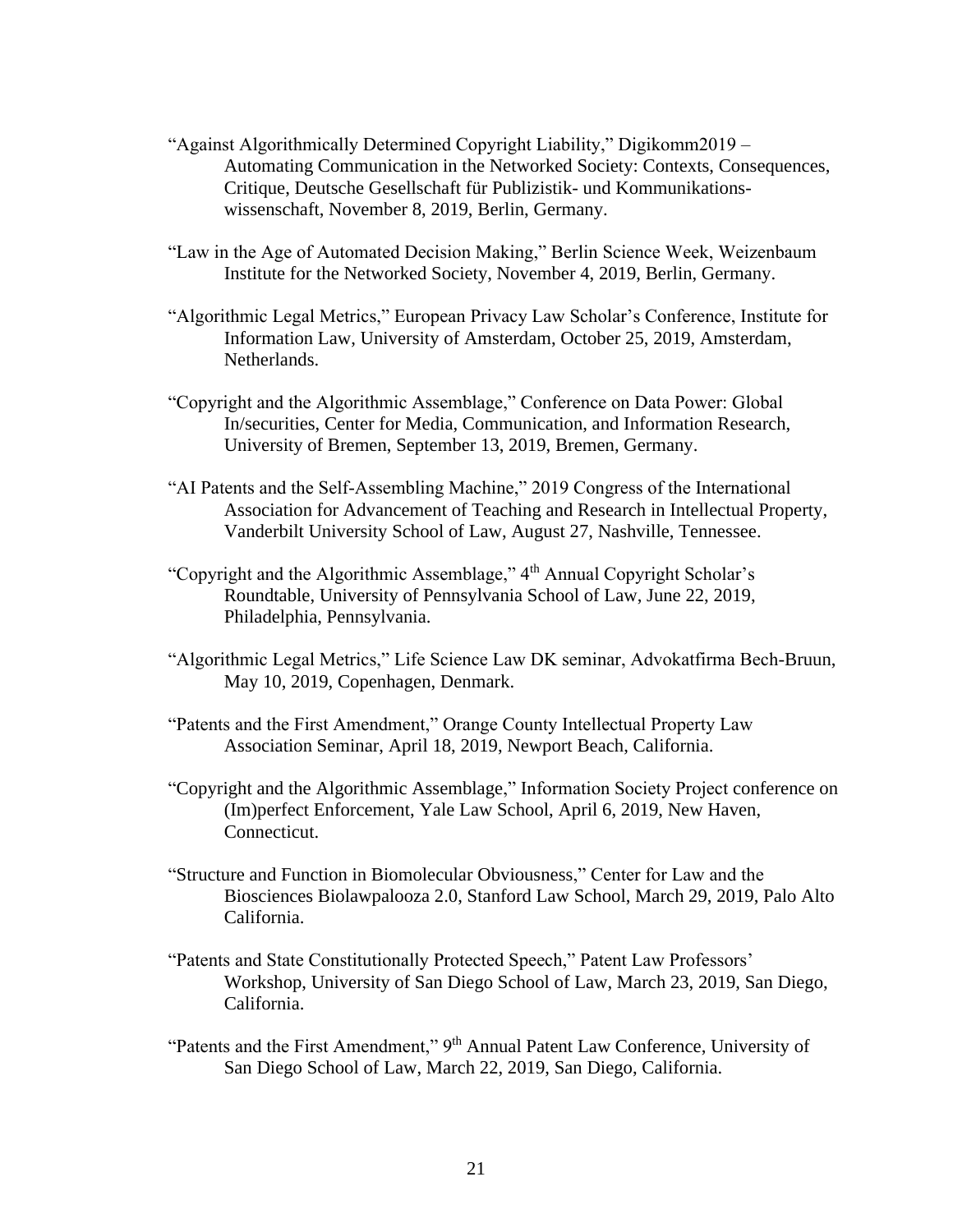- "Structure and Function in Biomolecular Obviousness," conference on Biosimilar Innovation, School of Law, University of California, Irvine, February 8, 2019, Irvine, California.
- "Copyright and the Algorithmic Assemblage," Faculty Workshop, University of California, Irvine School of Law, January 30, 2019, Irvine, California.
- "Copyright and the Panoptic Sort," Law & Technology Workshop, Buchmann Faculty of Law, Tel Aviv University, January 6, 2019, Tel Aviv, Israel.
- "Copyright and the Panoptic Sort," 8th International Conference on Information Law and Ethics, University of Antwerp, December 13, 2018, Antwerp, Belgium.
- "Resistance and Exclusivity: Meditation on a Theme by Professor Drahos," 8<sup>th</sup> International Conference on Information Law and Ethics, University of Antwerp, December 13, 2018, Antwerp, Belgium.
- "Patents in Cyberspace Territoriality and Infringement Redux," Centre for IT & IP Law, Faculty of Law, Katholeike Universiteit Leuven, December 10, 2018, Leuven, Belgium.
- "Against Non-Conventional Copyright," Panel on *Non-Conventional Copyright: Do New and Atypical Works Deserve Protection?*, Bocconi University School of Law, December 5, 2018, Milan, Italy.
- "Algorithmic Fair Use," Visiting Speaker Series, Queen's University Faculty of Law, October 10, 2018, Kingston, Canada.
- "Algorithmic Fair Use," Osgoode IP Society, Osgoode Hall Law School, York University, October 9, 2018, Toronto, Canada.
- "Algorithmic Fair Use," 13<sup>th</sup> Annual conference on European Policy for Intellectual Property, ESMT Berlin, September 7<sup>th</sup>, 2018, Berlin, Germany.
- "Algorithmic Fair Use," 2018 Information Ethics Roundtable, Department of Information Studies, University of Copenhagen, May 17, 2018, Copenhagen, Denmark.
- Commentary on Arora, *Healthcare policy, Algorithmic Expertise and the Challenge to Public Deliberation*, 2018 Information Ethics Roundtable, Department of Information Studies, University of Copenhagen, May 17, 2018, Copenhagen, Denmark.
- "Patents and Expressive Freedom," Center for Information and Innovation Law, University of Copenhagen Faculty of Law, May 14, 2018, Copenhagen, Denmark.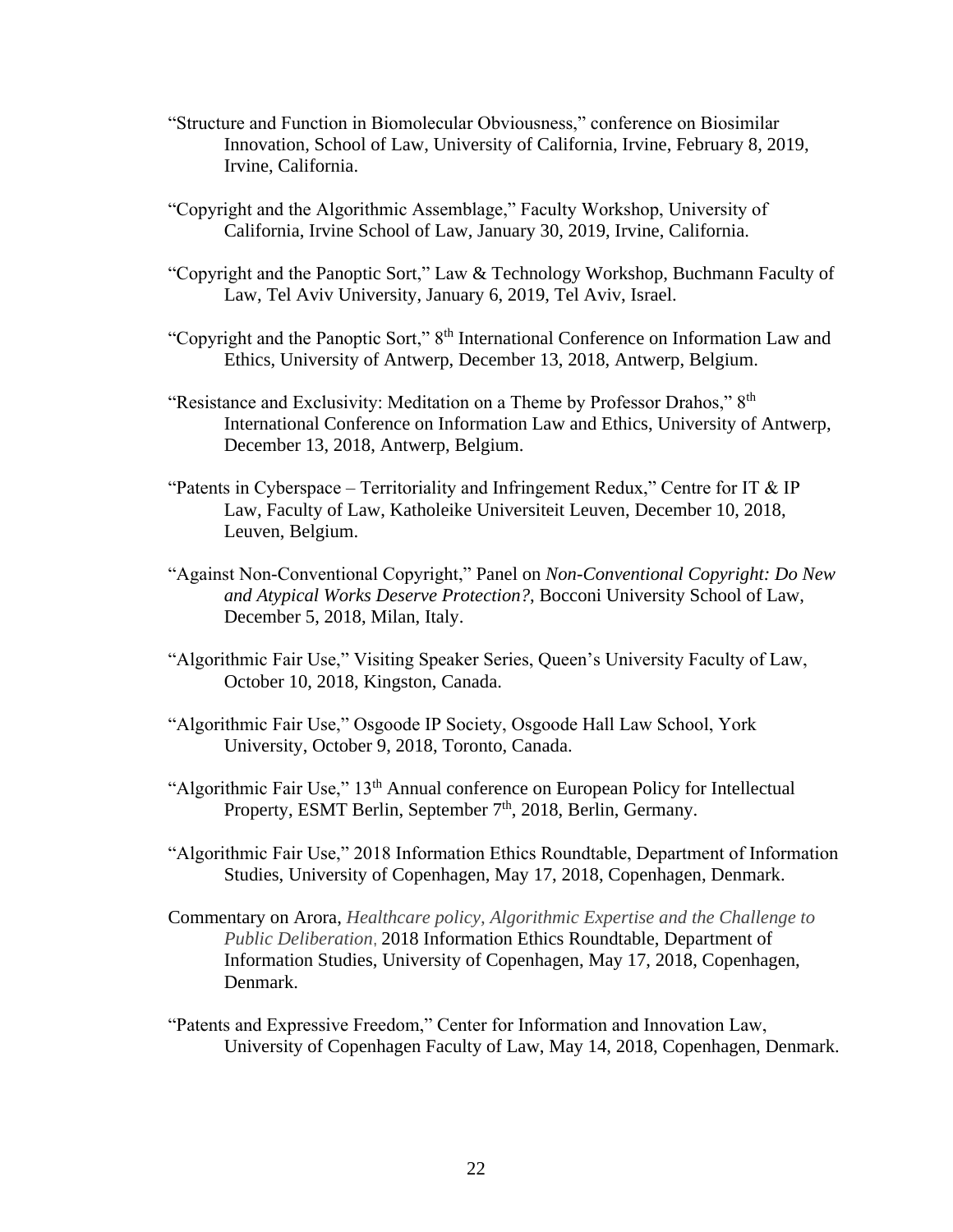- "Patents as Data Aggregators in Personalized Medicine," Center for Advanced Studies in Biomedical Innovation Law, University of Copenhagen Faculty of Law, May 14, 2018, Copenhagen, Denmark.
- "Exhaustion of Rights in Digital Objects," Laboratorium Lucernaiuris Lecture, Institut für Juristische Grundlagen, University of Lucerne, May 2, 2018, Lucerne, Switzerland.
- "Judicial Deference to the Copyright Office *Compendium*," 22nd Annual BCLT/BJLT Symposium on the Administrative Law of Intellectual Property, University of California Berkeley School of Law, April 13, 2018, Berkeley, California.
- "DNA Copyright in the Administrative State: Judicial Deference to the Copyright Office," IP Speaker Series, Loyola Law School, March 26, 2018, Los Angeles, California.
- "Patents and the First Amendment," Targeted Faculty Workshop, University of California, Irvine School of Law, February 15, 2018, Irvine, California.
- "First Sale and Ownership of Digital Objects," University of Nottingham School of Law, November 29, 2017, Nottingham, United Kingdom.
- "Algorithmic Fair Use," Conference on Digital Culture Meets Data Critical Approaches, Digital Culture and Communication Section of the European Communication Research and Education Association, University of Brighton, November 7, 2017, Brighton, United Kingdom.
- "Algorithmic Fair Use," Centre for Intellectual Property and Information Law, University of Cambridge, November 2, 2017, Cambridge, United Kingdom.
- "Patents, Software, and Expressive Freedom," Departmental Seminar, Oxford Internet Institute, October 11, 2017, Oxford, United Kingdom.
- "Statutory Protocols for Access to Secured Digital Content," Digital Ethics Laboratory, Oxford Internet Institute, September 27, 2017, Oxford, United Kingdom.
- "Punitive Patent Liability: A Comparative Assessment,"  $17<sup>th</sup>$  Annual Intellectual Property Scholar's Conference, Cardozo Law School, Yeshiva University, August 10, 2017, New York, New York.
- Commentary on Slowinsky, *The Purpose and Role of Monetary Compensation Within the Framework of Relief Measures in Patent Law,* Second Workshop for Junior Researchers in IP, Max Planck Institute für Innovation and Wettbewerb, June 8, 2017, Munich, Germany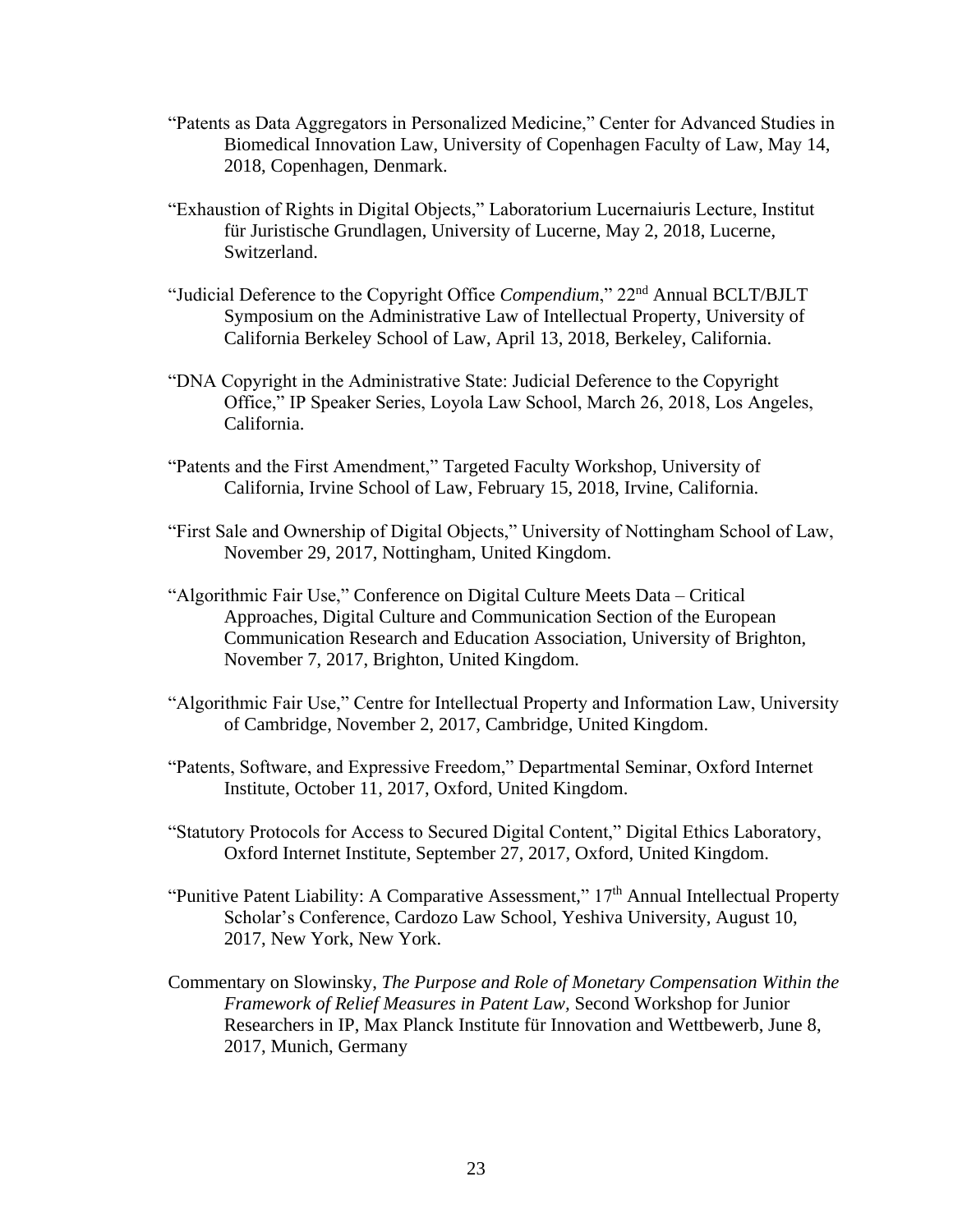- Commentary on Léonard, *Patent Assertion Entities, the Unitary Patent Package and the Prohibition of Abuse of Rights*, Second Workshop for Junior Researchers in IP, Max Planck Institute für Innovation and Wettbewerb, June 7, 2017, Munich, **Germany**
- Commentary on Shur-Ofry, *Connect the Dots: Interdisciplinarity and Patent Doctrine,* 2017 Munich Summer Institute, Bavarian Academy of Sciences and Humanities, May 31, 2017, Munich Germany.
- "Exhaustion of Copyright in Digital Objects," TILTing Perspectives 2017: Regulating a Connected World, Tilburg Institute for Law, Technology, and Society, University of Tilburg, May 18, Tilburg, The Netherlands, 2017.
- "Should Patent Law Be a First Amendment Issue?" Stanford Program in Law, Science, and Technology, Stanford Law School, April 17, 2017. Palo Alto, California.
- "Punitive Patent Liability: A Comparative Assessment," Faculty Seminar, UC Hastings School of the Law, March 28, 2017, San Francisco, California.
- "Hypernarrative and Copyright," Second Annual Copyright Roundtable, University of Pennsylvania School of Law, March 24, 2017, Philadelphia, Pennsylvania.
- "Legal and Technical Standards in the Global 'Smartphone' Wars," Spring Intellectual Property Law Lecture, Centre for Commercial Legal Studies, Queen Mary University of London, March 8, 2017, Paris, France.
- "On the Sociology of Patenting," Faculty Seminar, L'École de droit de Sciences Po, March 2, 2017, Paris, France.
- "Damages as an Injunction Substitute," 2017 Conference on Patent Damages, University of Texas School of Law, February 17, 2017, Austin, Texas.
- "*Alice* in Chains: The State of Biotechnology Patenting," 2017 Biomedicine and Law Colloquium. S.J. Quinney College of Law, University of Utah, February 1, 2017, Salt Lake City, Utah.
- "DNA Copyright in the Administrative State," Future-Proofing the Law: From rDNA to Robots – UC Davis Law Review 50<sup>th</sup> Anniversary Symposium, UC Davis School of Law, January 27, 2017, Davis, California.
- "Patent Silences," USD Patent Roundtable 2016, University of San Diego School of Law, December 15, 2016, San Diego, California.
- "The Discursive Structure of Patent Law," IP Osgoode Speaks Series, Osgoode Hall Law School, York University, November 25, 2016, Toronto, Canada.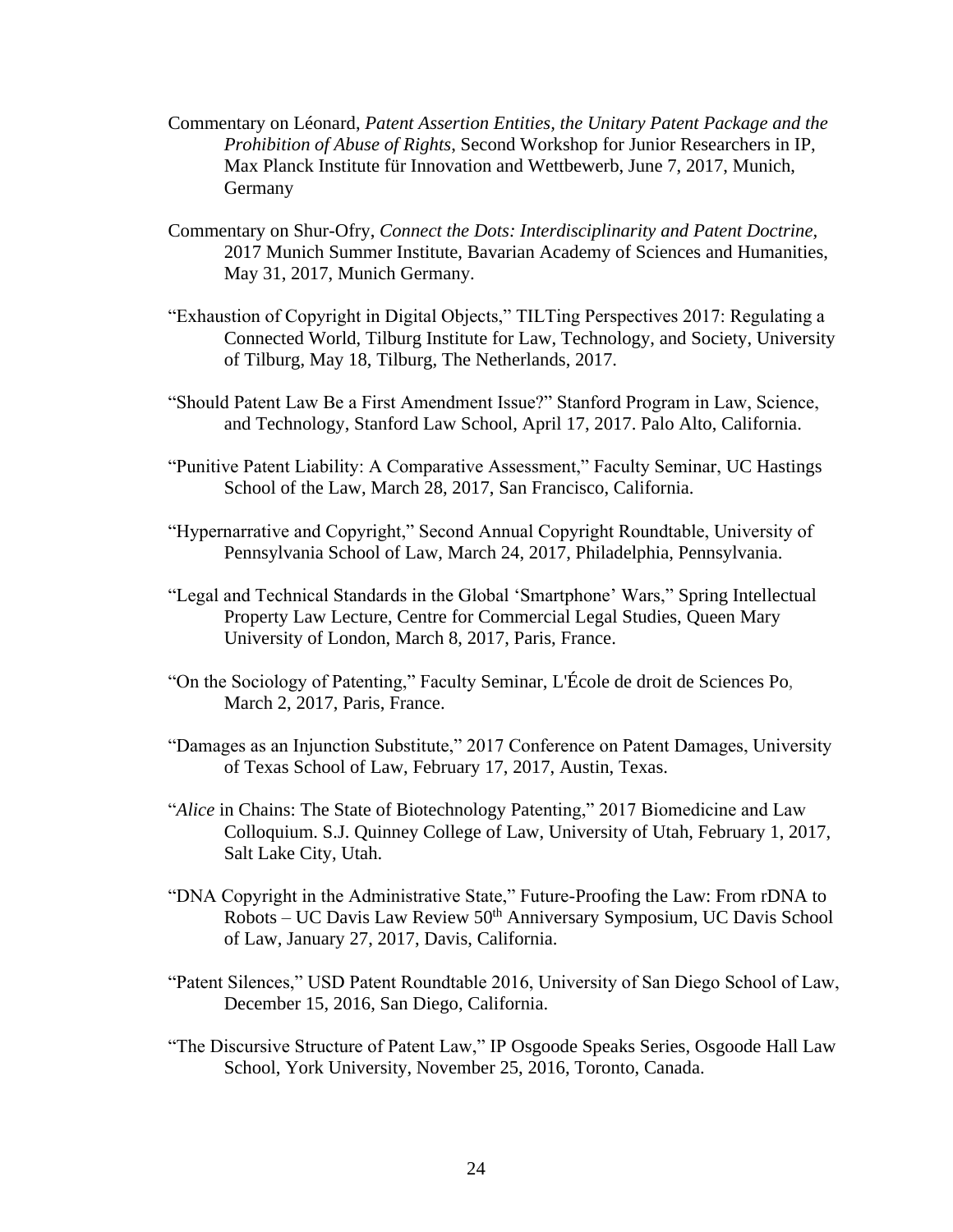- "On the Sociology of Patenting," Innovation Law and Policy Workshop, Centre for Innovation Law and Policy, University of Toronto Faculty of Law, November 24, 2016, Toronto, Canada.
- "Exhaustion of Rights in Digital Objects," DLA Piper IP Lecture Series, Center for Transnational IP, Media, and Technology Law and Policy, Bucerius Hochschule für Rechtswissenschaft, October 10, 2016, Hamburg, Germany.
- "Legal and Technical Standards in the 'Smartphone Wars,"' Program on Network Standards and Culture, 17<sup>th</sup> Annual Conference of the Association of Internet Researchers, Humboldt University, October 7, 2016, Berlin, Germany.
- "On the Sociology of Patenting," 11th Annual Conference on European Policy for Intellectual Property, University of Oxford, September 4, 2016, Oxford, United Kingdom.
- "Patent Silences," 16<sup>th</sup> Annual Intellectual Property Scholar's Conference, Stanford University School of Law, August 11, 2016, Palo Alto, California.
- "Copyright and the Cybernetic Circuit," 8<sup>th</sup> Annual ISHTIP Workshop, University of Glasgow, July 7, 2016, Glasgow, Scotland.
- Commentary on Rassenfosse et al., *Low Quality Patents in the Eye of the Beholder: Evidence From Multiple Examiners,* 2016 Munich Summer Institute, Bavarian Academy of Sciences and Humanities, June 21, 2016, Munich Germany.
- "Property, Liability, and the Public Interest," Academic Symposium in Honor of the 50<sup>th</sup> Anniversary of the Max Planck Institute for Innovation and Competition, Residenz Palace, May 13, 2016, Munich Germany.
- "On the Sociology of Patenting," Conference on IP in All the New Places, Texas A&M School of Law, April 15, 2016, Fort Worth, Texas.
- Commentary on Karshtedt, *Causal Responsibility and Patent Infringement*, Junior Patent Scholars' Roundtable, University of Notre Dame Law School, April 1, 2016, South Bend Indiana.
- "Exhaustion of Rights in Digital Objects," Centre for Commercial Law Studies Seminars in Paris, Queen Mary University of London, March 1, 2016, Paris, France.
- "Property Rules, Liability Rules, and the Public Interest in Patent Remedies," CEIPI-BETA Workshop in Law and Economics, University of Strasbourg, March 1, 2016, Strasbourg, France.
- "On the Sociology of Patenting," 6<sup>th</sup> Annual Professor's Patent Law Workshop, School of Law, University of San Diego, January 16, 2016, San Diego, California.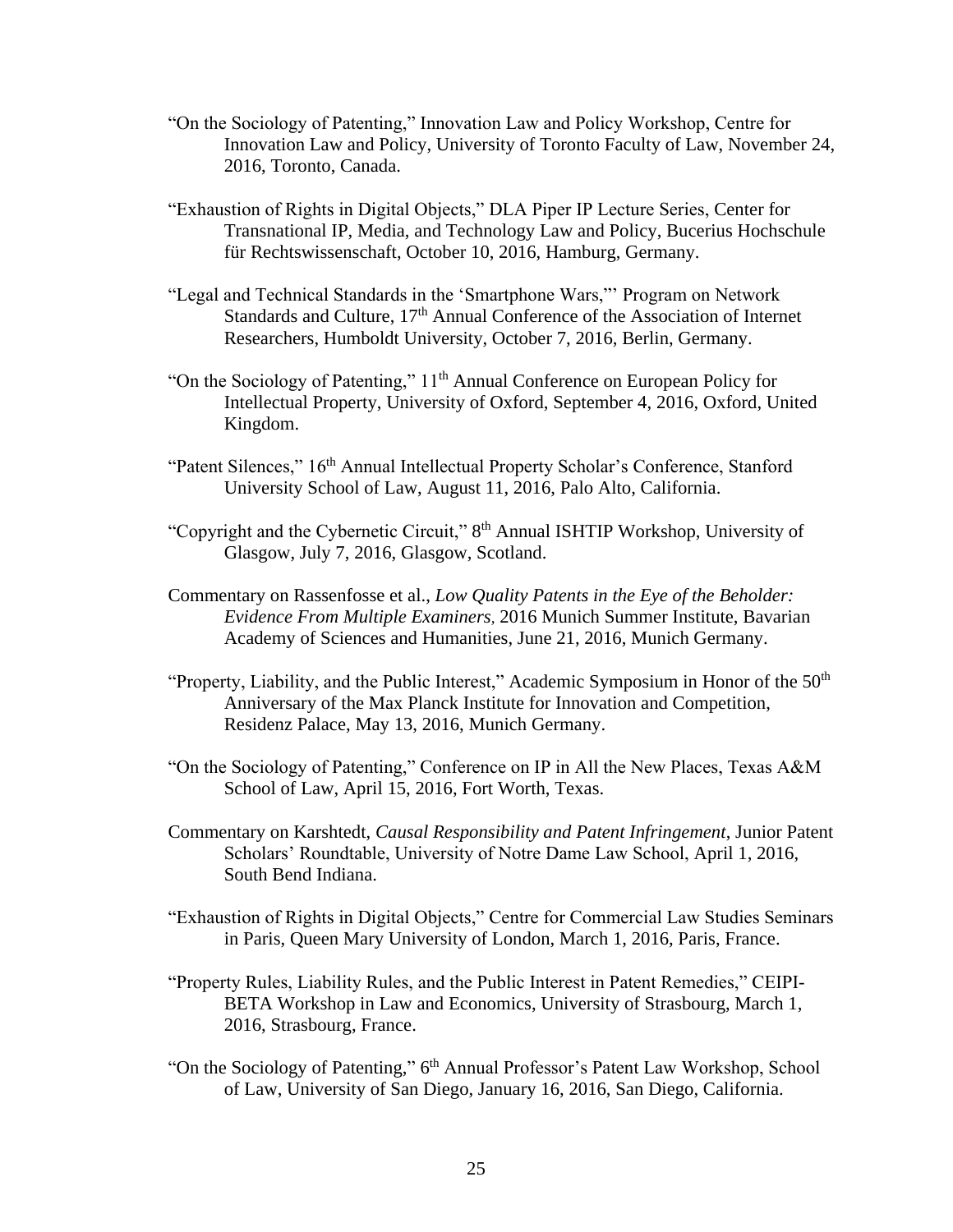- "Gene Patents After the *Myriad* BRCA Case," Centre for IT and IP Law, Katholeike Universiteit Leuven, December 3, 2015, Leuven, Belgium.
- "Legal and Technical Standards in the Smartphone Wars," Workshop on Standards, Disruptions and Values in Digital Culture and Communication, Digital Culture and Communication Section of the European Communication Research and Education Association, University of Salzburg, November 26, 2015, Salzburg, Austria.
- "Patent Silences," Symposium on the Disclosure Function of the Patent System, Vanderbilt University School of Law, November 6, 2015, Nashville, Tennessee.
- "Patents as Data Aggregators in Personalized Medicine,"  $10<sup>th</sup>$  Annual Conference on European Policy for Intellectual Property, University of Glasgow, September 2, 2015, Glasgow, United Kingdom.
- "Copyright and the Cybernetic Circuit," 15<sup>th</sup> Annual Intellectual Property Scholar's Conference, DePaul University School of Law, August 7, 2015, Chicago Illinois.
- "Patents as Data Aggregators in Personalized Medicine," Oxford Intellectual Property Law Centre Invited Speaker Series, St. Peter's College, University of Oxford, May 14, 2015, Oxford, United Kingdom.
- "Copyright, Community, and Culture in Virtual Worlds," The Bellwether Lecture, Oxford Internet Institute, University of Oxford, May 8, 2015, Oxford, United Kingdom.
- "The Simple Law and Economics of the Smartphone Wars," Josef Kohler Lecture on Patents, Josef-Kohler Instut für Immaterialgütterecht, Humboldt University Faculty of Law, April 27, 2015, Berlin, Germany.
- "Copyright, Community, and Culture in Virtual Worlds," Conference on Interactive Entertainment and Intellectual Property Law, Centre for Commercial Law Studies, Queen Mary University of London, April 24, 2015, London, United Kingdom.
- "Inventing Around Copyright," CIPIL Seminar, Cambridge University Faculty of Law, April 23, 2015, Cambridge, United Kingdom.
- Commentary on Duffy, *Property Stabilization and De-stabilization*, and Love, *Inter Partes Review as a Shield for Technology Purchasers*, Conference on the Courts and the PTO, Stanford Law School, April 18, 2015, Palo Alto, California.
- Commentary on Liddell, *Realising Genomics: Intellectual Property Issues*, 10<sup>th</sup> Anniversary Celebration Workshop on Understanding IP, Engaging With Its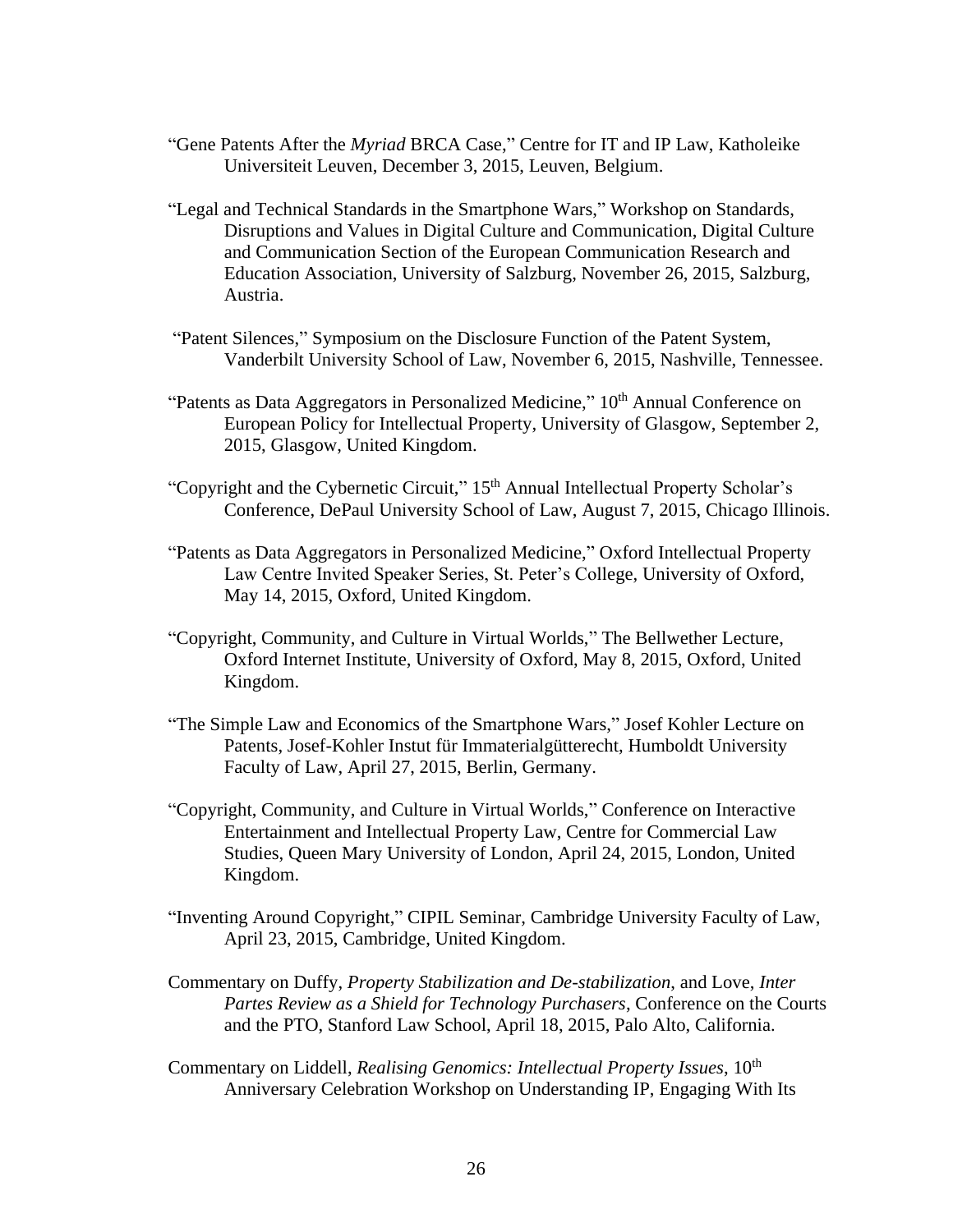Future, Centre for Intellectual Property & Information Law, Cambridge University Faculty of Law, April 7, 2015, Cambridge, United Kingdom.

- "Perverse Innovation," Yale Information Society Project Conference on Beyond Intellectual Property 2, Yale Law School, March 28, 2015, New Haven, Connecticut.
- "Diversity Levers," Faculty Scholarship Workshop, New York Law School, March 26, 2015, New York, New York.
- "Patenting Information Technologies," Leverhulme Lecture on Biotechnology and Software in the Information Economy, London School of Economics and Political Science, March 13, 2015, London, United Kingdom.
- "The Software Patent Puzzle," Leverhulme Lecture on Biotechnology and Software Patents in the Information Economy, London School of Economics and Political Science, March 10, 2015, London, United Kingdom.
- "The Gene Patent Controversy," Leverhulme Lecture on Biotechnology and Software Patents in the Information Economy, London School of Economics and Political Science, March 6, 2015, London, United Kingdom.
- "Copyright and the Cybernetic Circuit," Creative Properties Conference, UCI Creative Economies Center, University of California, Irvine, February 20, 2015, Irvine, California.
- "Copyright and the New Materialism," Conference on Access to Material and Immaterial Goods: The Relationship Between Intellectual Property and Its Physical Embodiment, University of Lucerne, January 23, 2015, Lucerne, Switzerland.
- "Diversity Levers," Faculty Colloquium, Northeastern University School of Law, January 15, 2015, Boston, Massachusetts.
- "Does Intellectual Property Have Gender?," Secretariat Seminar, World Intellectual Property Organization, December 3, 2014, Geneva, Switzerland.
- "Inventing Around Copyright," CEIPI-BETA Workshop in Law and Economics, University of Strasbourg, December 1, 2014, Strasbourg, France.
- "The Market for Intellectual Property Law," CEIPI 50<sup>th</sup> Anniversary Conference on Perspectives for the Intellectual Property System in a Globalized World, Council of Europe, November 28, 2014, Strasbourg, France.
- "Intellectual Property and the Two Cultures: Where Science Meets the Law?," Laboratorium Lucernaiuris Lecture, Institut für Juristische Grundlagen, University of Lucerne, October 7, 2014, Lucerne, Switzerland.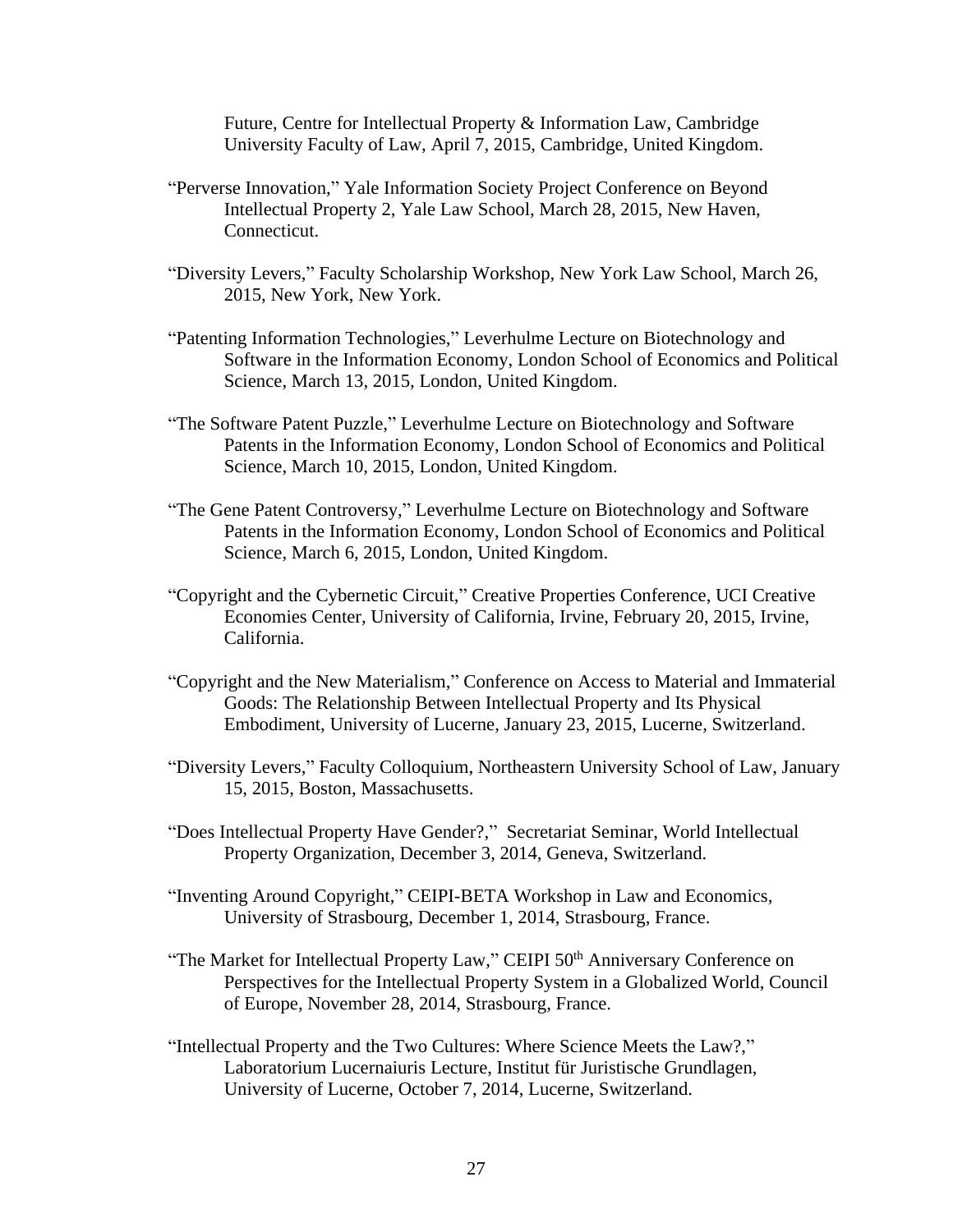- "Liability and Exclusivity in Intellectual Property," Faculty of Law, University of Basel, October 6, 2014, Basel, Switzerland.
- "Inventing Around Copyright," 9<sup>th</sup> Annual Conference on European Policy for Intellectual Property, European Parliament, September 5, 2014, Brussels, Belgium.
- "Inventing Around Copyright," 14<sup>th</sup> Annual Intellectual Property Scholar's Conference, University of California, Berkeley School of Law, August 7, 2014, Berkeley, California.
- "Copyright and the New Materialism," 2014 Conference on Computer Ethics: Philosophical Enquiries, Les Cordeliers, Pierre and Marie Curie University, June 23, 2014, Paris, France.
- "Biotechnology and Software Patents TransAtlantic Controversies," DLA Piper Lecture Series, Center for Transnational IP, Media, and Technology Law and Policy, Bucerius Hochschule für Rechtswissenschaft, June 10, 2014, Hamburg, Germany.
- "Inventing Around Copyright," Program on Innovation and Intellectual Property: A Tribute to Suzanne Scotchmer's Work, University of California, Berkeley, May 1, 2014, Berkeley, California.
- "The Curious Incident of the Supreme Court in *Myriad Genetics*," Faculty Workshop Series, University of California, Davis School of Law, April 17, 2014, Davis, California.
- "The Curious Incident of the Supreme Court in *Myriad Genetics*," 4<sup>th</sup> Annual Patent Conference, University of San Diego School of Law, April 5, 1014, San Diego, California.
- "Business Structures for Innovation," Yale Information Society Project Conference on Innovation Beyond IP, Yale Law School, March 30, 2014, New Haven, Connecticut.
- "Connecting the Dots in Institutional Dialogue," Conference on Patent Trolls and Patent Reform, Stanford Law School, March 22, 2014, Palo Alto, California.
- "A Cartography of Technical Standards," International Conference on IP Governance by Private Collective Entities, Center for Information and Innovation Law, University of Copenhagen, March 7, 2014, Copenhagen, Denmark.
- "The Curious Incident of the Supreme Court in *Myriad Genetics*," Law and Biosciences Seminar, Stanford Law School, February 18, 2014, Palo Alto, California.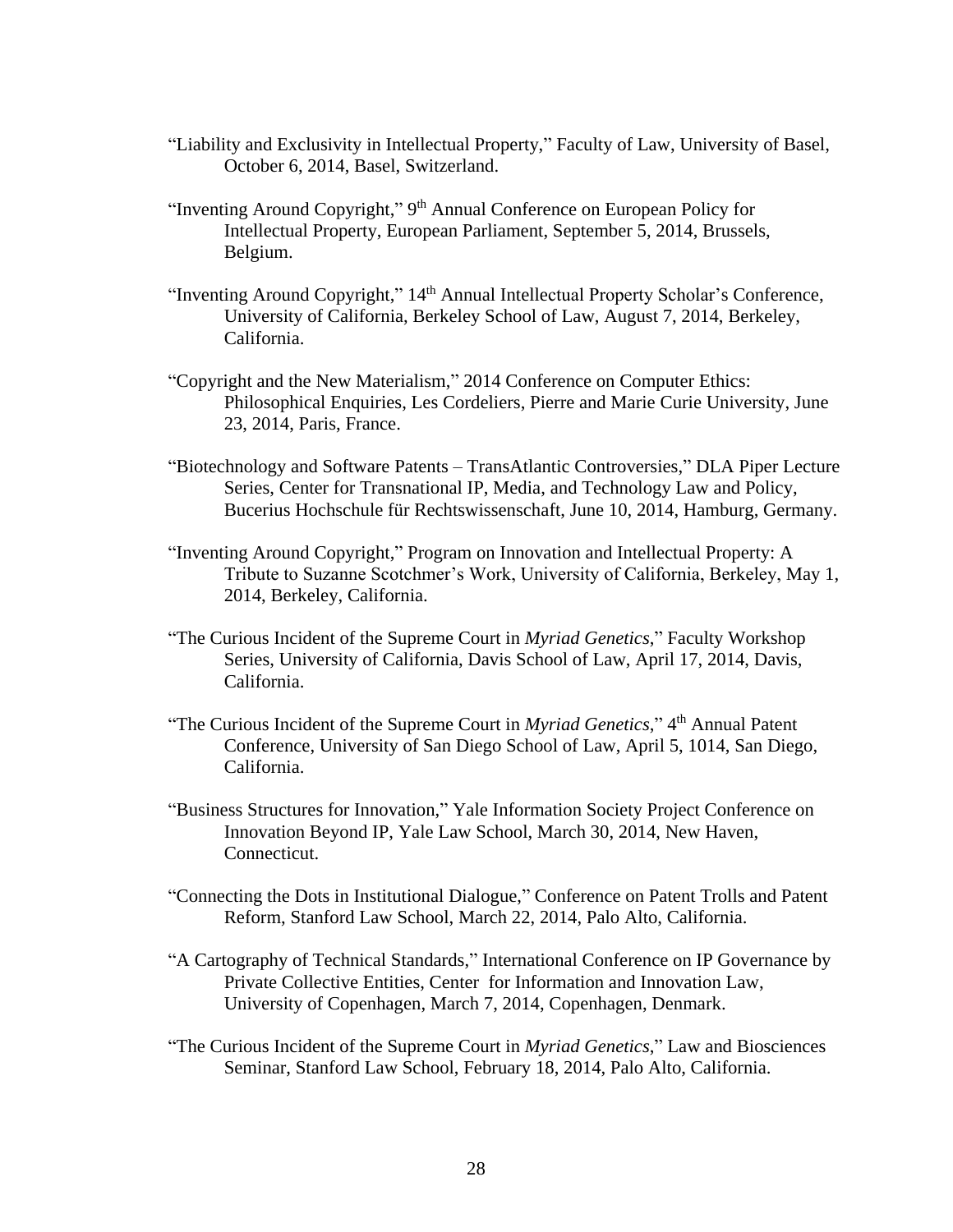- "The Curious Incident of the Supreme Court in *Myriad Genetics*," TransAtlantic Workshop on Intellectual Property Research, Swiss Federal Institute of Technology (ETH), January 13, 2014, Zurich, Switzerland.
- "Rules of the Game: Intellectual Property in Virtual Worlds," Dickson Poon School of Law, King's College London, December 12, 2013, London, United Kingdom.
- "The Unbearable Lightness of Bits," Roundtable on *The Law and Economics of Intellectual Property in the Digital Age*, Program on Law and Market Behavior, Notre Dame in London, December 9, 2013, London, United Kingdom.
- "Copyright and the New Materialism,"  $14<sup>th</sup>$  Annual Conference of the Association of Internet Researchers, October 26, 2013, Denver, Colorado.
- "Biotechnology Patenting and the *Myriad* Case," Sue & Bill Gross Stem Cell Research Center University of California Lecture Series, Irvine, October 18, 2013, Irvine, California.
- "Copyright and the New Materialism," Annual Meeting of the Society for the Social Study of Science, October 10, 2013, San Diego, California.
- "De-materializing Copyright on the Electronic Frontier," Fourth Bi-annual Symposium on Frontiers in New Media, College of Humanities, University of Utah, September 21, 2013, Salt Lake City, Utah.
- Commentary on Contreras, *The Public Genome: An Alternative Narrative of Gene Patenting*, Fifth Annual ISHTIP Workshop, Faculté de Droit Université Panthéon-Assas (Paris 2), June 28, 2013, Paris, France.
- "The Pedagogy of The Horse," 32<sup>nd</sup> Annual Congress of the International Association for the Advancement of Teaching and Research in Intellectual Property, Oxford University, June 26, 2013, Oxford, United Kingdom.
- Commentary on Lai, *Gene-Related Patents: Getting the Balance Right*, TILEC Conference on Innovation and the Patent System, Tilburg Law and Economics Center, Tilburg University, June 21, 2013, Tilburg, The Netherlands.
- "Ancillary Patent Markets and the Firm," TILEC Conference on Innovation and the Patent System, Tilburg Law and Economics Center, Tilburg University, June 20, 2013, Tilburg, The Netherlands.
- "A Review of U.S. Patent Reform," Conference on Recent Developments in U.S. and EU Patent Law and Policy, Center for Information and Innovation Law, University of Copenhagen, June 18, 2013, Copenhagen, Denmark.

"Patent Law and the Theory of the Firm: Economic Analysis Beyond Incentive Theory,"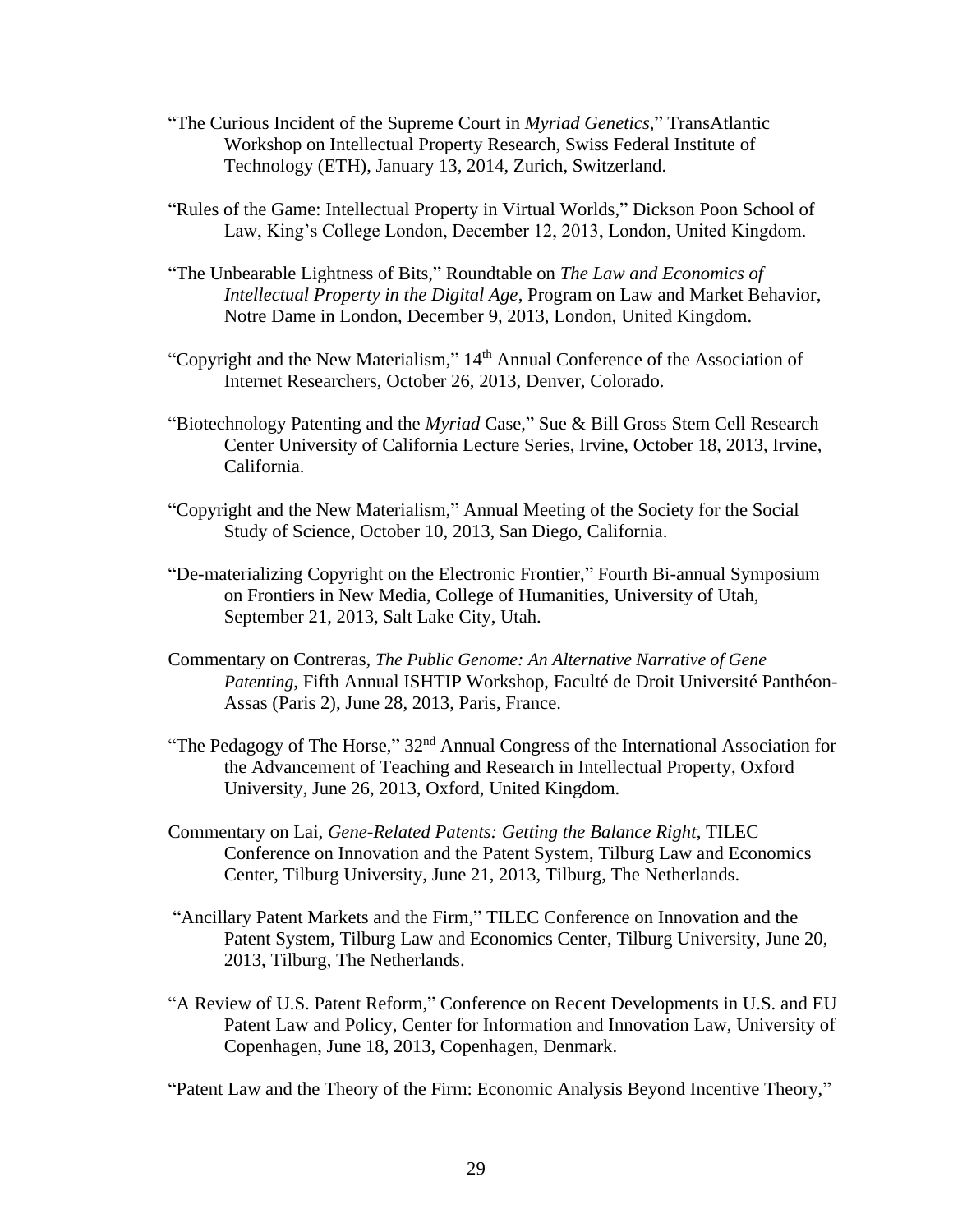Inaugural Lecture in the Law and Economics of Intellectual Property, Centre de Études Internationales de la Propriété Intellectuelle, and [Bureau d'Economie](http://www.beta-umr7522.fr/)  [Théorique et Appliquée,](http://www.beta-umr7522.fr/) Université de Strasbourg, May 2, 2013, Strasbourg, France.

- "Bridging the Divide Between Real and Ideal: Copyright and the New Materialism," 2013 TILTing Perspectives Conference on Bridging Distances in Technology and Regulation, Tilburg Institute for Law, Technology, and Society, University of Tilburg, April 25, 2013, Tilburg, the Netherlands.
- "The Nature of Patentable Subject Matter," Annual Oldham Lecture in Intellectual Property, University of Akron School of Law Intellectual Property Center, March 4, 2013, Akron, Ohio.
- "Policy Levers in the Academy," Government-University-Industry Research Roundtable (GUIRR), National Academies of Science, Engineering, and Medicine, February 12, 2013, Washington, D.C.
- "Ancillary IP Markets and the Firm," Law Professors Workshop, 3<sup>rd</sup> Annual Patent Law Conference, University of San Diego School of Law, January 19, 2013, San Diego, California.
- "The Simple Law and Economics of the Smartphone Wars," DLA Piper IP Lecture Series, Center for Transnational IP, Media, and Technology Law and Policy, Bucerius Hochschule für Rechtswissenschaft, December 6, 2012, Hamburg, Germany.
- "Owning e-Sports: Proprietary Rights in Professional Computer Gaming," 2012–13 Seminar Series, Center for Computer Games and Virtual Worlds, University of California, Irvine, November 28, 2012, Irvine, California.
- "Owning e-Sports: Proprietary Rights in Professional Computer Gaming," Faculty Workshop, S.J. Quinney School of Law, University of Utah, November 15, 2012, Salt Lake City, Utah.
- Commentary on Sichelman, *Purging Patent Law of Private Law Remedies*, UCLA Entertainment, Media, and Intellectual Property Colloquium Workshop, UCLA School of Law, November 4, 2012, Los Angeles, California.
- "Owning e-Sports: Proprietary Rights in Professional Computer Gaming," Symposium on The Evolving Internet, University of Pennsylvania Law School, October 20, 2012, Philadelphia, Pennsylvania.
- "Intellectual Property and Gender," 7<sup>th</sup> Annual Conference on European Policy for Intellectual Property, Katholieke Universiteit Leuven, September 27, 2012, Leuven, Belgium.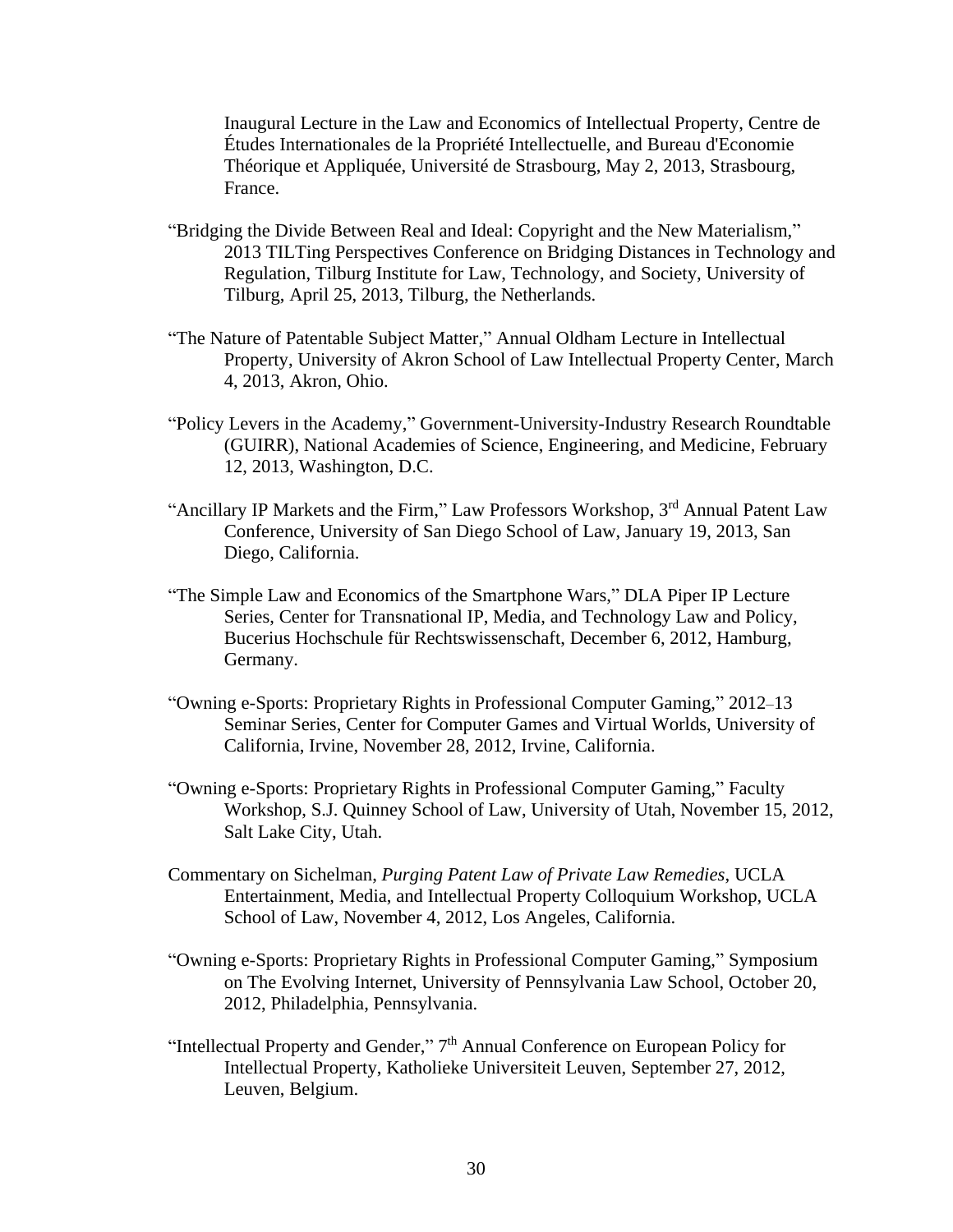- "Intellectual Property's Black Box," 31<sup>st</sup> Annual Congress of the International Association for the Advancement of Teaching and Research in Intellectual Property, ITT Chicago-Kent College of Law, July 30, 2012, Chicago, Illinois.
- "Who Owns e-Sports Performances?," Munich Intellectual Property Law Center Lecture Series, July 11, 2012, Munich, Germany.
- "Patents as Genre: A Prospectus," Fourth Annual ISHTIP Workshop, Department of Law, London School of Economics, June 25, 2012, London, United Kingdom.
- "Copyright, Culture, and Community in Virtual Worlds," 7<sup>th</sup> Biannual Conference on Cultural Attitudes Toward Computers and Technology, Århus University, June 20, 2012, Århus, Denmark.
- "Tailoring Innovation Law Amid Constant Change," Conference on Intellectual Property, Competition, and Access to Knowledge: Striking a New Balance, Università Europea di Roma, May 21, 2012, Rome, Italy.
- "Intellectual Property in the Cathedral," Conference on The Access Challenge in the 21st Century: Emerging Issues in Intellectual Property Laws and Knowledge Governance, Center for Transnational IP, Media, and Technology Law and Policy, Bucerius Hochschule für Rechtswissenschaft, Hamburg, Germany, May 18, 2012.
- "The America Invents Act: Lessons Learned," CEIPI Conference on What Patent Law for the European Union?, European Parliament, April 27, 2012, Strasbourg, France.
- "Ancillary IP Markets and the Firm," Boston Intellectual Property Speaker Series, Boston University School of Law, March 23, 2012, Boston, Massachusetts.
- "Technology Specificity and the America Invents Act," PatLim Seminar, Hanken School of Economics, March 9, 2012, Helsinki, Finland.
- "Rethinking Claim Construction: A U.S. Perspective," IPR University Center Seminar, March 8, 2012, Helsinki, Finland.
- "Genetic Patents and the Products of Nature Doctrine," Seminar on Current Issues in Intellectual and Cultural Property Law, London School of Economics Department of Law, March 5, 2012, London, United Kingdom.
- "Knowledge for ISP Liability," Seminar on New Ethical Responsibilities for Internet Service Providers, European Centre for International Political Economy, Bibliotheqeue Solvay, February 29, 2012, Brussels, Belgium.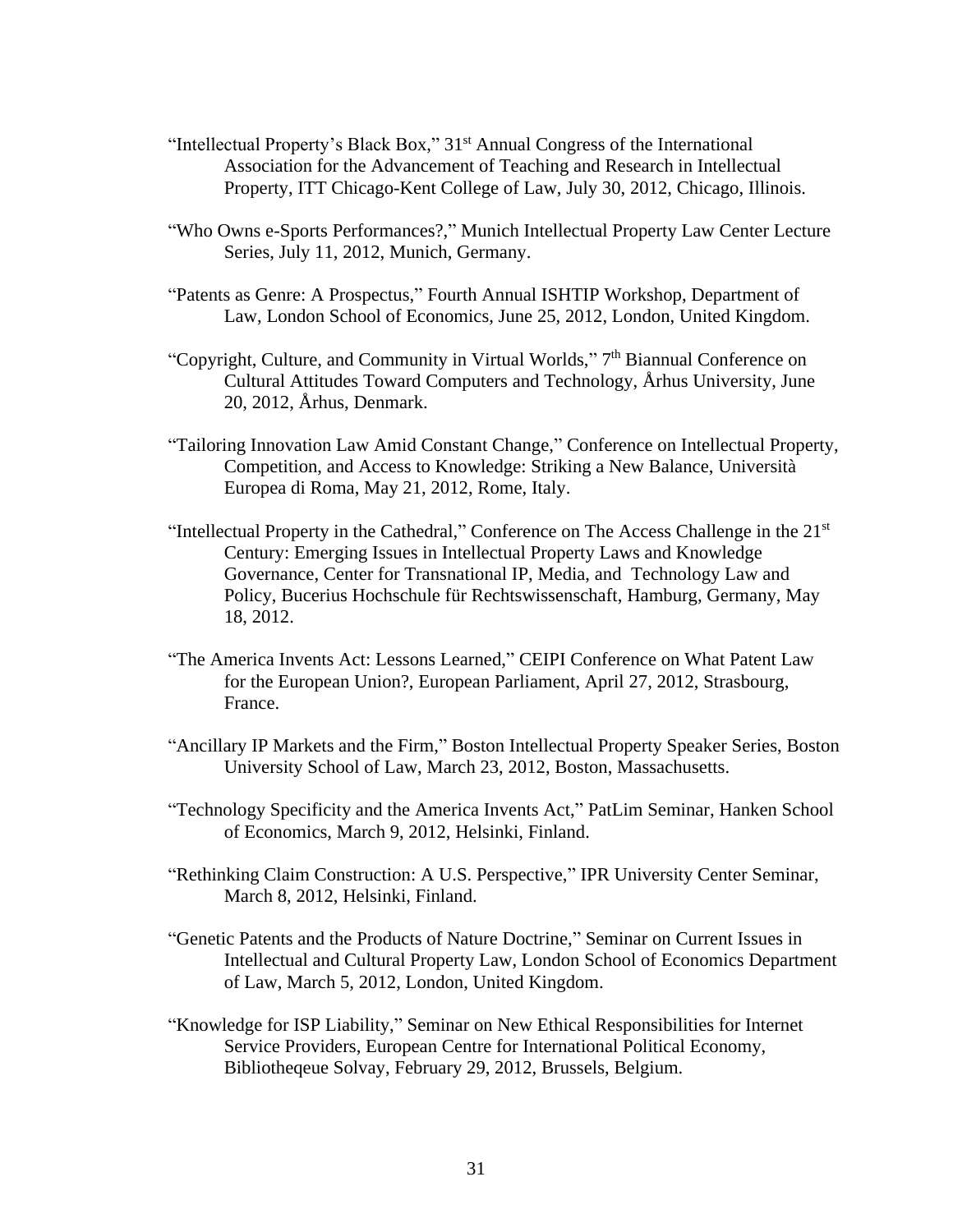- "Ancillary IP Markets and the Firm," 2012 IP in the Trees Workshop, Lewis & Clark Law School, February 23, 2012, Portland, Oregon.
- "Edifying Thoughts of a Patent Watcher," 2<sup>nd</sup> Annual Conference on The Future of Patent Law, University of San Diego School of Law, January 21, 2012, San Diego, California.
- "Ancillary IP Markets and the Firm," Research Seminar, Professorship in Intellectual Property, Department fur Geistes-, Sozial- und Staatswissenschaften, Swiss Federal Institute of Technology (ETH), December 20, 2011, Zürich, Switzerland.
- "Ancillary IP Markets and the Firm," Graduate Seminar in Intellectual Property, Goethe-Universität, November 25, 2011, Frankfurt am Main, Germany.
- "Patent Law's Problem Children: Patentable Subject Matter in Trans-Atlantic Perspective," Excellence Cluster on the Formation of Normative Orders, Goethe-Universität, November 24, 2011, Frankfurt am Main, Germany.
- "Understanding Changes in the New American Patent Statute," Max Planck Institut für Immaterial Güter- und Wettbewerbsrecht, November 22, 2011, Munich, Germany.
- "Copyright and Paratext in Computer Gaming," Intellectual Property and Competition Seminar Series, Art Science & Knowledge Centre, Università Bocconi, November 18, 2011, Milan, Italy.
- "Materiality and Textuality in Digital Rights Management," Advanced Intellectual Property Lecture, Department of Law, Università Bocconi, November 17, 2011, Milan, Italy.
- "Does One Size Fit All? Accommodating Innovation in the Patent System," (Re)Thinking Intellectual Property Lecture, Centre de Études Internationales de la Propriété Intellectuelle, Université de Strasbourg, November 14, 2011, Strasbourg, France.
- "Ancillary IP Markets and the Firm," Inno-Tec Graduate Lecture, Ludwig Maximillians Universität, November 2, 2011, Munich, Germany.
- Keynote, Symposium on "Hot Issues in Patent Law," Max Planck Institute for Intellectual Property and Competition Law, Harnack Haus, October 6, 2011, Berlin, Germany.
- "Patent Law's Problem Children: Biotechnology and Software in Trans-Atlantic Perspective," Institute for Information and Media Studies, Aarhus University, September 15, 2011, Aarhus, Denmark.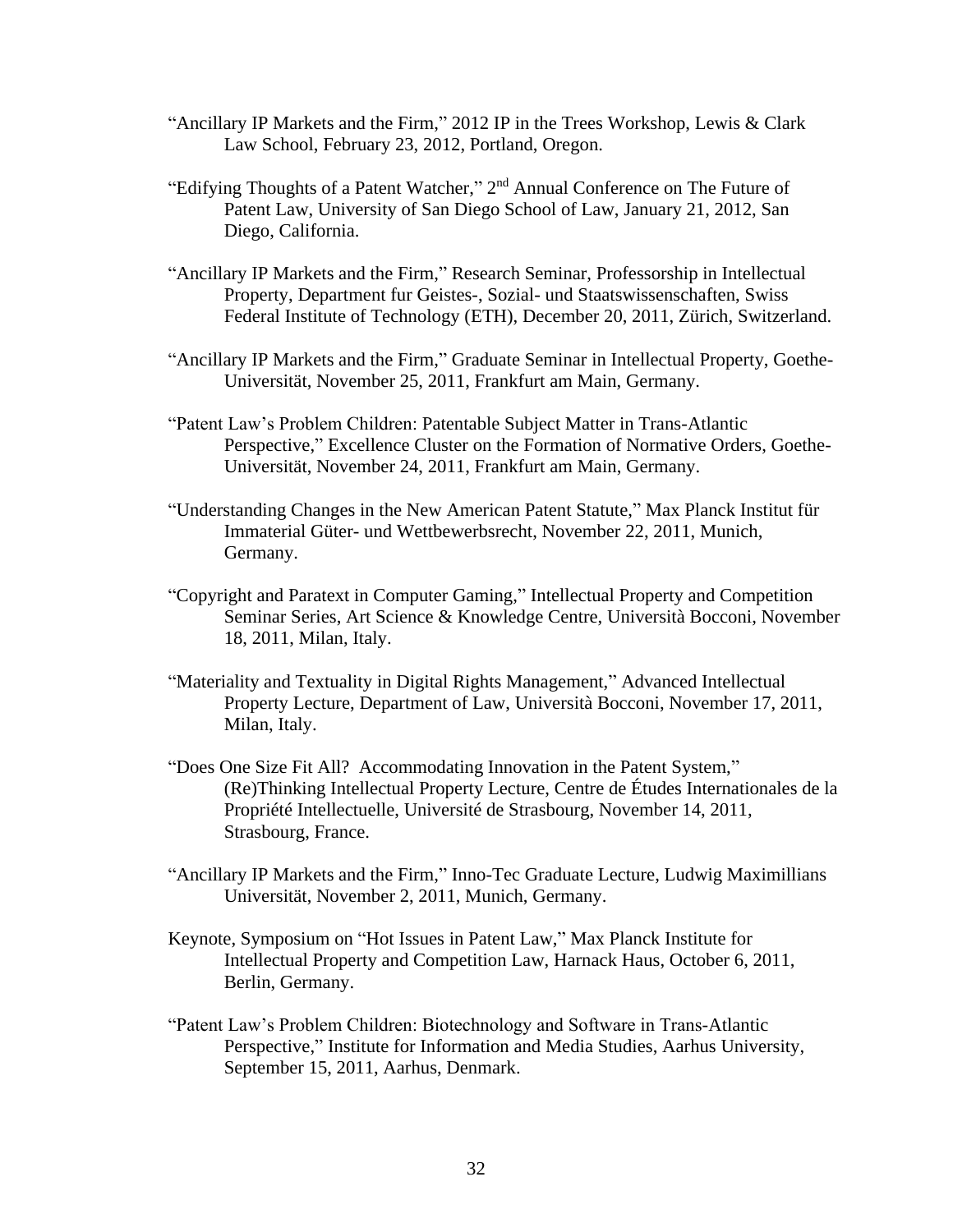- "A Review of U.S. Patent Reform," Centre for Information and Innovation Law, University of Copenhagen Faculty of Law, September13, 2011, Copenhagen, Denmark.
- "Ancillary IP Markets and the Firm," 6<sup>th</sup> Annual Conference on European Policy for Intellectual Property, Solvay School of Economics & Management, Université Libre de Bruxelles, September 8, 2011, Brussels, Belgium.
- Commentary on Goold, *Copyright's Derivative Right Remixed*, 2<sup>nd</sup> Annual MPI/ETH Workshop for Junior Researchers on the Law and Economics of Intellectual Property and Competition Law, June 7, 2011, Wildbad Kreuth, Germany.
- "Patent Law's Problem Children: International Convergence of Patentable Subject Matter," Google Policy Lecture, Google Inc., May 17, 2011, Mountain View, California.
- "Functionality: Not Just for Plaintiffs Any More?," Academic Panel Session, 133rd Annual Meeting of the International Trademark Association, May 16, 2011, San Francisco, California.
- "Dynamic Claim Interpretation," Conference on Intellectual Property and the Common Law, Center for Technology, Innovation, and Competition, University of Pennsylvania Law School, May 7, 2011, Philadelphia, Pennsylvania.
- "Is University Patenting Technology Specific?" Conference on Bayh-Dole@30: Mapping the Future of University Patenting, Center for Science and Innovation Studies, University of California, Davis, April 29, 2011, Davis, California.
- "Virtual Worlds, Virtual Property," Distinguished Intellectual Property Lecture, University of Pittsburgh School of Law, March 24, 2011, Pittsburgh, Pennsylvania.
- "Toward an Epistemology of ISP Secondary Liability," UNESCO Chair conference on The New Ethical Responsibilities of ISPs, University of Hertfordshire, February 11, 2011, Hatfield, United Kingdom.
- "Do Patents Have Gender?", Social Justice Institute, University of New Hampshire School of Law, January 27, 2011.
- "Do Patents Have Gender?," Third Annual J. Reuben Clark Law Society Faculty Section Conference, Golden Gate University School of Law, January 5, 2011, San Francisco, California.
- "Claims Interpretation: A U.S. Perspective," Institute of Brand and Innovation Law, Faculty of Laws, University College of London, November 17, 2010, London, United Kingdom.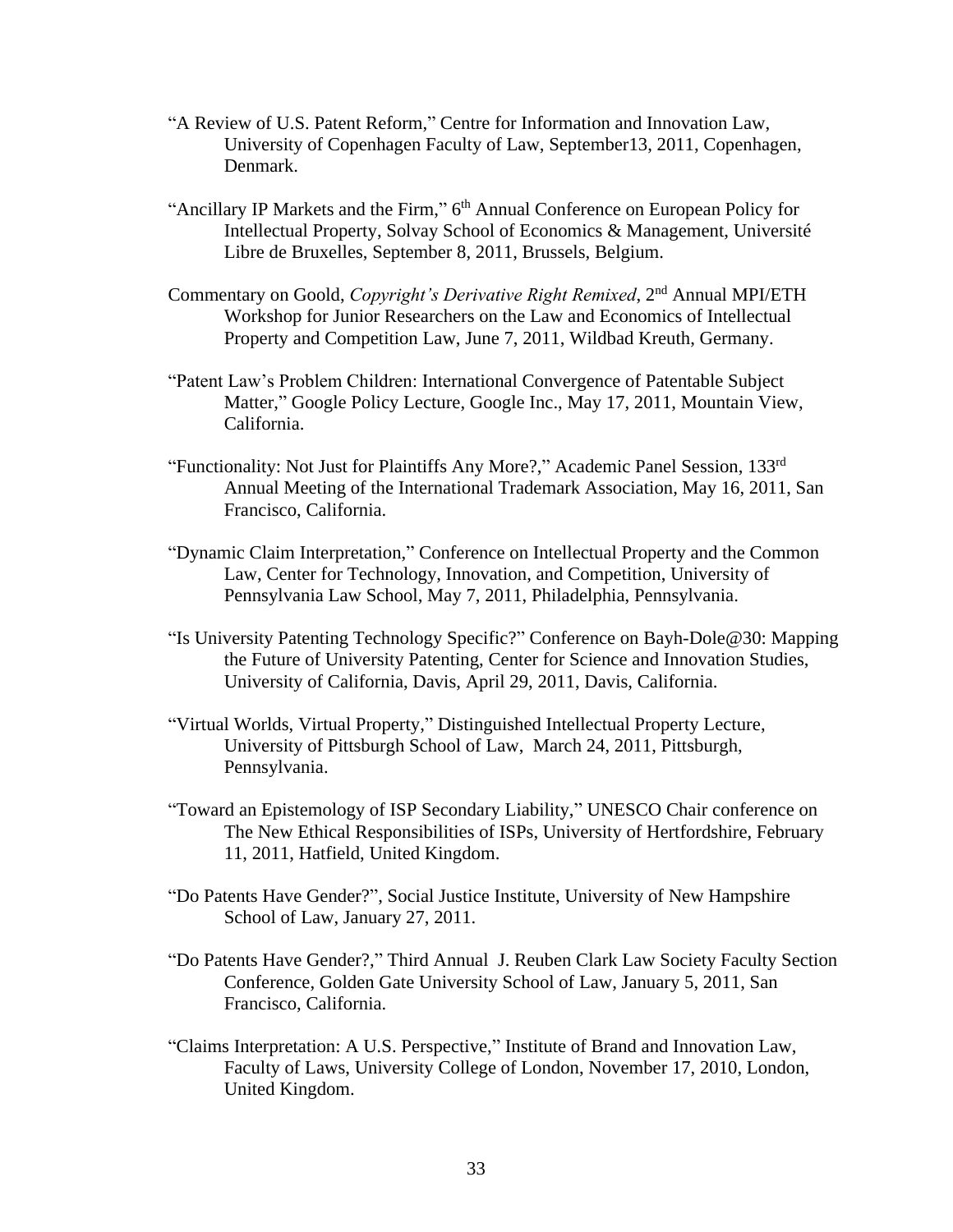- "Patent Law's Problem Children," Centre for Intellectual Property and Information Law, Cambridge University Faculty of Law, November 16, 2010, Cambridge, United Kingdom.
- "Tailoring Patent Law to Promote Innovation," 9<sup>th</sup> Annual Conference on Recent Developments in Intellectual Property Law, Golden Gate University School of Law, November 5, 2010, San Francisco, California.
- "The Complex Economics of Firm Dis-integration," Conference on *Patent Scope* Revisited: Merges & Nelson's "On the Complex Economics of Patent Scope" 20 Years After, Maurer School of Law, University of Indiana Bloomington, September 24, 2010, Bloomington, Indiana.
- "Ancillary IP Markets and the Firm," 10<sup>th</sup> Annual Intellectual Property Scholar's Conference, University of California, Berkeley School of Law, August 13, 2010, Berkeley, California.
- "Patent Policy and Innovation," Petrie-Flohm Center for Health Law Policy, Biotechnology, and Bioethics, Harvard Law School, April 23, 2010, Cambridge, Massachusetts.
- "Cybermarks," Centre for Information and Innovation Law, University of Copenhagen Faculty of Law, April 13, 2010, Copenhagen, Denmark.
- "Materiality and Textuality in Digital Rights Management," International Research Seminar on Copyright: What is Left?, Centre for Internet Research, Aarhus University Department of Information and Media Studies, April 9, 2010, Aarhus, Denmark.
- "Google Keyword Advertising: How Consumers Lose in the Fight Over Internet Trademarks," University of Copenhagen Department of Media, Cognition, and Communication & IT University of Copenhagen, April 7, 2010, Copenhagen, Denmark.
- "Cybermarks," Intellectual Property Colloquium Distinguished Speaker, Whittier Law School, March 23, 2010, Costa Mesa, California.
- "Trademarks and Company Structure," IP and Competition Seminar Series, Department of Legal Studies and Art, Science and Knowledge Center, Università Bocconi, February 24, 2010, Milan, Italy.
- "The Business of Trademarks," Herschel Smith Seminar, Intellectual Property Research Institute, Queen Mary College, University of London, February 22, 2010, London, United Kingdom.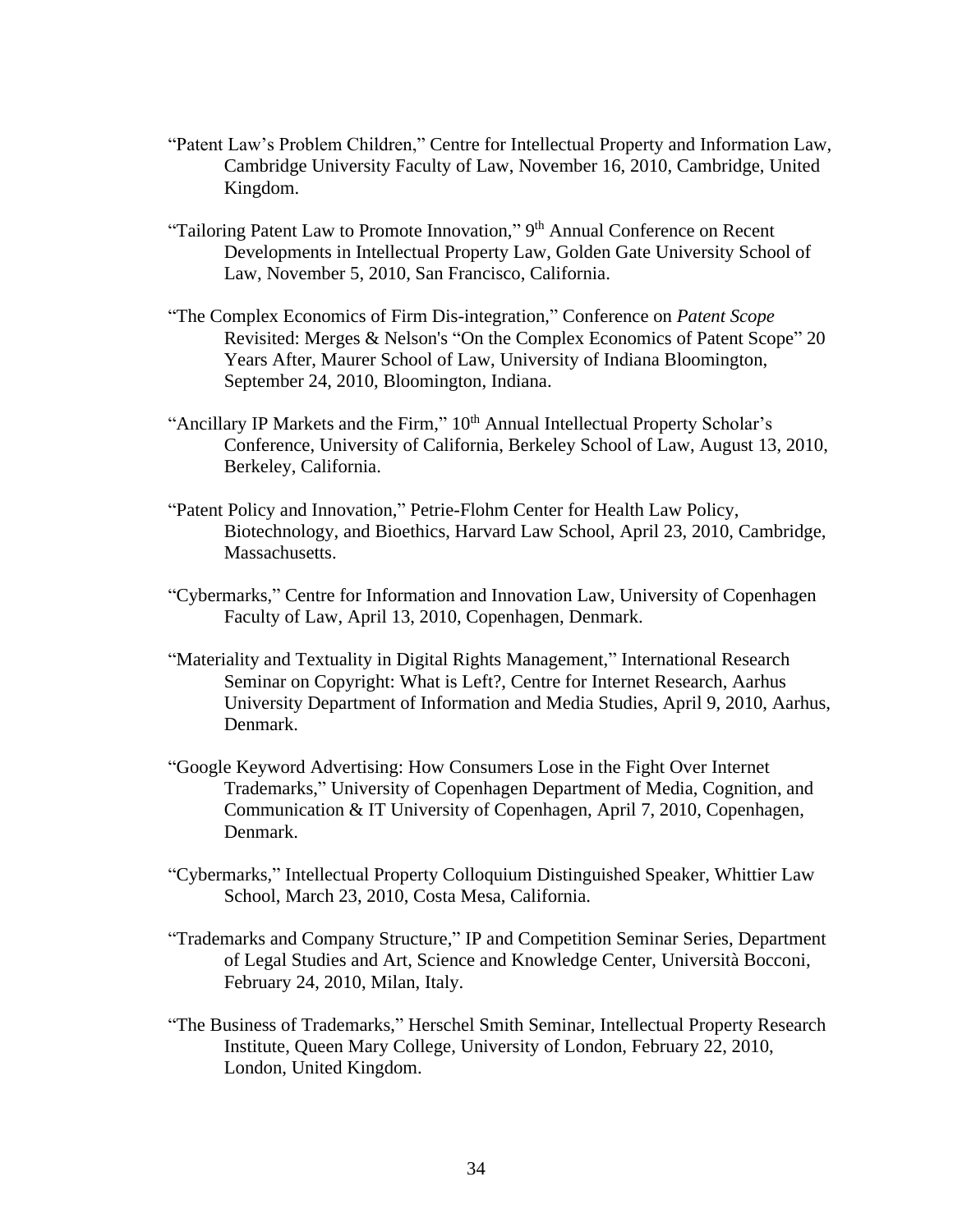- "Electronic Records in eHealth," Symposium on eHealth Law and Policy, Law Commission of Ontario, January 28, 2010, Toronto, Canada.
- "Copyright and Paratext in Computer Gaming," Entertainment Law Distinguished Speaker Series, Chapman University School of Law, January 20, 2010, Orange, California.
- "Copyright and Paratext in Computer Gaming," International Conference on Copyright Culture, Copyright History, CEGLA Center for Interdisciplinary Research, Buchmann Faculty of Law, Univeristy of Tel Aviv, January 6, 2010, Tel Aviv, Israel.
- "Patenting Products, Patenting Processes," Sanford T. Colb Conference on the Future of Subject Matter Eligibility After *In re Bilski*, Bar-Ilan University Faculty of Law, January 3, 2010, Tel Aviv, Israel.
- "Cybermarks," Friday Informatics Seminar, Department of Informatics, Bren School of Computer Science, University of California, Irvine, November 23, 2009, Irvine, California.
- "Trademarks and the Boundaries of the Firm," UCLA Entertainment, Media & IP Colloquium Workshop, University of California, Los Angeles School of Law, November 6, 2009, Los Angeles, California.
- "Trademarks and the Boundaries of the Firm," Workshop on Trademarks and Trademark Data, Organization for Economic Cooperation and Development, July 16, 2009, Paris France.
- "Virtual Worlds, Virtual Property: Copyright and Paratext in On-Line Gaming," Inaugural UCI Law School Chancellor's Chair Lecture, May 13, 2009, Irvine, California.
- "Fence Posts or Sign Posts? Rethinking Patent Claim Construction," 2009 Manzo Lecture, DePaul University College of Law, April 9, 2009, Chicago, Illinois.
- "Fence Posts or Sign Posts? Rethinking Patent Claim Construction," Symposium on Foundations of Intellectual Property Reform, University of Pennsylvania Law School, January 16, 2009, Philadelphia, Pennsylvania.
- "Normative Structures in Open Source Knowledge Production," TILTing Perspectives on Regulating Technologies, University of Tilburg, December 11, 2008, Tilburg, The Netherlands.
- "Regulation," Studio Session, University of California Humanities Research Institute, November 5, 2008, Irvine, California.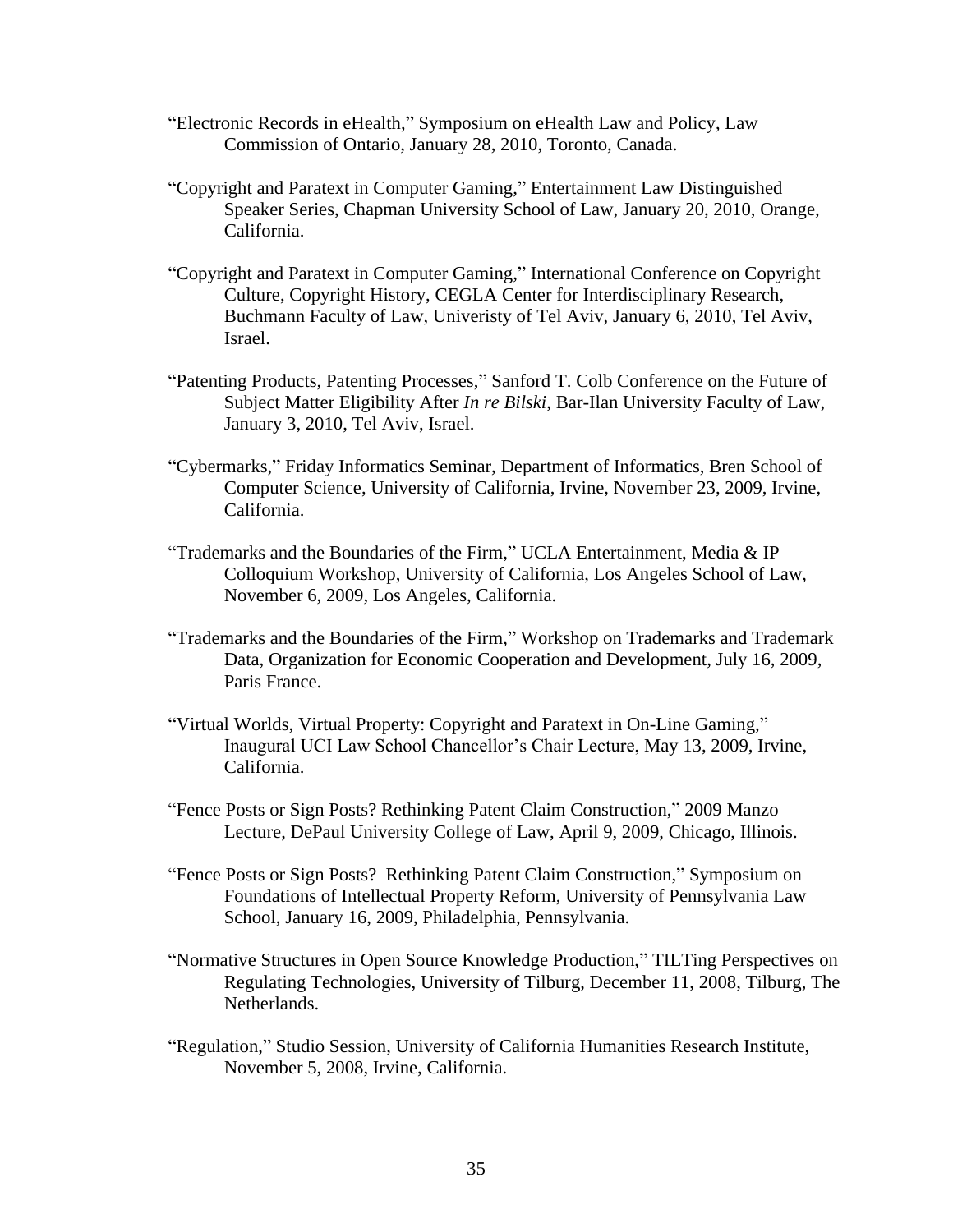- "Copyright and Paratext in Online Gaming," 9<sup>th</sup> Annual Conference of the Association of Internet Researchers, IT University Copenhagen, October 16, 2008, Copenhagen, Denmark.
- "Trademarks and the Coasean Firm," 8<sup>th</sup> Annual Intellectual Property Scholar's Conference, Stanford Law School, August 8, 2008, Palo Alto, California.
- "The Nature of Nature in Intellectual Property Law," Distinguished Professor Presentation, Center for Intellectual Property Law, John Marshall Law School, April 14, 2008, Chicago, Illinois.
- "Comment: The Feminist Koan," 5<sup>th</sup> Annual Symposium on IP/Gender: Mapping the Connections, Washington College of Law, American University, April 4, 2008, Washington, D.C.
- Comment on Bessen & Meurer, Symposium on *Patent Failure: How Judges, Bureaucrats, and Lawyers Put Innovators at Risk*, University of Georgia School of Law, March 28, 2008, Athens, Georgia.
- "The Role of Intellectual Property in Knowledge Codification," Symposium on Intellectual Property and Entrepreneurship, Berkeley Center for Law & Technology, Berkeley, California, March 7, 2008.
- "The Nature of Nature in Intellectual Property Law," TILT Lecture; Tilburg Institute for Law, Technology, and Society; University of Tilburg; November 29, 2007; Tilburg, The Netherlands.
- "Owning Avatars: Ownership and Control of Human and Non-Human Data Representations," 8<sup>th</sup> Annual Conference of the Association of Internet Researchers, October 19, 2007, Vancouver, Canada.
- "Intellectual Property Responsibilities," 8<sup>th</sup> Annual Conference of the Association of Internet Researchers, October 18, 2007, Vancouver, Canada.
- "Patents, Tax Shelters, and the Firm." Faculty Workshop, Emory University School of Law, October 3, 2007, Atlanta, Georgia.
- "The Role of Intellectual Property in Knowledge Codification," 5<sup>th</sup> Annual Works in Progress Intellectual Property Colloquium, Washington College of Law, American University, September 29, 2007, Washington D.C.
- "Patents, Tax Shelters, and the Firm." Faculty Workshop, Northwestern University School of Law, September 13, 2007, Chicago, Illinois.
- "Patents as Genre," 7<sup>th</sup> Annual Intellectual Property Scholars Conference, Center for Intellectual Property Law & Information Technology, DePaul University College of Law, August 9, 2007, Chicago, Illinois.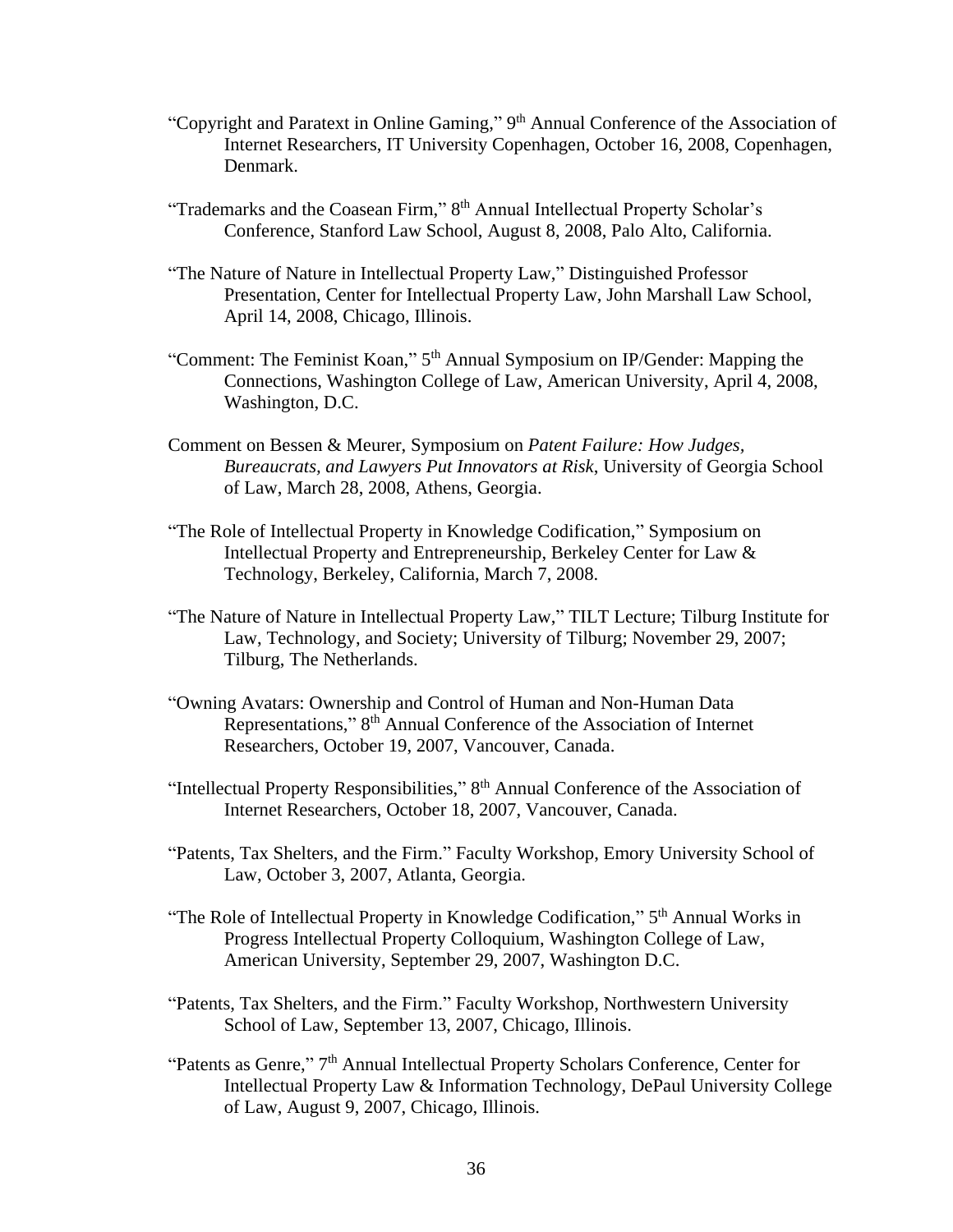- "Normative Structures in Knowledge Production," 2007 North American Conference on Computing and Philosophy, Loyola University of Chicago, July 24, 2007, Chicago, Illinois.
- "Normative Structures in Knowledge Production," Conference on Technology Entrepreneurship and Institutions: Contemporary and International Research, Initiative for Studies in Technology Entrepreneurship, University of Wisconsin Madison, May 23, 2007, Madison, Wisconsin.
- "Do Patents Have Gender?" 4<sup>th</sup> Annual symposium on IP/Gender: Mapping the Connections, Washington College of Law, American University, March 23, 2007, Washington, D.C.
- "Patent Law's Black Box," 7<sup>th</sup> Annual Symposium on Patents and Progress: Reflections in the Midst of Change, Center for Intellectual Property Law & Information Technology, DePaul University College of Law, March 16, 2007, Chicago, Illinois.
- "Do Patents Have Gender?" Seventh Annual Conference on Women and the Law, Thomas Jefferson School of Law, February 9, 2007, San Diego, California.
- "Intellectual Property Responsibilities," Santa Clara High Technology Law Journal Symposium on Cross-Border Legal Challenges in High Tech Law, January 26, 2007, Santa Clara, California.
- "Open Source, Open Science," Berkman Center for Internet and Society, Harvard University, October 10, 2006, Cambridge Massachusetts.
- "Owning Avatars: Legal Control of Human and Non-human Data Representations," Keynote Address, International Association of Science and Technology for Development LawTech Conference, Massachusetts Institute of Technology, October 9, 2006, Cambridge, Massachusetts.
- "The Goldilocks Hypothesis: Balancing Intellectual Property Rights at the Boundary of the Firm," Faculty Workshop, Vanderbilt University Law School, October 5, 2006, Nashville, Tennessee
- "The Goldilocks Hypothesis: Balancing Intellectual Property Rights at the Boundary of the Firm," 2006 Intellectual Property Scholars Conference, Boalt Hall School of Law, University of California at Berkeley, August 10, 2006, Berkeley, California.
- "The Goldilocks Hypothesis: Balancing Intellectual Property Rights at the Boundary of the Firm," Munich Intellectual Property Law Center Lecture, Max Planck Institüt für Geistiges Eigentum, Wettbewerbs- und Steuerrecht, July 12, 2006, Munich, Germany.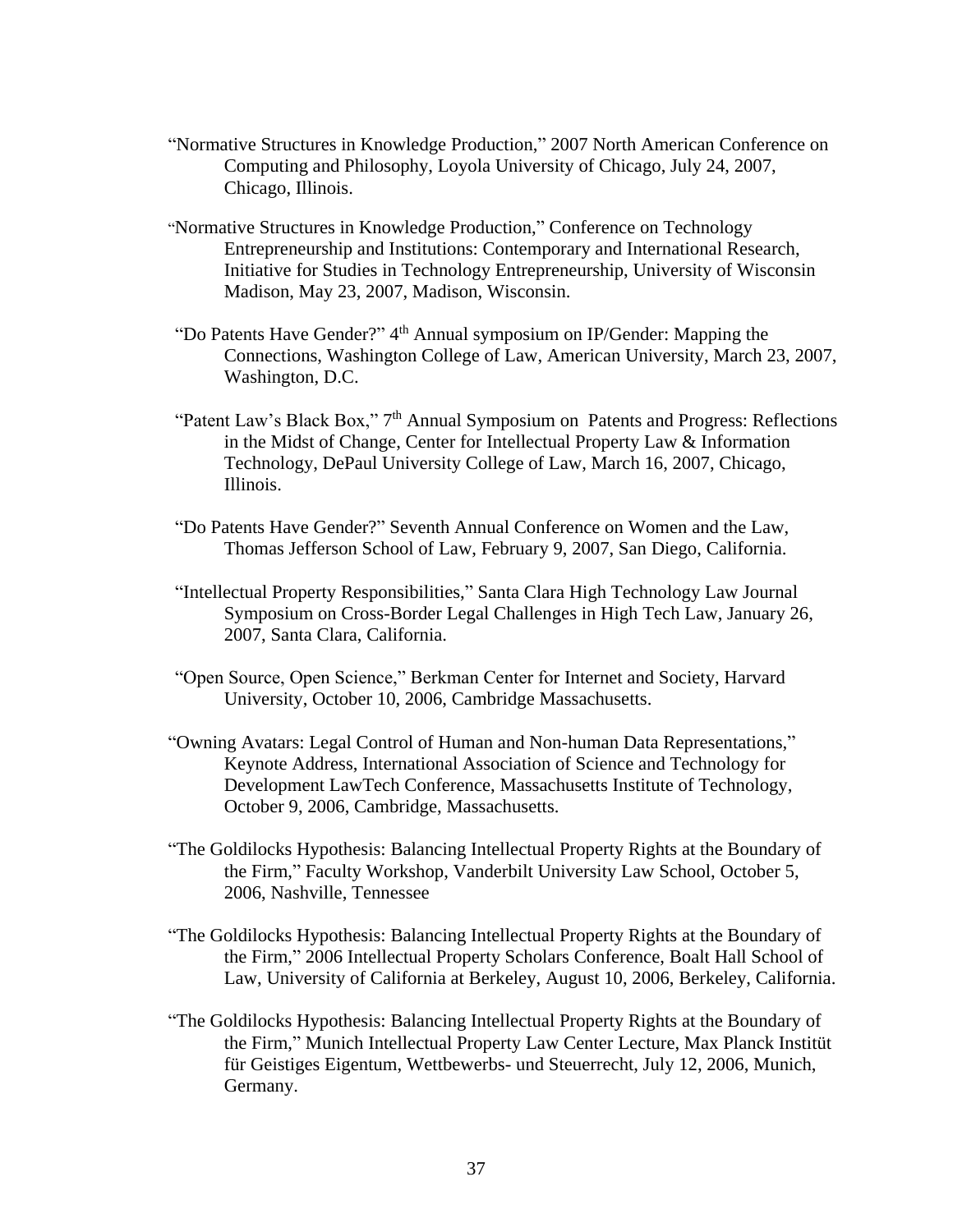- "Intellectual Property in the Context of e-Science," National Center for e-Social Science Workshop on Social Science Perspectives on e-Science, 2<sup>nd</sup> Annual Conference on e-Social Science, Manchester Metropolitan University, June 28, 2006, Manchester, United Kingdom.
- "Property Rules, Liability Rules, and Molecular Futures: Bargaining in the Shadow of the Cathedral," International Workshop on Gene Patents and Clearing Models: From Concepts to Cases, Centrum voor Intellectuele Rechten, Katholieke Universiteit Leuven, June 9, 2006, Leuven, Belgium.
- "The Goldilocks Hypothesis: Balancing Intellectual Property Rights at the Boundary of the Firm," Max Planck Institüt für Erforschung von Gemeinschaftsgütern, June 6, 2006, Bonn, Germany.
- "True Names," Panel on Access to Scientific Information, Yale Information Society Project Conference on Access to Knowledge, Yale University Law School, April 22, 2006, New Haven, Connecticut.
- "Feminism and Dualism in Intellectual Property," Conference on IP/Gender: The Unmapped Connections, Washington College of Law, The American University, March 24, 2006, Washington, D.C.
- "The Goldilocks Hypothesis: Balancing Intellectual Property Rights at the Boundary of the Firm," Faculty workshop, S.J. Quinney School of Law, University of Utah, March 8, 2006, Salt Lake City, Utah.
- "Method and Madness in Copyright Law," 2006 Clyde Lecture, S.J. Quinney School of Law, University of Utah, March 7, 2006, Salt Lake City, Utah.
- "The Goldilocks Hypothesis: Balancing Intellectual Property Rights at the Boundary of the Firm," Information Society Project Seminar, Yale Law School, Yale University, March 2, 2006, New Haven, Connecticut.
- "The Problem of Process in Biotechnology,"  $12<sup>th</sup>$  Annual Katz-Kiley Distinguished Lecture, University of Houston Law Center, November 3, 2005, Houston, Texas.
- "Beyond Copyleft: Patenting Open Source Bioinformatics,"  $27<sup>th</sup>$  Annual Meeting of the Society for Social Studies of Science, October 22, 2005, Pasadena, California.
- "An Information Ownership Approach to Understanding Spyware," 6<sup>th</sup> Annual Conference of the Association of Internet Researchers, October 2005, Chicago, Illinois.
- "Rules and Standards in Digital Rights Management Technology," 6<sup>th</sup> Annual Conference of the Association of Internet Researchers, October 2005, Chicago, Illinois.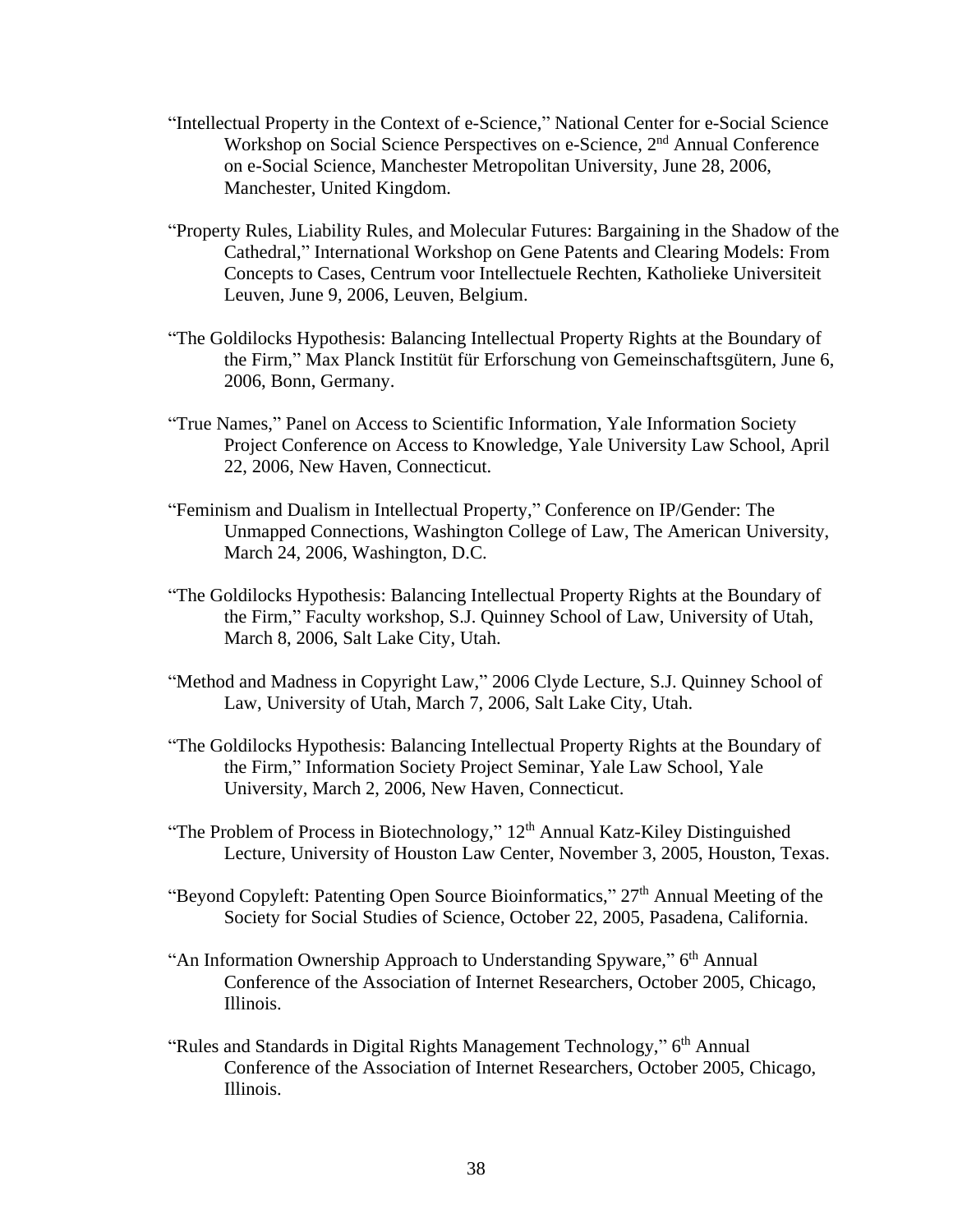- "Feminism and Dualism in Intellectual Property," 14<sup>th</sup> Biennial Meeting of the Society for Philosophy and Technology, Delft University of Technology, July 21, 2005, Delft, The Netherlands.
- "Ethical Approaches to Robotic Data Gathering," 6<sup>th</sup> International Conference of Computer Ethics: Philosophical Enquiry, Centre for Telematics and Infomration Technology, University of Twente, July 19, 2005, Enschede, The Netherlands
- "Autonomy and Morality in DRM Anticircumvention Law," 3rd Annual European Confrence on Computing Into Philosophy, Mälardalen University, June 3, 2005, Västerås, Sweden.
- "An Information Ownership Approach to Spyware," Oxford Internet Institute Seminar, Oxford University, May 12, 2005, Oxford, United Kingdom.
- "A Comparative Contemplation of Patentability Decisions," Oxford Intellectual Property Research Centre Seminar, Oxford University, May 10, 2005, Oxford, United Kingdom.
- "Open Source Genomics," Conference on Law and the Information Society, Fordham University School of Law, April 8, 2005, New York, New York.
- "Law as a Network Standard," Yale Information Society Project Conference on Global Information Flow, Yale Law School, April 3, 2005, New Haven, Connecticut.
- "Intellectual Property and Spyware," Berkeley Center for Law & Technology Conference on Spyware: The Latest Cyber-Regulatory Challenge, University of California at Berkeley, April 1, 2005, Berkeley, California.
- "Biotechnology Patenting: A Comparative Approach," Faculty Workshop, Northwestern University School of Law, March 3, 2005, Chicago, Illinois.
- "Legal and Technical Standards in Digital Rights Management," Faculty Workshop, Cornell Law School, February 11, 2005, Ithaca, New York.
- "Legal and Technical Standards in Digital Rights Management," Information Science Program Seminar, Cornell University, February 2, 2005, Ithaca, New York.
- "Quantum Patent Mechanics," 2004 Business Law Forum on *Markman v. Westview Instruments:* Lessons from a Decade of Experience, Northwestern Law School, Lewis & Clark University, October 8, 2004, Portland, Oregon.
- "Expression, Selection, Abstraction: Copyright's Golden Braid," Endries Distinguished Lecture, Syracuse University College of Law, September 30, 2004, Syracuse, New York.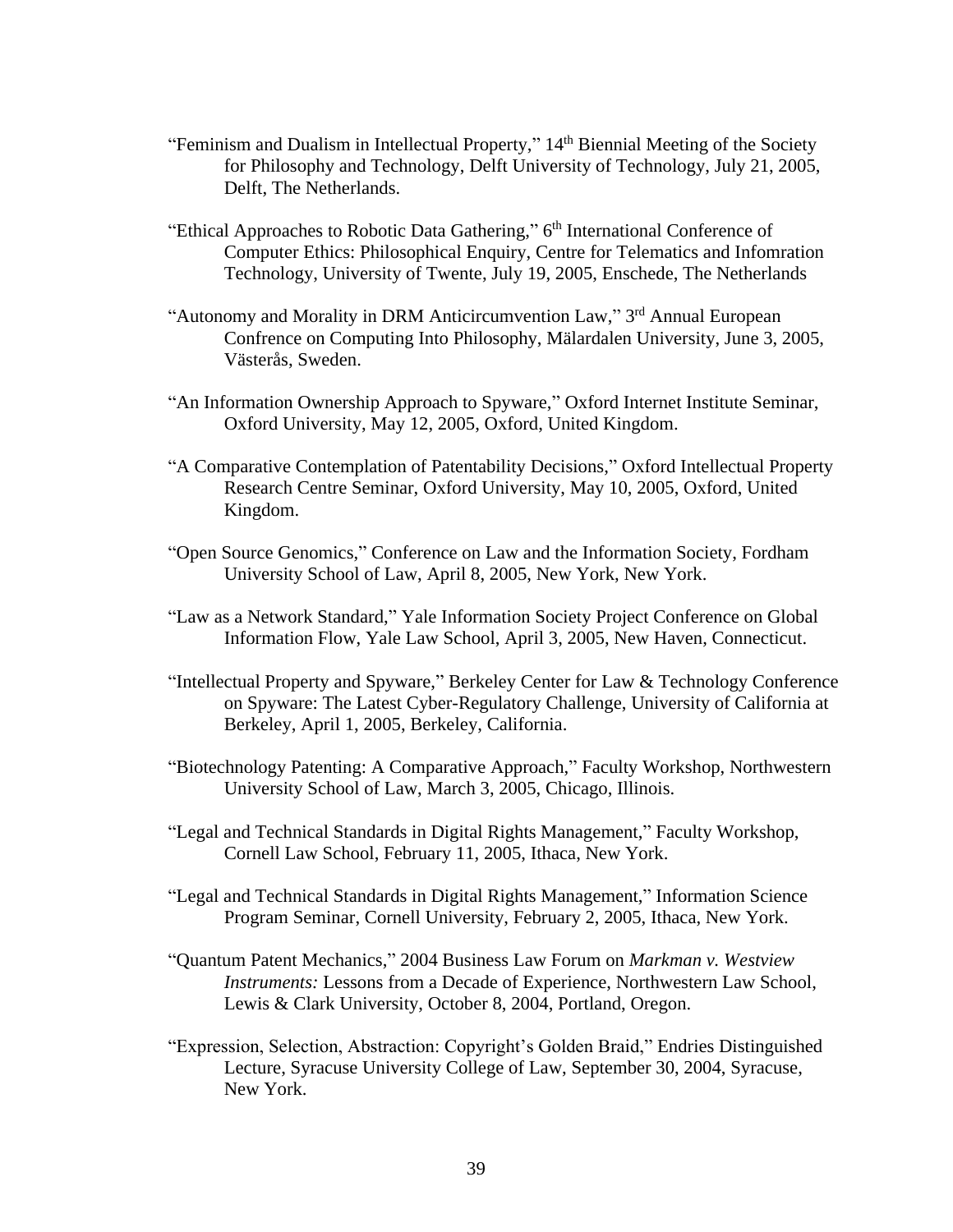- "Copyright and Feminism in Digital Media," Intellectual Property Scholars Seminar, Berkeley Center for Law and Technology, Boalt Hall School of Law, University of California at Berkeley, September 23, 2004, Berkeley, California.
- "Legal and Technical Standards in Digital Rights Management Systems," Symposium on Property Rights on the Frontier: The Economics of Self-Help and Self-Defense in Cyberspace, George Mason University School of Law, September 10, 2004, Arlington, Virginia.
- "Privacy and Property in the Global Datasphere: International Dominance of Off-theshelf Models for Information Control," 4<sup>th</sup> International Conference on Cultural Attitudes Toward Technology and Communication, June 30, 2004, Karlstad Sweden.
- "Designing Optimal Software Patents," Symposium on Intellectual Property Rights in Frontier Industries: Software and Biotech, American Enterprise Institute-Brookings Institute Joint Center, April 30, 2004, Washington, D.C.
- "Legal Limitation of Genetic Use Restriction Technologies" Conference on Intellectual Property Protection for Agricultural Biotechnology: Seeds of Change, University of Illinois College of Law, April 10, 2004, Urbana, Illinois.
- "Fair Use Infrastructure for Rights Management Systems," Conference on Establishing the Principles of Intellectual Property Policy, Hokkaido University Faculty of Law, February 24, 2004, Sapporo, Japan.
- "DNA Rules: Legal Implications of Biological 'Lock-Out' Systems," Loyola University of Chicago/IIT Chicago-Kent Intellectual Property Seminar, Loyola University of Chicago School of Law, February 10, 2004, Chicago, Illinois.
- "Biotechnology's Uncertainty Principle," LTA Symposium on The Past, Present, and Future of the Federal Circuit, Center for Law, Technology and the Arts, Case Western Reserve University School of Law, November 14, 2003, Cleveland, Ohio
- "Policy Levers in Patent Law," Faculty Workshop, Cornell Law School, November 6, 2003, Ithaca, New York.
- "DNA Rules: Legal Implications of Biological 'Lock-Out' Systems," Innovation Seminar, Department of Agricultural Economics, University of California at Berkeley, November 3, 2003, Berkeley, California.
- "Feminism and Copyright in Digital Media," 4<sup>th</sup> Annual Meeting of the Association of Internet Researchers, October 17, 2003, Toronto, Ontario, Canada.
- "DNA Rules: Legal Implications of Biological 'Lock-Out' Systems," Boalt Hall Faculty Workshop, University of California at Berkeley, October 9, 2003, Berkeley,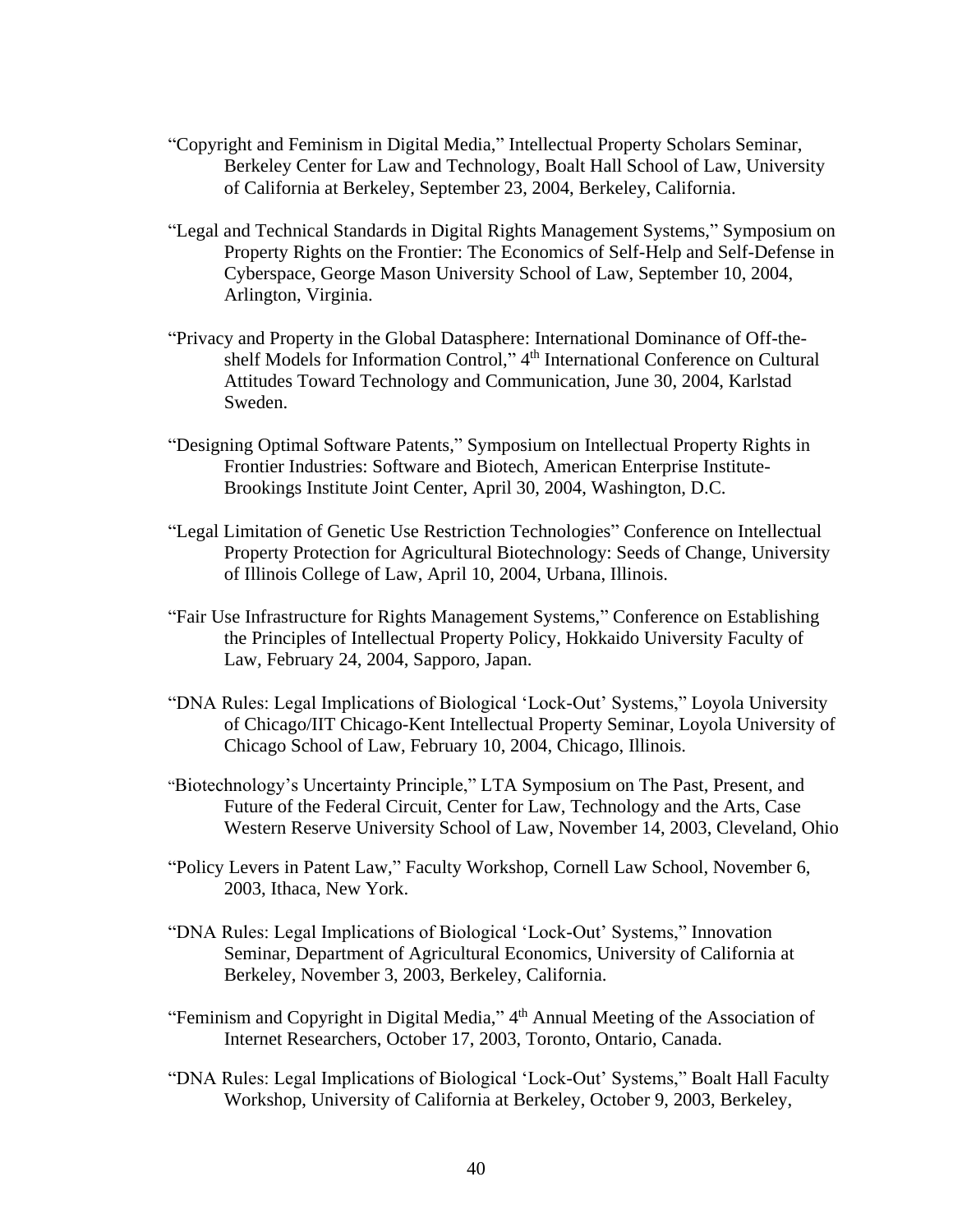California.

- "Intellectual Property and the Firm," Intellectual Property Symposium, University of Chicago Law School, June 21, 2003, Chicago, Illinois.
- "Tailoring Patent Law to Different Industries," Helen Nies Memorial Lecture, Marquette University School of Law, April 10, 2003, Milwaukee, Wisconsin.
- "Policy Levers in Patent Law," INSITE Working Paper Series, University of Wisconsin, Madison, February 24, 2003, Madison, Wisconsin.
- "Reflections in a Darkling Glass: A Comparative Perspective on the *Harvard College* Decision," Centre for Innovation Law & Policy, University of Toronto Faculty of Law, February 14, 2003, Toronto, Ontario, Canada.
- "DNA Rules: Legal Implications of Biological 'Lock-Out' Systems," Intellectual Property Seminar, University of Michigan School of Law, February 12, 2003, Ann Arbor, Michigan.
- "DNA Rules: Legal Implications of Biological 'Lock-Out' Systems," Georgetown Intellectual Property Symposium, Georgetown University Law Center, February 6, 2003, Washington, D.C.
- "Open Source Genomics," Centre for Innovation Law and Policy, University of Toronto, January 15, 2003, Toronto, Ontario, Canada.
- "Is Patent Law Technology Specific?," Faculty Workshop, UCLA Law School, December 3, 2002, Los Angeles, California.
- "Tailoring Patent Law to Different Industries," Institute for Information Law, University of Amsterdam, October 23, 2002, Amsterdam, The Netherlands.
- "Patenting Speech," Centre de Recherches Informatique et Droit, Facultés Universitaires Notre-Dame de la Paix, October 18, 2002, Namur, Belgium.
- "Copyright's Black Box," 3<sup>rd</sup> Annual Meeting of the Association of Internet Researchers, October 22, 2002, Maastricht, The Netherlands.
- "Anti-Circumvention Misuse," 30<sup>th</sup> Telecommunications Policy and Research Conference, September 29, 2002, Alexandria, Virginia.
- "Is Patent Law Technology Specific?" Conference on Competing Monopolies: Challenges at the Intersection of Competition and Intellectual Property Laws, Centre for Innovation Law and Policy, University of Toronto, May 10, 2002, Toronto, Canada.

"Open Source Genomics," Conference on Patenting Genetic Products, Center for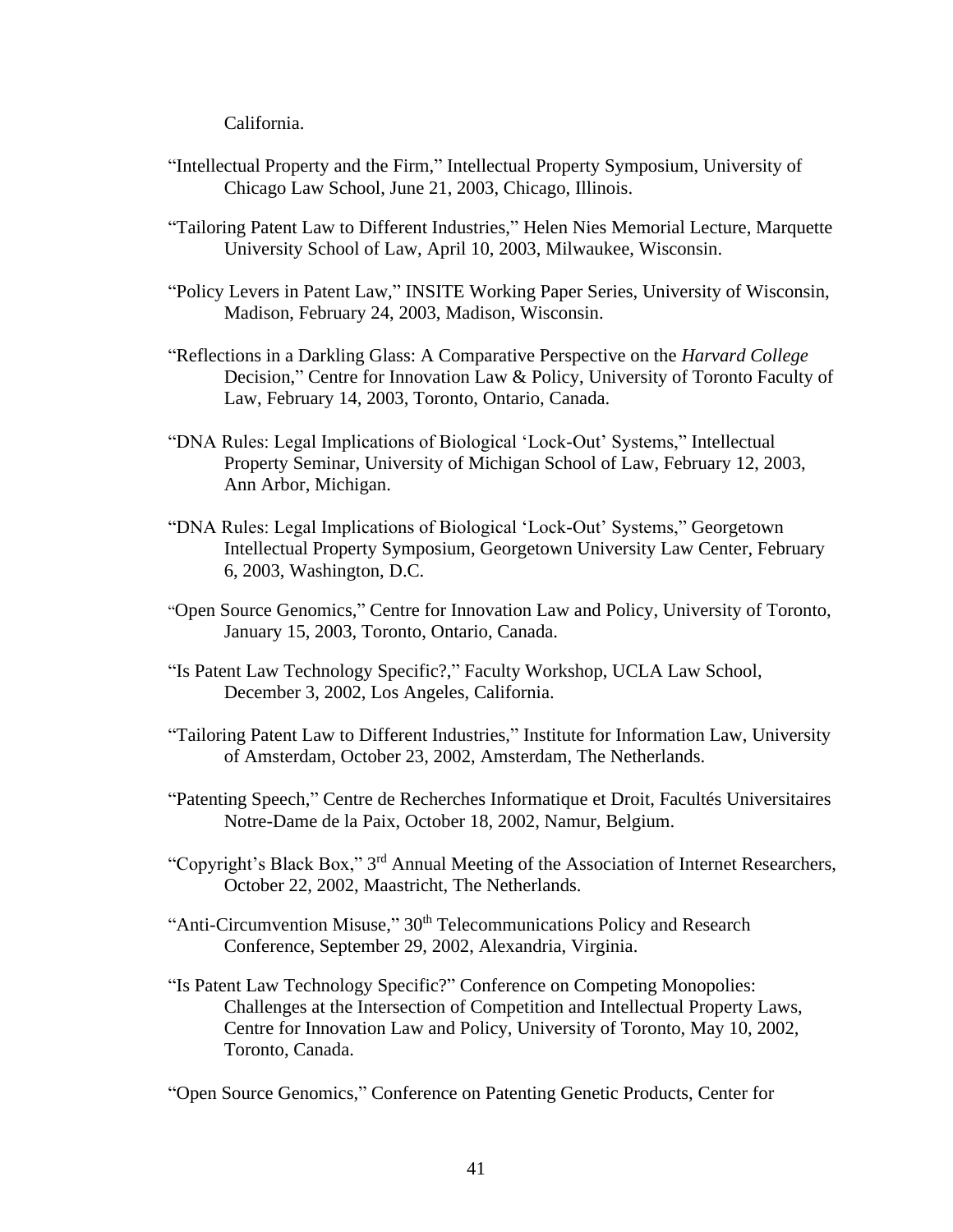Interdisciplinary Studies, Washington University, April 13, 2002, St. Louis, Missouri.

- "Anti-Circumvention Misuse," Intellectual Property Workshop, Dean Dinwoodey Center for Intellectual Property Studies George Washington University, April 4, 2002, Washington D.C.
- "Anti-Circumvention Misuse," Berkeley Intellectual Property Workshop, University of California at Berkeley, February 5, 2002, Berkeley, California.
- "Lex Genetica: Programming Biological Code," Annual Conference on Computer Ethics: Philosophical Enquiries—IT and the Body, University of Lancaster, December 14, 2001, Lancaster, United Kingdom.
- "Is Patent Law Technology Specific?," Faculty Workshop, University of Minnesota School of Law, November 29, 2001, Minneapolis, Minnesota.
- "Is Patent Law Technology Specific?,"  $30<sup>th</sup>$  Telecommunications Policy and Research Conference, October 29, 2001, Alexandria, Virginia.
- "Bioinformatics Lessons from the Open Source Movement," Symposium on Bioinformatics and Intellectual Property, Boston University School of Law, April 27, 2001, Boston, Massachusetts.
- "Stalking the Romantic Inventor," Conference on Patent Reform, Berkeley Center for Law and Technology, University of California at Berkeley, March 1, 2001, Berkeley, California.
- "Fair Use Infrastructure for Copyright Management Systems," Intellectual Property Lecture Series, Boston University School of Law, February 26, 2001, Boston, Massachusetts.
- "Patenting Speech," Faculty Workshop, Arizona State University College of Law, February 19, 2001, Tempe, Arizona.
- "Patenting Speech," Faculty Workshop, Washington & Lee University School of Law, February 5, 2001, Lexington, Virginia.
- "Anti-Circumvention Misuse," Symposium on Legal Issues Affecting the Internet and its Governance of Law, Chase College of Law, Northern Kentucky University, February 3, 2001, Highland Heights, Kentucky.
- "Fair Use Infrastructure for Copyright Management Systems," Symposium on Copyright's Balance in an Internet World, University of Dayton School of Law, November 16, 2000, Dayton, Ohio.

"Fair Use Infrastructure for Copyright Management Systems," 27<sup>th</sup> Annual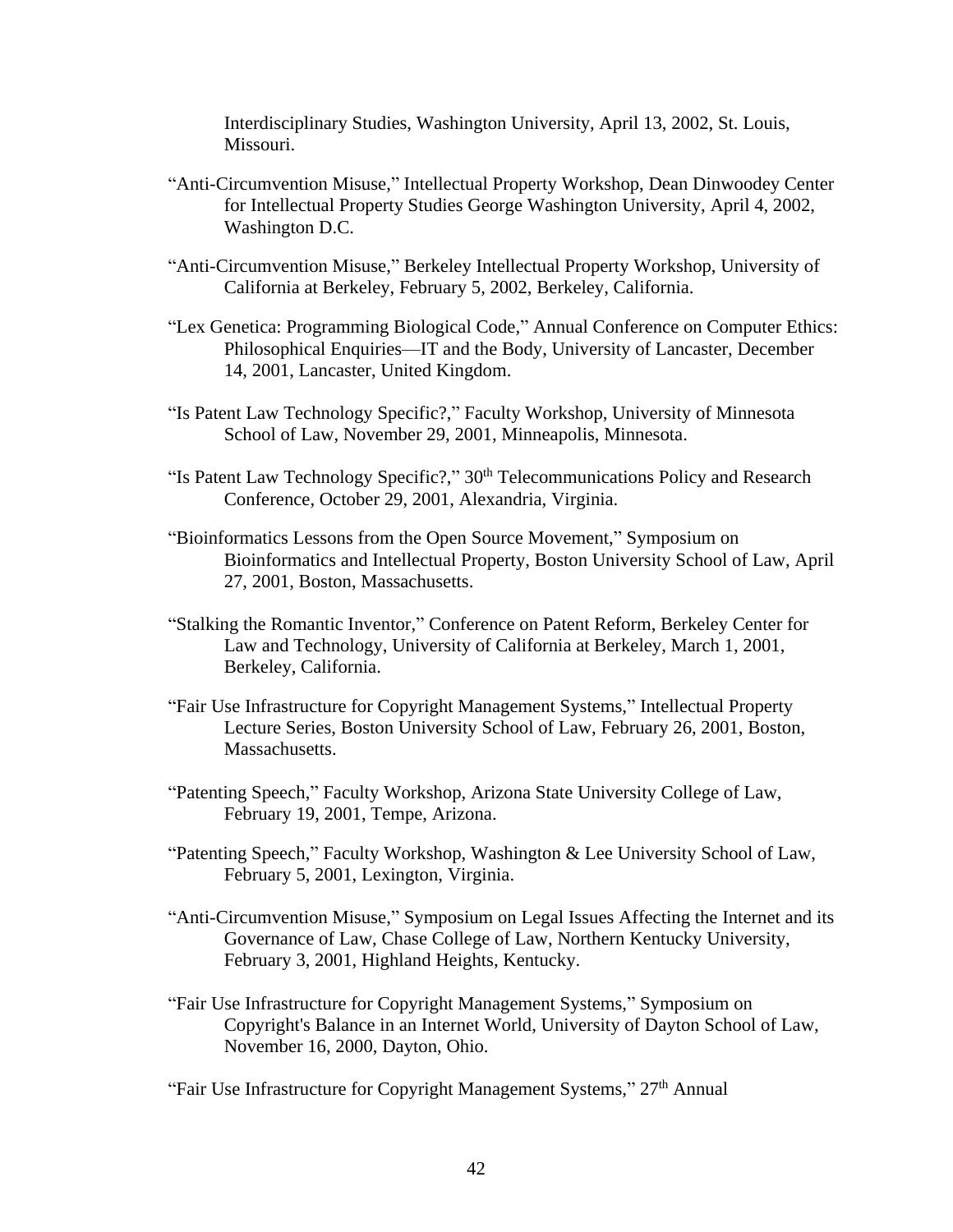Telecommunication Policy and Research Conference, September 24, 2000, Alexandria, Virginia.

- "Patenting Speech," Faculty Workshop, University of Minnesota School of Law, October 28, 1999, Minneapolis, Minnesota.
- "The Trouble With Trespass," Annual Business Law Forum, Northwestern School of Law, Lewis & Clark College, October 1, 1999, Portland, Oregon.
- "Patenting Speech," 27<sup>th</sup> Annual Telecommunication Policy and Research Conference, September 26, 1999, Alexandria, Virginia.
- "Cyberlaw and the Norms of Science," Third Annual Conference on Ethics and Technology, Boston College, June 7, 1999, Newton, Massachusetts.
- "Muddy Rules for Cyberspace," Faculty Workshop, University of Minnesota School of Law, October 1, 1998, Minneapolis, Minnesota.
- "Biotechnology Patents in the Federal Circuit," Third Annual Finnegan Memorial Lectures, George Washington University Law School, September 19, 1998, Washington, D.C.
- "Games People Play: Patents and the Draft UCC Article 2b," Symposium on the Impact of UCC Article 2b, Berkeley Center for Law and Technology, April 24, 1998, Berkeley, California.
- "Virtual Exit in the Global Information Economy," Symposium on the Internet and Legal Theory, ITT Chicago-Kent School of Law, March 13, 1998, Chicago, Illinois.
- "Software as Speech," Symposium on the Constitution and the Internet, Seton Hall University Constitutional Law Journal, March 11, 1998, Newark, New Jersey.
- "Venue and Local Standards in Internet Obscenity Prosecution," Symposium on Should Cyberspace be a Free Speech Zone?, New York Law School Journal of Human Rights, March 5, 1998, New York, New York.
- "Muddy Rules for Cyberspace," 25<sup>th</sup> Annual Telecommunications Policy Research Conference, September 28, 1997, Alexandria, Virginia.
- "Trademarks and Territory on the Global Internet," Symposium on Cyberlaw: Legal Doctrine and Practice in the Age of Cyberspace, State University of New York at Buffalo School of Law, March 8, 1997, Buffalo, New York.
- "Taking Transmission Seriously," Symposium on Intellectual Property in the International Marketplace, J.B. Moore International Law Society, University of Virginia School of Law, January 25, 1997, Charlottesville, Virginia.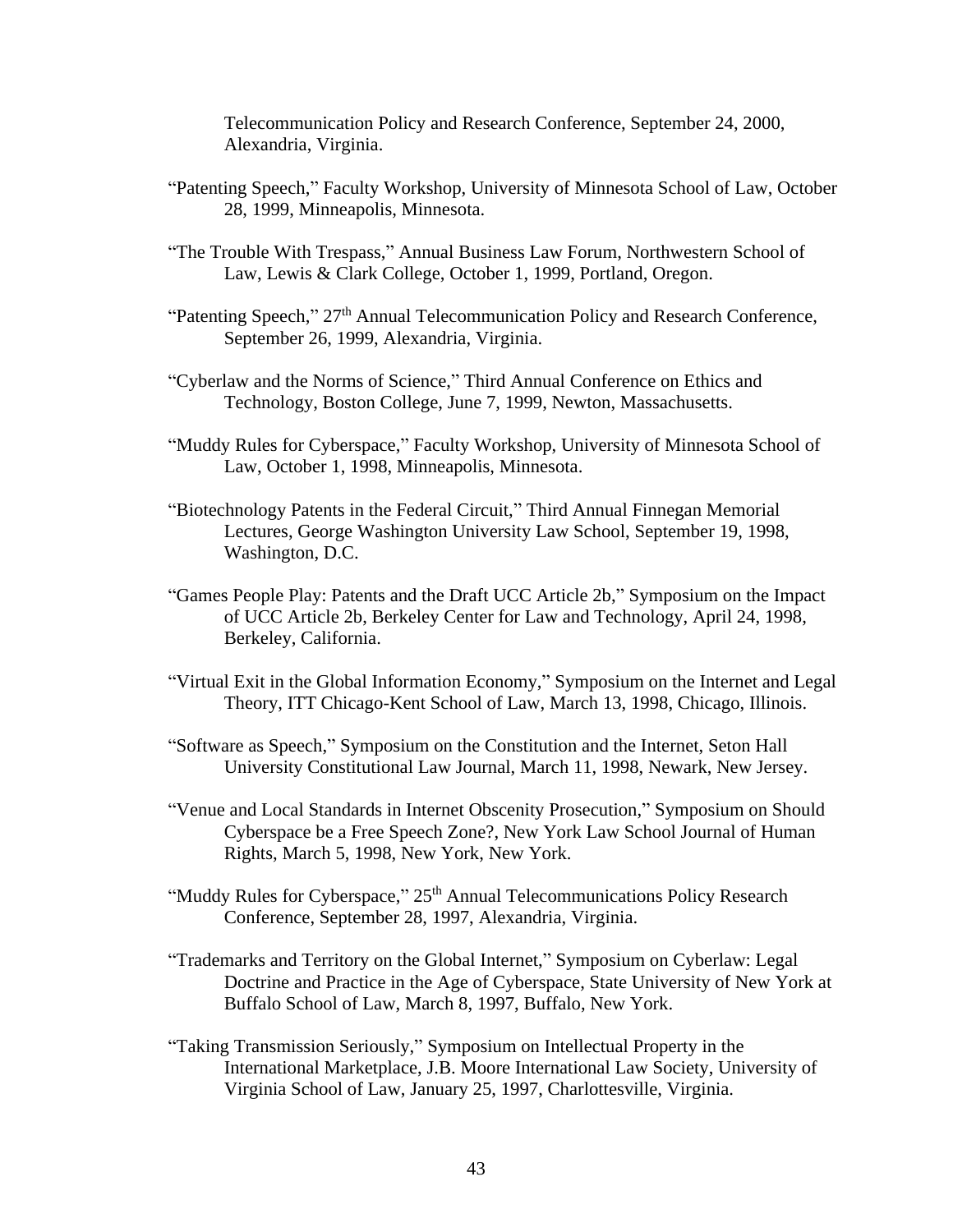- "Federalism in Cyberspace," Symposium on Legal Regulation of the Internet, University of Connecticut School of Law, April 2, 1996, Hartford, Connecticut.
- Commentator, Current Research Workshop on "Virtual Trade Dress: A Very Real Problem," Institute for Humane Studies, George Mason University, October 6, 1995, Fairfax, Virginia.
- "The Market for Electronic Piracy," Conference on Information, National Policy, and International Infrastructure, Harvard Law School and John F. Kennedy School of Government, January 28–30, 1996, Cambridge, Massachusetts.
- "An Economic Analysis of Court Appointed Expert Testimony," Symposium on Linking Independent Science & Technology Expertise to the Courts, ABA-AAAS National Conference of Lawyers and Scientists, National Meeting of the American Association for the Advancement of Science; February 21, 1994, San Francisco, California.

# **Working Meetings**

- Conferee & Discussant, Roundtable on Realising Genomic Medicine Intellectual Property Issues, Centre for Science and Policy, University of Cambridge, May 1, 2015, Cambridge, United Kingdom.
- Conferee & Commentator, Research Agenda Workshop on Governing Innovation: The Law, Economics, and Political Economy of Patent Systems, Kennedy School of Government, Harvard University, January 16–17, 2015, Boston, Massachusetts.
- Conferee, Workshop on User Generated Law, Center for Information and Innovation Law, University of Copenhagen, March 7, 2014, Copenhagen, Denmark.
- Drafting Committee, International Patent Declaration Project, National University of Singapore Faculty of Law, July 18–21, 2013, Singapore, Republic of Singapore.
- Conferee, Synthetic Biology Ownership, Sharing, and Innovation Symposium (SynBiOSIS) Stanford Law School & Dept. of Bioengineering, Stanford University, January 27–28, 2012, Palo Alto, California.
- Conferee, Workshop on IP/Gender: The Unmapped Connections, Program on Intellectual Property and the Public Interest, American University Washington College of Law, April 1–2, 2004, Washington, D.C.
- Conferee, NSF Workshop on Copyright and Empirical Research, Lyndon B. Johnson School of Business, University of Texas at Austin, April 4–5, 2003, Austin, Texas.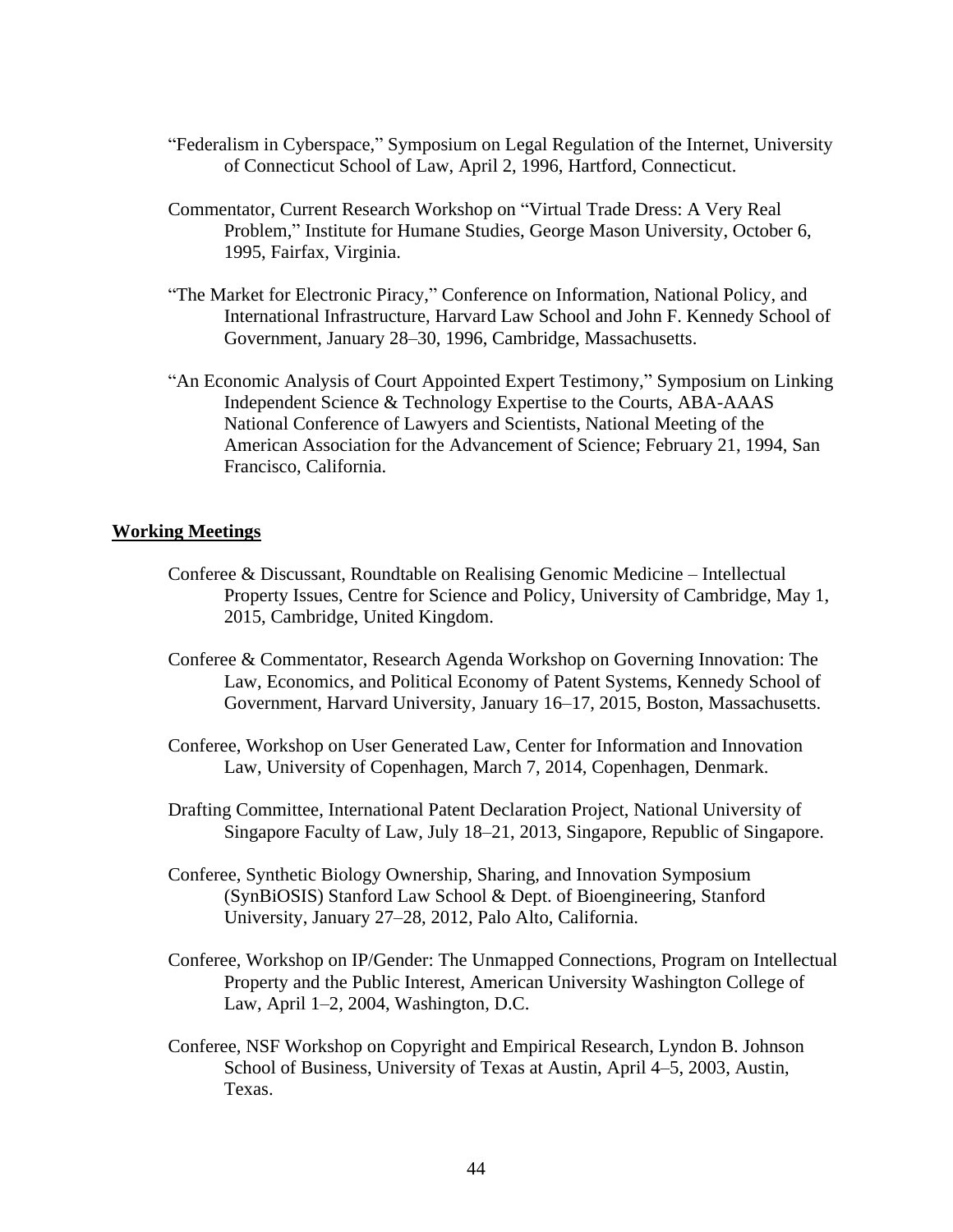- Conferee, Pew Symposium on "Who Owns Online Courses and Course Materials: Intellectual Property Policies for a New Learning Environment," February 17–18, 2000, Miami, Florida.
- Conferee, AAAS Project on Intellectual Property and Electronic Publishing in Science, March 12–14, 1998, San Diego, California.
- Presenter, "Self-Enforcing Systems for On-Line Consumer Protection," International Forum on Gateways to the Global Market: Consumers and Electronic Commerce, Committee on Consumer Policy, Organization for Economic Cooperation and Development, March 4, 1997, Paris, France.
- Conferee, NCLS Conference on Ethical, Legal, and Technical Aspects of Computer Network Use and Abuse, ABA-AAAS National Conference of Lawyers and Scientists, October 7–9, 1994, Queenstown, Maryland.
- Conferee, NIH Conference on "A Legal Research Agenda for the Human Genome Project," Center for the Study of Law, Science and Technology, Arizona State University College of Law, May 14–15, 1991, Tempe, Arizona.

#### **Other Invited Presentations**

- "Solving the Global Pandemic Vaccine Puzzle," UCI Law Admitted Students' Weekend, University of California, Irvine, April 1, 2022, Irvine, California.
- "Introduction to Artificial Intelligence and IP," Howard T. Markey Inn of Court, Orange County, January 11, 2022 (Virtual).
- "X Marks the Spot," Commentary on Rebecca Wexler *Privacy as Privilege*, Intellectual Life Workshop, UCI School of Law, March 24, 2021, Irvine, California (Virtual).
- "AI Research @ UCI Law," Accelerating Discovery in Artificial Intelligence, Stay@HOMEcoming celebration, University of California, Irvine, February 26, 2021, Irvine, California (virtual).
- "AI, Art, and Creativity," *Ipse Dixit: A Podcast on Legal Scholarship*, November 6, 2020 <https://shows.acast.com/ipse-dixit/episodes/dan-burk-on-ai-art-creativity>
- "Understanding *Google v. Oracle*," 2020 Supreme Court Preview, UC Irvine School of Law, October 6, 2020, Irvine, California (Virtual).
- "IP and Racial Equity," UCI Law Scholars' Strike for Racial Justice, September 9, 2020, Irvine, California (Virtual).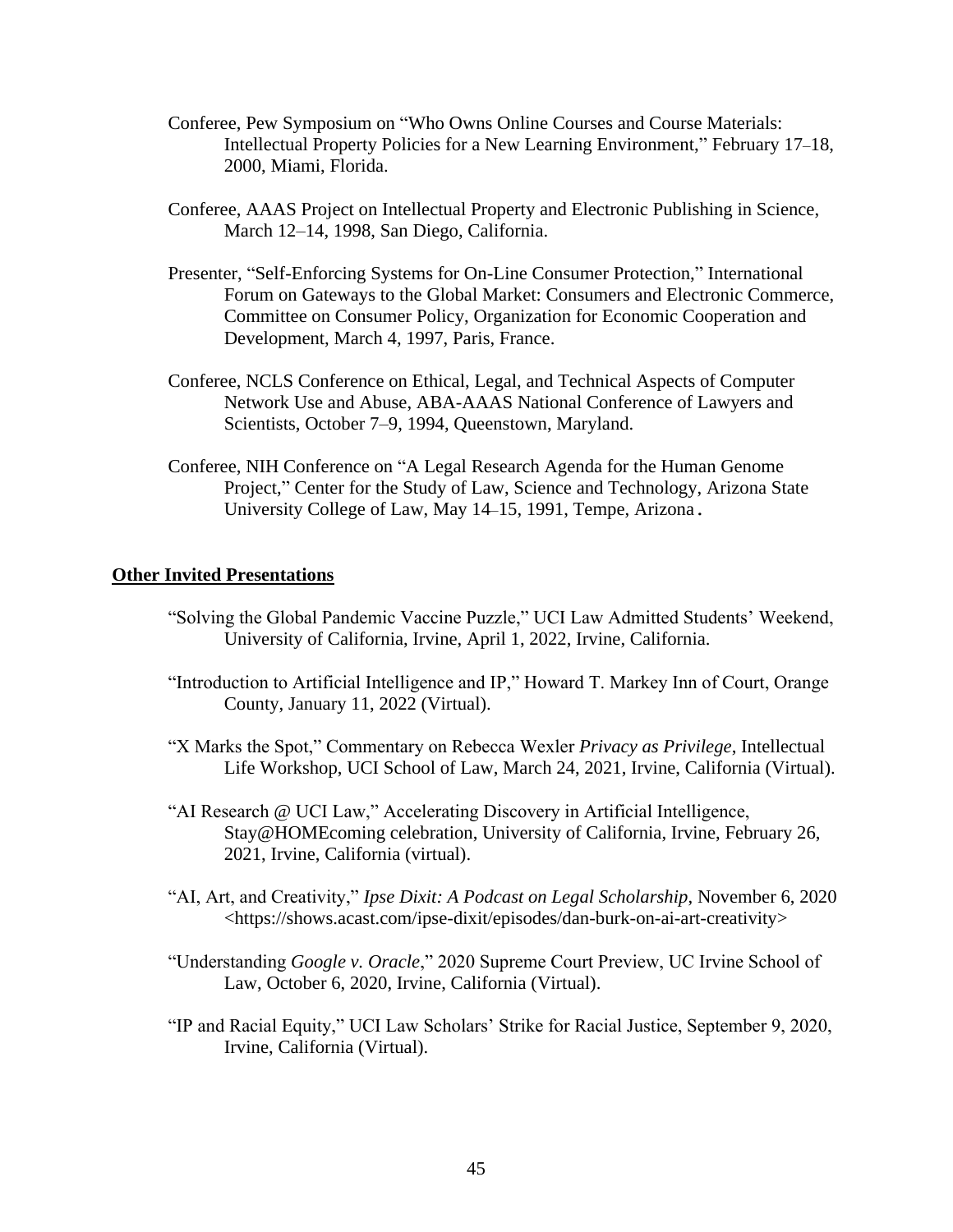- "The Rise of the Robots: Artificial Intelligence in Copyright Enforcement," UCI Law Admitted Students Weekend, University of California, Irvine School of Law, April 3, 2020, Irvine, California.
- "Emerging Trends in IP Law," Los Angeles Intellectual Property Law Association Annual Judge's Night Gala, Los Angeles Biltmore Hotel February 26, 2020, Los Angeles, California.
- "Legal Implications of Artificial Intelligence," Anthem Digital Leadership Retreat, University of California, Irvine, August 6, 2019, Irvine, California.
- "Writing a Successful Fulbright Proposal," Intellectual Life Workshop, University of California, Irvine School of Law, April 10, 2019, Irvine, California.
- "The Young Person's Guide to American Patent Law," Katholeike Universiteit Leuven Program on Intellectual Property and ICT Law, December 6, 2018, Brussels, Belgium.
- "Algorithmic Fair Use," Advanced Information Technology Law, Program in Economics, Management, and Computer Science, Bocconi University, December 4, 2018, Milan, Italy.
- "Misguided Incentives: A Response," Workshop on Innovation and Invention Incentives in the Life Sciences Market, Max Planck Institut für Innovation und Wettbewerb, Hotel Am Steinplatz, November 16, 2018, Berlin, Germany.
- "Do Algorithms Have Politics?" Perspectives Discussion Group on *Algorithms of Oppression* by Safiya Umoja Noble, Center on Law, Equality, and Race, University of California, Irvine School of Law, October 26, 2018, Irvine, California.
- "Intellectual Property in eSports," Seminar on Video Game Law, Whittier Law School, April 18, 2018, Costa Mesa, California.
- "The Rise of the Robots: Artificial Intelligence in Copyright Enforcement," UCI Law Admitted Students Weekend, University of California, Irvine School of Law, April 7, 2018, Irvine, California.
- "Algorithmic Fair Use," Advanced Information Technology Law, Program in Economics, Management, and Computer Science, Bocconi University, November 21, 2017, Milan, Italy.
- "Cross-Border Trade in Intellectual Property," Santa Clara University School of Law Center for Global Law and Policy, Munich Program, Globe Business College, June 19, 2017, Munich, Germany.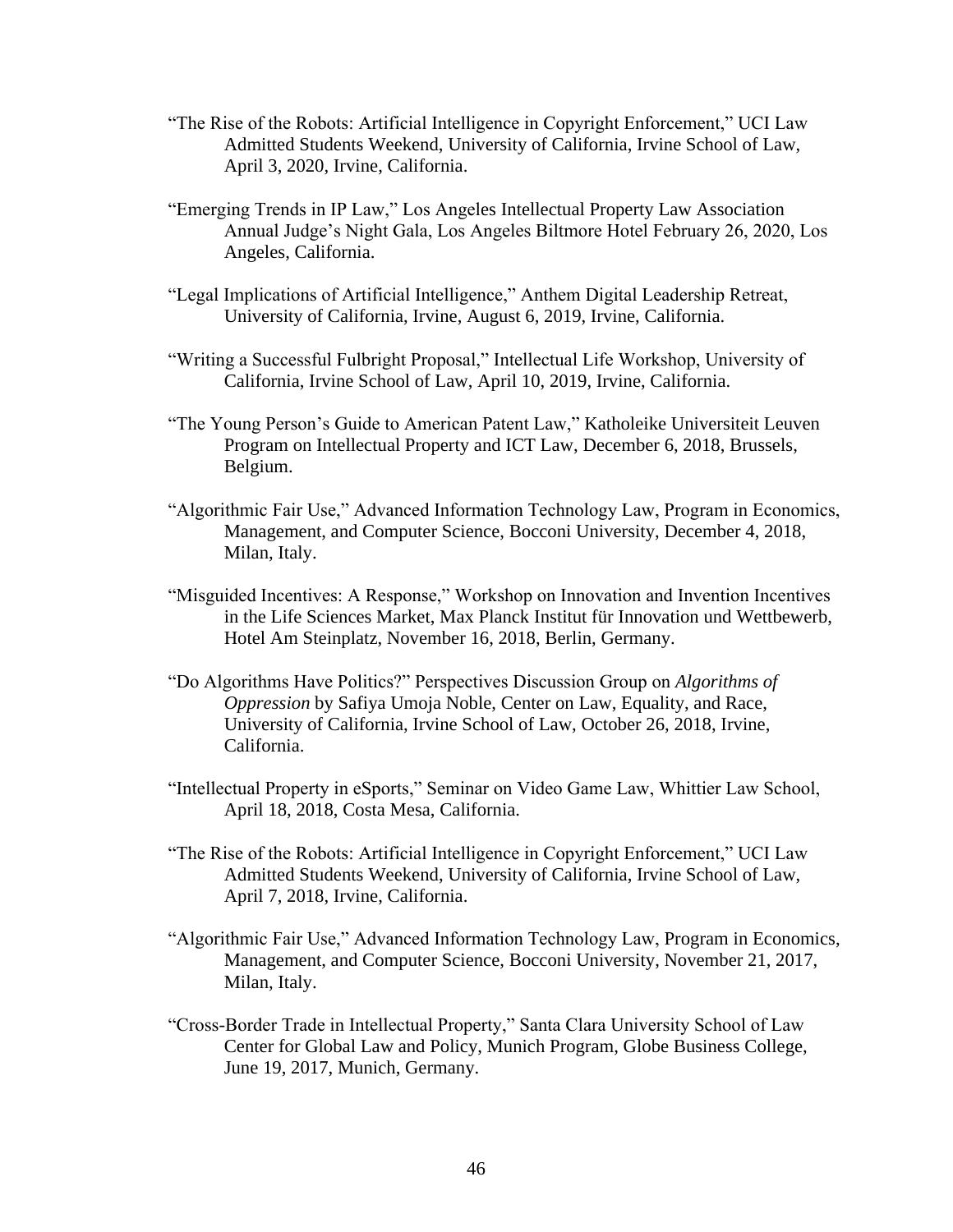- "Digital Exhaustion," Sections on Intellectual Property/Technology Law and International Law, Orange County Bar Association, April 26, 2017, Newport Beach, California.
- "Comparative Exhaustion of Intellectual Property Rights," Graduate Seminar, Centre de Études Internationales de la Propriété Intellectuelle, Université de Strasbourg, March 7, 2017, Strasbourg, France.
- "Rights of Publicity in eSports," Sections on Intellectual Property/Technology Law and Entertainment, Sports and Marketing, Orange County Bar Association, December 12, 2016, Newport Beach, California.
- "Why Do Companies Patent?" Workshop on the Psychology and Sociology of Creativity and IP, Stanford Law School, September 9, 2016, Palo Alto, California.
- "Cross-Border Trade in Intellectual Property," Santa Clara University School of Law Center for Global Law and Policy, Munich Program, Globe Business College, June 20, 2016, Munich, Germany.
- "Cracking the iPhone," Annual Advisory Board Convocation, Center for Digital Transformation, University of California, Irvine, May 6, 2016, Irvine, California.
- "The Supreme Court's IP Docket," UCI Intellectual Property and Cyberlaw Society, UC Irvine School of Law, April 12, 2016, Irvine, California.
- "Comparative Exhaustion of Intellectual Property Rights," Graduate Seminar, Centre de Études Internationales de la Propriété Intellectuelle, Université de Strasbourg, February 29, 2016, Strasbourg, France.
- "What is Patentable Subject Matter?" Los Angeles Intellectual Property Law Association 2016 Washington in the West Conference, January 22, 2016, Los Angeles, California.
- "Importing Virtual Articles," 6<sup>th</sup> Annual Patent Conference, School of Law, University of San Diego, January 15, 2016, San Diego, California.
- "Recent Developments in U.S. Patent Law," International and European Patent Law, Katholeike Universiteit Leuven, December 3, 2015, Brussels, Belgium.
- "Rights of Publicity in Computer Gaming," Computer Games & Society, Department of Information and Computer Science, University of California, Irvine, November 10, 2015, Irvine, California.
- "Patents as Genre," Advanced Patent Seminar, Faculty of Law, London School of Economics, March 9, 2015, London, United Kingdom.

"Patent Law's Problem Children: Patentable Subject Matter in Trans-Atlantic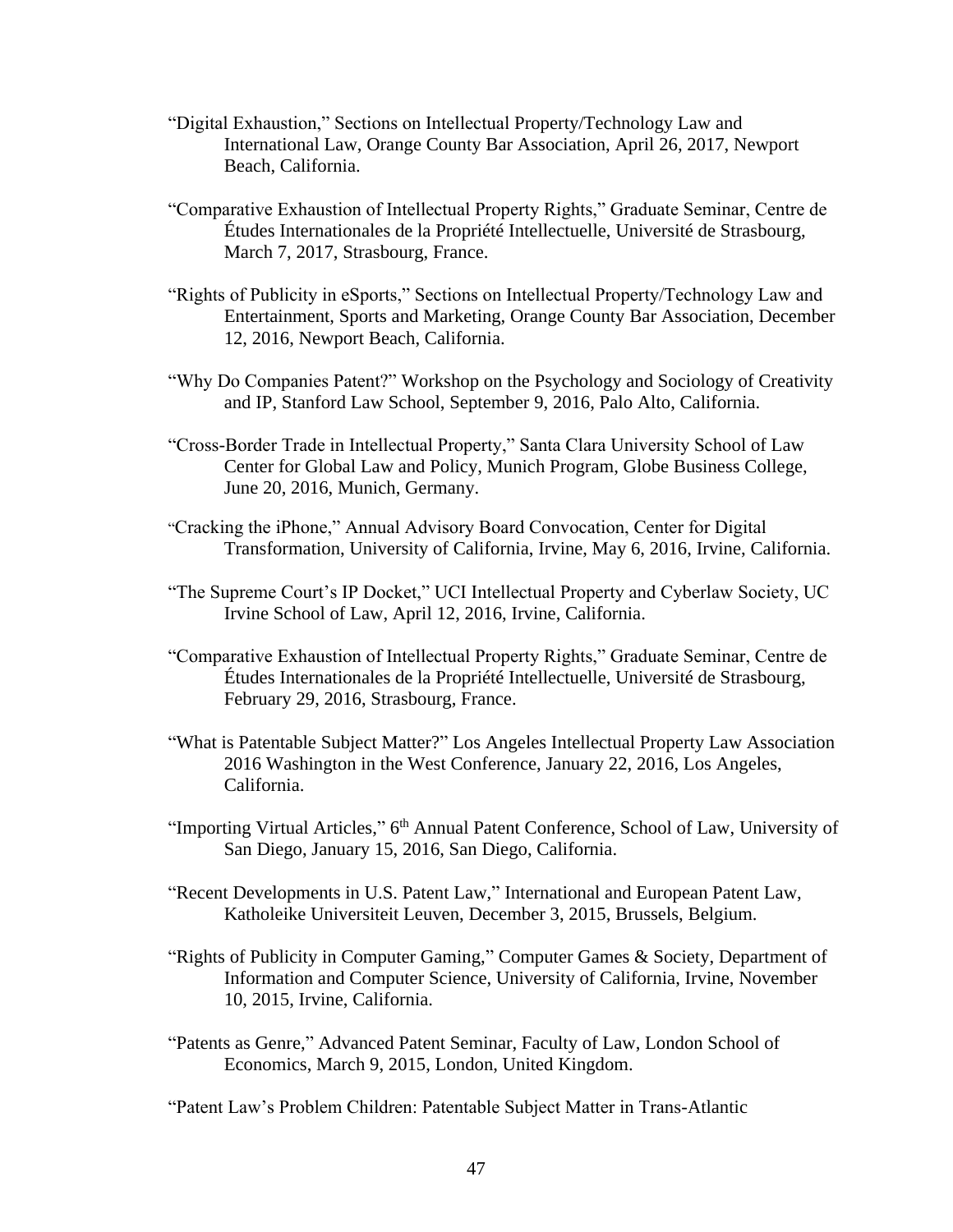Perspective," Graduate Seminar, Centre de Études Internationales de la Propriété Intellectuelle, Université de Strasbourg, December 1, 2014, Strasbourg, France.

- Guest Lecturer, Genetic Use Restriction Technologies, Regulation Without Law? Law and Technologies for the Twenty-First Century, Faculty of Law, University of Lucerne, October 8, 2014, Lucerne, Switzerland.
- "Cross-Border Trade in Intellectual Property," Santa Clara University School of Law Center for Global Law and Policy, Munich Program, Globe Business College, June 27, 2014, Munich, Germany.
- Panelist, "Software as Intellectual Property," 2014 Annual Research Forum, UC Irvine Software Research Institute, May 16, 2014, Irvine, California.
- "Patent Eligibility," Howard T. Markey Intellectual Property American Inn of Court, April 29, 2014, Santa Ana, California.
- Panelist, "Genetically Modified: Food Security, Health, and the Environment," UCI Center for Land, Environment, and Natural Resources, March 10, 2014, Irvine, California.
- "Intellectual Property Challenges in the Digital Age," Annual Advisory Board Convocation, Center for Digital Transformation, University of California, Irvine, November 22, 2013, Irvine, California.
- Guest Lecturer, Ethical and Political Issues of Embryonic Stem Cell Policy, Department of Microbiology & Molecular Genetics, University of California, Irvine, October 18, 2013, Irvine, California.
- "Rights of Publicity in Computer Gaming," Computer Games & Society, Department of Information and Computer Science, University of California, Irvine, October 17, 2013, Irvine California.
- "Patent Law's Problem Children: Patentable Subject Matter in Trans-Atlantic Perspective," Graduate Seminar, Centre de Études Internationales de la Propriété Intellectuelle, Université de Strasbourg, May 2, 2013, Strasbourg, France.
- Panelist, "The New First-Inventor-to-File Provisions of the America Invents Act," 15<sup>th</sup> Annual Richard C. Sughrue Symposium on Intellectual Property Law and Policy, University of Akron School of Law, March 3, 2013, Akron, Ohio.
- Panelist, "Borrowing Law Between Copyright and Patent," American Law Institute Young Scholar's Conference on Copyright and Patent Law, Georgetown Law Center, February 21, 2013, Washington, D.C.

"Is the United States Becoming a First-to-file Country?" Orange County Licensing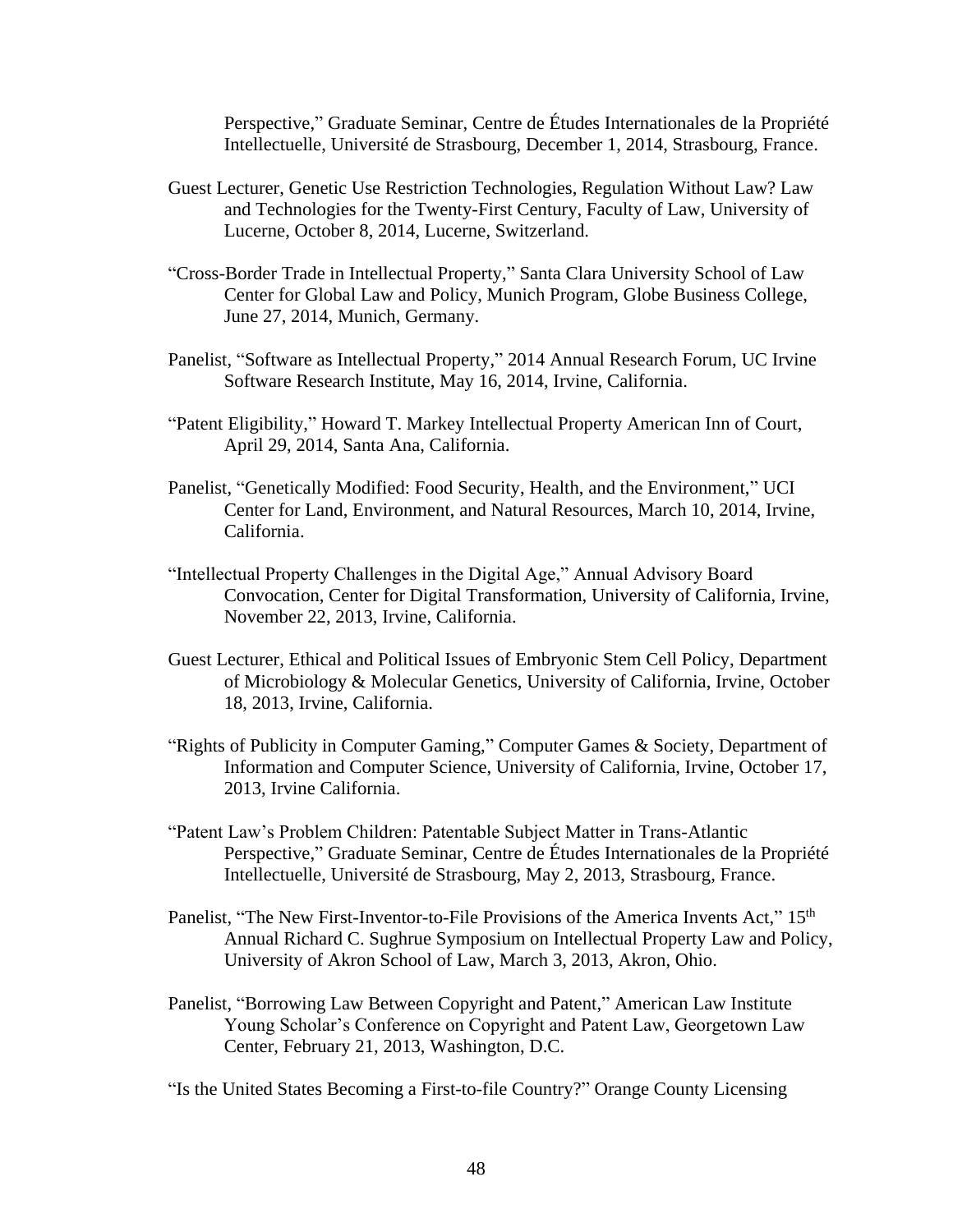Executive Society, February 8, 2013, Irvine, California.

- "New Developments in Biotechnology Patenting," Graduate Seminar on Topics in Stem Cell Research, Stem Cell Center, University of California, Irvine, January 11, 2013, Irvine, California.
- "Copyright and Computer Gaming," Computer Games & Society, Department of Information and Computer Science, University of California, Irvine, October 10, 2012, Irvine, California.
- "Internet Trademarks," Orange County Patent Law Association, September 20, 2012, Irvine, California.
- "Cross-Border Trade in Intellectual Property," Santa Clara University School of Law Center for Global Law and Policy, Munich Program, Globe Business College, June 22, 2012, Munich, Germany.
- "Patents: Invention and Innovation," EECS Graduate Colloquium, Department of Engineering, University of California, Irvine, May 2, 2012, Irvine, California.
- "Is the United States Becoming a First-to-File Jurisdiction?" Institute of Brand and Innovation Law, University College of London Faculty of Laws, March 1, 2012, London, United Kingdom.
- "New Developments in Biotechnology Patenting," Scientific & Clinical Advances Seminar Series, Department of Pathology and Laboratory Medicine, University of California, Irvine, February 3, 2012, Irvine, California.
- "Patent Law's Problem Children: Patentable Subject Matter in Trans-Atlantic Perspective," Graduate Seminar, Centre de Études Internationales de la Propriété Intellectuelle, Université de Strasbourg, November 15, 2011, Strasbourg, France.
- "Cross-Border Trade in Intellectual Property," Santa Clara University School of Law Center for Global Law and Policy, Munich Program, Max Planck Institut für Geistiges Eigentum, Wettbewerbs- und Steuerrecht, June 30, 2011, Munich, Germany.
- "Patent Law's Problem Children," Orange County Patent Law Association, February 24, 2011, Irvine, California.
- "Comparative Perspectives on Patentable Subject Matter," Reinhold Cohn Group Distinguished Lecture, October 13, 2010, Tel Aviv, Israel.
- "Cross-Border Trade in Intellectual Property," Santa Clara University School of Law Center for Global Law and Policy, Munich Program, Max Planck Institut für Geistiges Eigentum, Wettbewerbs- und Steuerrecht, July 6, 2010, Munich,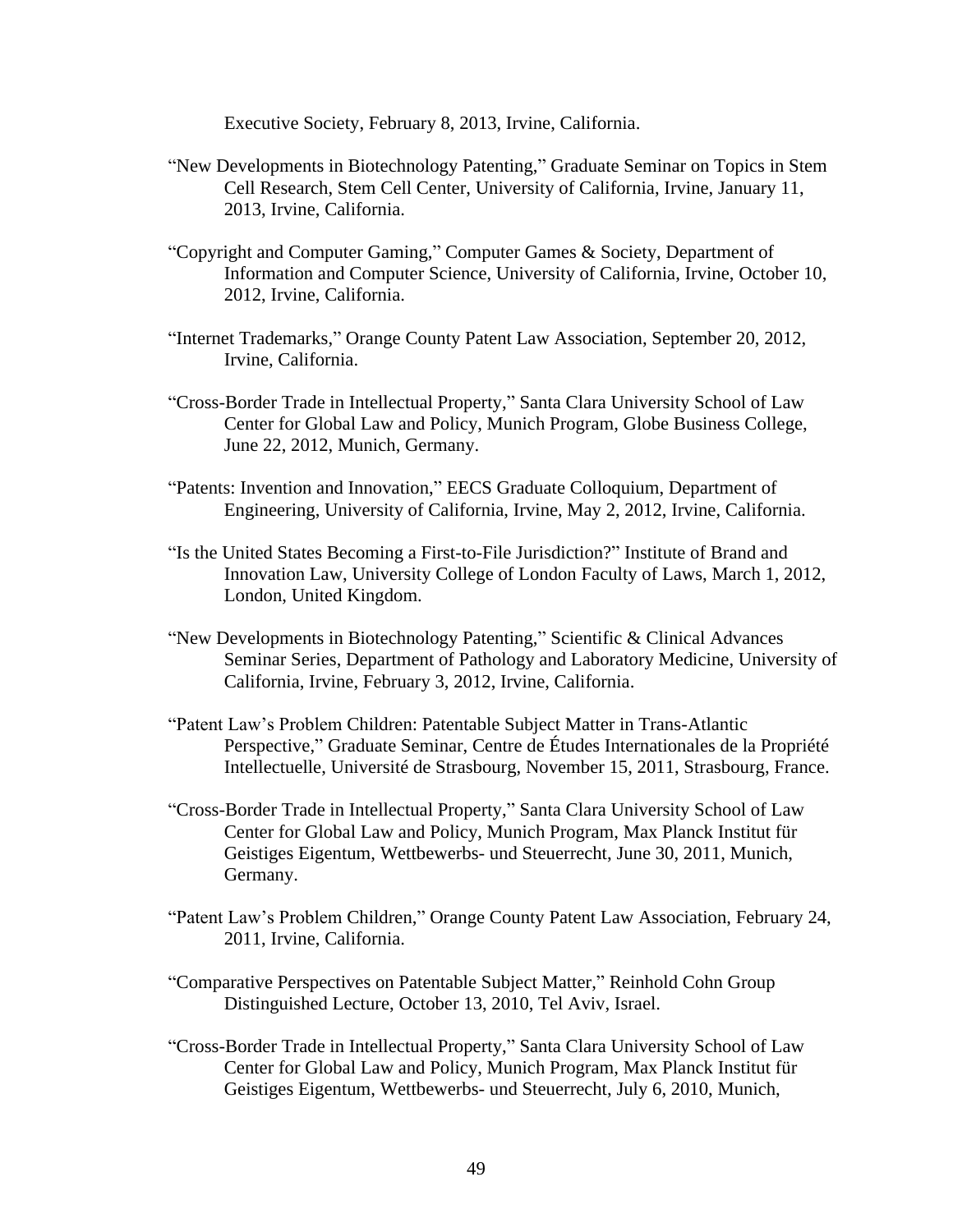Germany.

- "Entrepreneurship and Intellectual Property," Session on Teaching Innovation, AALS Midyear Workshop on Transactional Law, June 12, 2009, Long Beach, California.
- "Untying the Straightjacket: How to Fix the Real Patent Crisis," Computer and Communication Industry Association Briefing, Russell Caucus Room, United States Senate, April 16, 2009, Washington, D.C.
- "Does One Size Fit All? IP Rules for a Diverse Economy," 32<sup>nd</sup> Annual Intellectual Property Law Institute, California Bar Intellectual Property Section, November 9, 2007, Monterey, California.
- "Patents and Cyberinfrastructure," Designing Cyberinfrastructure for Collaboration and Innovation, National Academy of Science, January 30, 2007, Washington, D.C.
- "Open Source, Open Science," Berkman Center for Internet and Society, Harvard Law School, October 10, 2006, Cambridge, Massachusetts.
- "Intellectual Property and the Theory of the Firm," Intellectual Property Seminar, University of Washington School of Law, May 1, 2006, Seattle, Washington.
- "Developments in the Law of TRIPs Article 27.3(b)," Joint Colloquium on Agriculture in the Global South, Stanford Environmental Law Society and Stanford Law and Technology Association, Stanford Law School, April 13, 2006, Palo Alto, California.
- "Open Source Patenting," Student Intellectual Property Law Association Lecture, J. Reuben Clark School of Law, Brigham Young University, March 10, 2006, Provo, Utah.
- "An Information Ownership Approach to Spyware," Program for Computer Policy & Law, Cornell University, February 17, 2005, Ithaca, New York.
- "Understanding the DMCA Anti-Circumvention Provisions," Fifth Annual At the Crossroads of Law & Technology Conference and Mock Trial, Program for Law & Technology, California Institute of Technology, May 14, 2004, Pasadena, California.
- "Law & Ethics of On-line Research," 14th Annual Conference on Computers, Freedom, & Privacy, April 23, 2004, Berkeley, California.
- "Biotechnology in the Federal Circuit: A Clockwork Lemon," University of Arizona College of Law Biotechnology Colloquium, March 10, 2004, Phoenix, Arizona.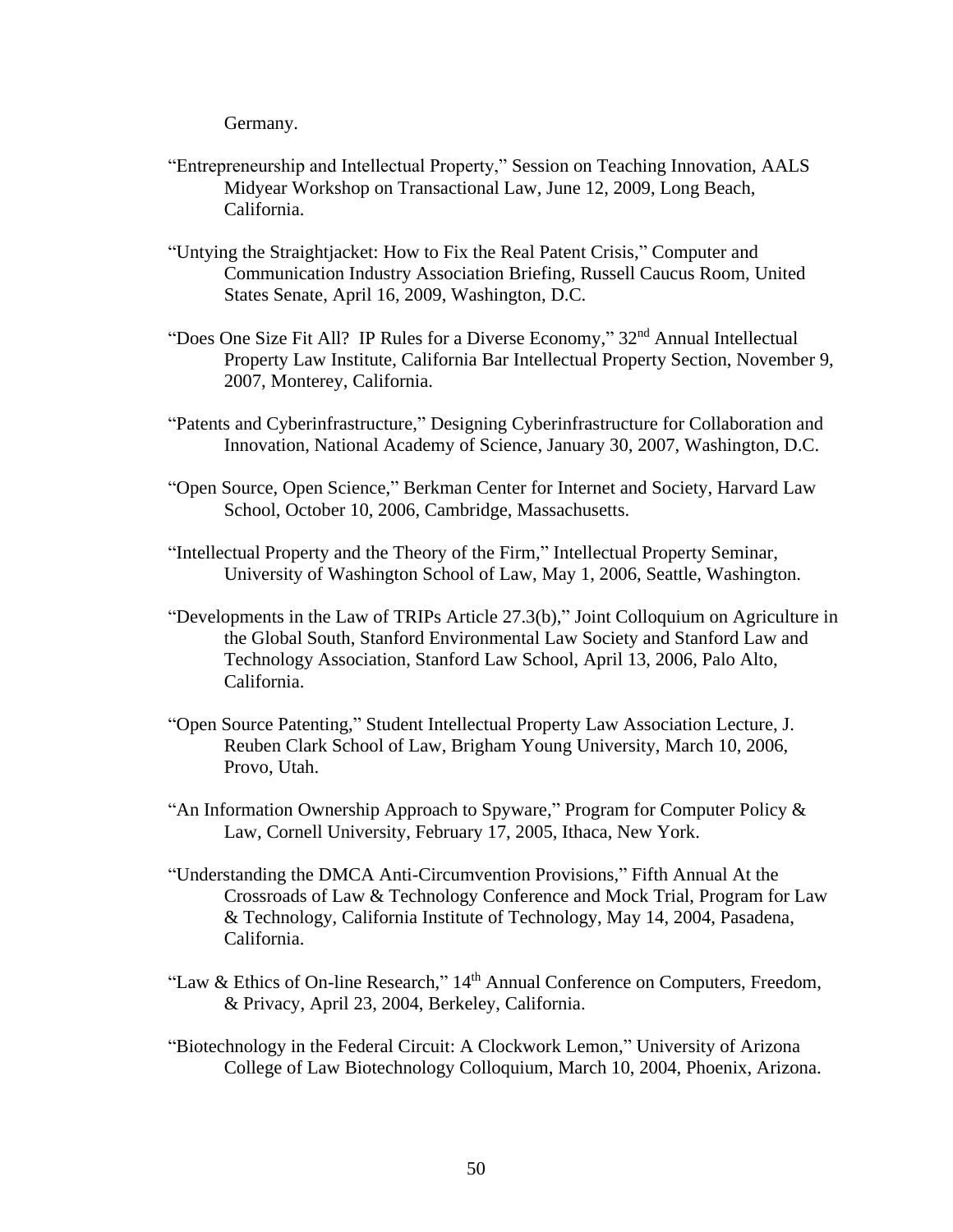- "Software Patents in the USA," Conference on Telecommunications and Intellectual Property: U.S. and Korean Perspectives," Seoul National University Center for Law and Technology, January 31, 2004, Honolulu, Hawaii.
- "Open Source Genomics," IP Speaker Series, Berkeley Center for Law & Technology, Boalt Hall School of Law, University of California, Berkeley, November 10, 2003, Berkeley, California.
- "Legal Infrastructures for Copyright Management Systems," 2003 Taipei Science and Technology Law Forum, Taiwan Information Industry Institute Science & Technology Law Center, September 17, 2003, Taipei, Taiwan.
- "Patenting DNA for Fun and Profit," INSITES Policy Lecture, University of Wisconsin, Madison, February 24, 2003, Madison, Wisconsin.
- "Intellectual Property for Internet Researchers," 3<sup>rd</sup> Annual Meeting of the Association of Internet Researchers, October 20, 2002, Maastricht, The Netherlands.
- "Anti-Circumvention Misuse, or, How I Learned to Stop Worrying and Love the Digital Millennium Copyright Act," IEEE 2002 International Symposium on Technology and Society: Social Implications of Communication and Information Technology, June 7, 2002, Raleigh, North Carolina.
- "Fair Use Infrastructure for Rights Management Systems," Workshop on Fair Use by Design, 12<sup>th</sup> Annual Conference on Computers Freedom and Privacy, April 16, 2002, San Francisco, California.
- "How Digital Rights Management Threatens the Academy," Seminar on Copyright Management in Higher Education: Ownership, Access and Control, University of Maryland University College Center for Intellectual Property and Copyright in the Digital Environment, April 4, 2002, Adelphi, Maryland.
- "Globalization and Intellectual Property: Why the United States Can't Comply with the WTO Treaty," International Trade Consortium, University of Minnesota Hubert H. Humphrey School of Public Policy, February 19, 2002, Minneapolis, Minnesota.
- "Is Patent Law Technology Specific?, " Intellectual Property Section, Utah County Bar Association, October 14, 2002, Salt Lake City, Utah.
- "Beyond Copyright: Legal Protection for Technological Content Management Systems," International Meeting on Cultural and Information Technology, and Intellectual Property, University of Bologna Research Center for History of Law, Philosophy and Sociology of Law, and Computer Science and Law, March 29, 2001, Bologna, Italy.

"Lex Genetica: Governing Through Biological Code," Law & Science Student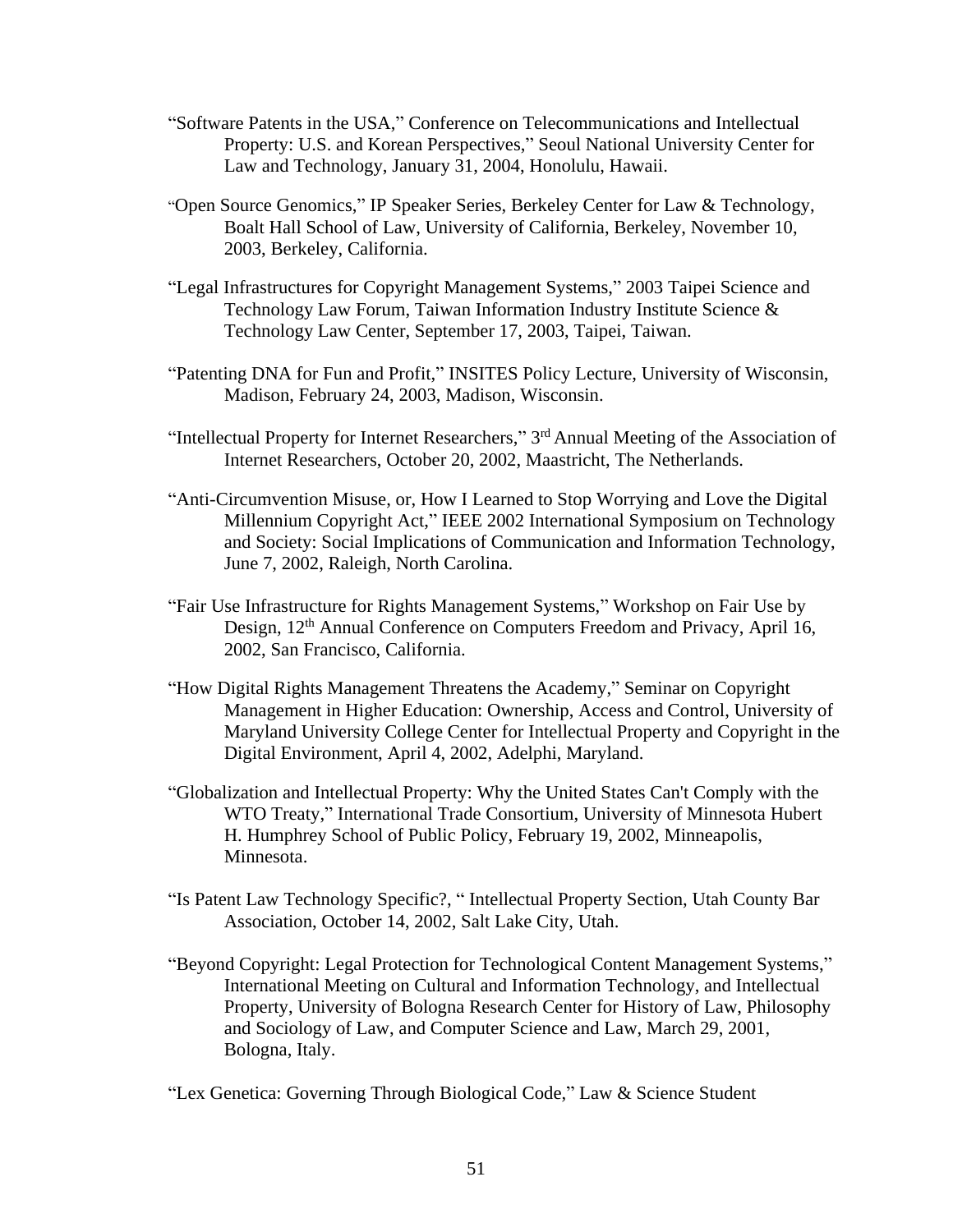Association, Arizona State University College of Law, February 20, 2001, Tempe, Arizona.

- "Beyond Copyright: The Brave New World of Digital Media," Minnesota Institute of Legal Education Program on Intellectual Property, February 15, 2001, Minneapolis, Minnesota.
- "The Future of Copyright," Symposium on Computer Policy & Law, Cornell University, July 28, 2000, Ithaca, New York.
- "The Trouble With Trespass: Exclusionary Rights in Networked Media," 72nd Annual Meeting, State Bar of Nevada, June 22, 2000, San Francisco, California.
- "Patenting Macromolecules for Fun and Profit," 3M Corp. Biotechnology Symposium, May 25, 2000, St. Paul, Minnesota.
- "Ownership of Genetic Sequences," Annual Meeting, Great Lakes Regional Genetics Group, May 6, 2000, Bloomington, Minnesota.
- "E-Commerce: Tales From the Front," Seminar on E-Commerce in Financial Services, The St. Paul Companies, April 14, 2000, St. Paul, Minnesota.
- "The Exclusive Right to Hack," Caucus on Intellectual Property and Composition/Communication Studies, Conference on College Composition and Communication, April 12, 2000, Minneapolis, Minnesota.
- "Institutional Policies on Ownership of Faculty-Generated Materials," Association of New Jersey Graduate Schools, March 24, 2000, Princeton, New Jersey.
- "Digital Course Materials: Ownership and Authorship," John Hopkins University Library Lecture, March 23, 2000 Baltimore, Maryland
- "DNA Rules: Regulation Through Biological Code," Center for Bioethics Seminar Series, March 10, 2000, Minneapolis, Minnesota.
- "Information Law for the Electronic Age," Symposium on New Legal Restrictions on Use of Published Data, Annual Meeting, American Association for the Advancement of Science, February 19, 2000, Washington, D.C.
- "Copyright in Film and Video," Annual Luncheon, Twin Cities International Television and Video Association, October 27, 1999, Minneapolis, Minnesota.
- "Ownership and Authorship of Digital Course Materials," Workshop on Copyright and Intellectual Property in Higher Education, Montclair State University, October 22, 1999, Montclair, New Jersey.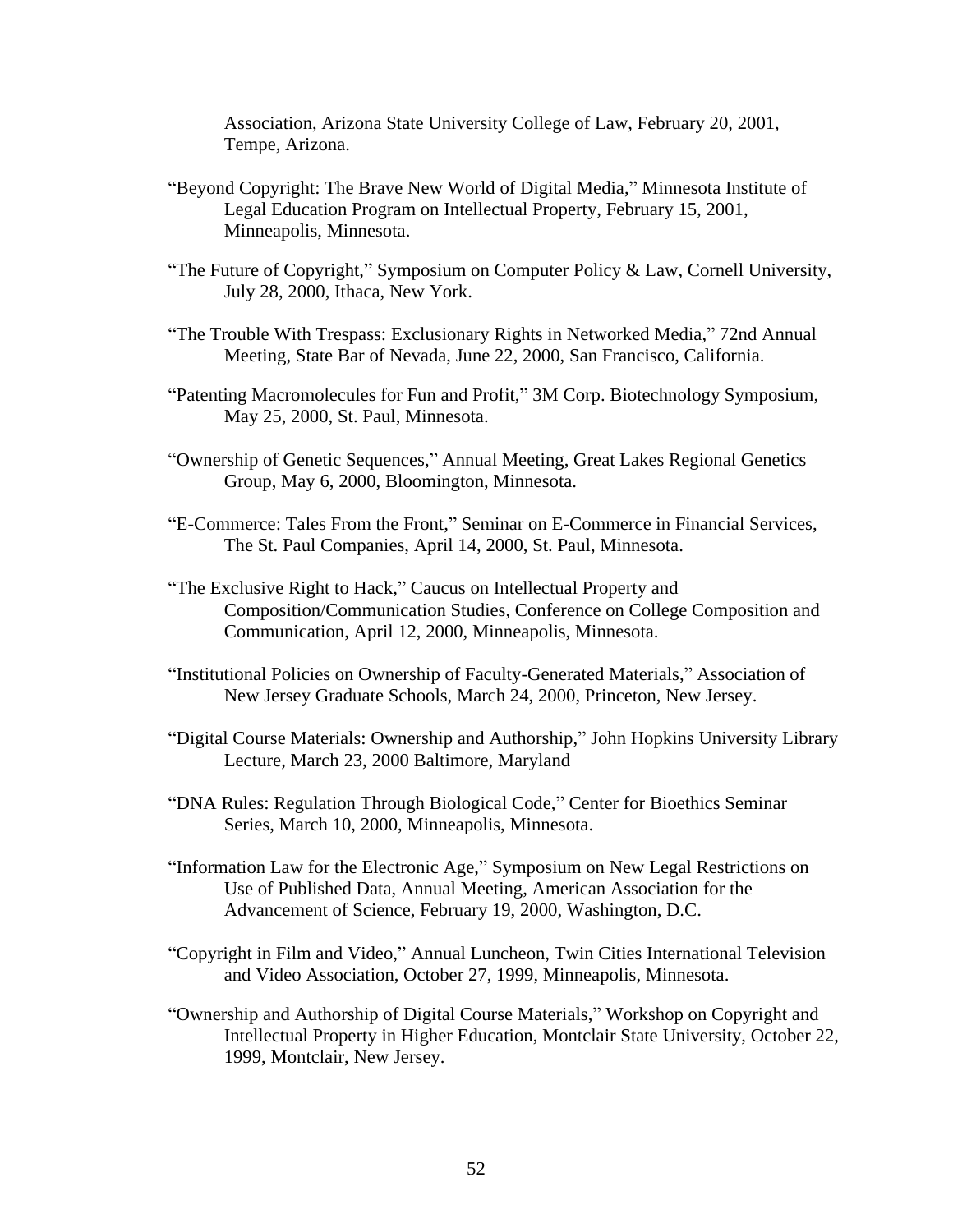- "Virtual Exit in the Global Information Economy," Graduate Colloquium, Department of Information and Decision Sciences, University of Minnesota Carlson School of Management, October 15, 1999, Minneapolis, Minnesota.
- "Beyond Domain Names: Trademarks and the Internet," 12th Annual Computer Law Conference, University of Texas, May 26, 1999, Austin, Texas.
- "Beyond Copyright: Control of Information in the 21<sup>st</sup> Century," 1999 Annual Meeting, New Jersey Library Association, April 30, 1999, Long Branch, New Jersey.
- "Copyright Issues in Distance Learning," New Jersey Intercampus Network, Raritan Valley Community College, March 30, 1999, Somerville, New Jersey.
- "Copyright in the Networked Academy," 1999 Technology Workshop, Council of Independent Colleges, March 26, 1999, Pittsburgh, Pennsylvania.
- "Digital Feudalism: How Copyright Threatens the Academy," Center for Academic Technology, Seton Hall University, January 13, 1999, South Orange, New Jersey.
- "Personal Jurisdiction and the Internet," Section on Civil Procedure, American Association of Law Schools, January 9, 1999, New Orleans, Louisiana.
- "Formulating and Promulgating Academic Copyright Policies," Pre-Conference Workshop, CAUSE `98, December 8, 1998, Seattle, Washington.
- "Copyright in the Networked Academy," Faculty Development Program, Teacher's College, Columbia University, December 1, 1998, New York, New York.
- "Jurisdictional Chaos?" Program on Speech in the Digital Age: The First Amendment and Advertising, Progress and Freedom Foundation, November 18, 1998, Washington, D.C.
- "Copyright in a Digital Age," Faculty Training Seminar, Union County Community College, November 16, 1998, Cranford, New Jersey.
- "Legal Issues in Information Technology Risk Management," 14th Annual Regional Conference, National Association of Student Personnel Administrators, November 8, 1998, Washington, D.C.
- "Patents and Proposed UCC Article 2b," Second Annual Advanced Patent Institute, University of Texas, November 6, 1998, Austin, Texas.
- "How the Internet is Changing Intellectual Property Law," American Intellectual Property Law Association, October 1998, Arlington, Virginia.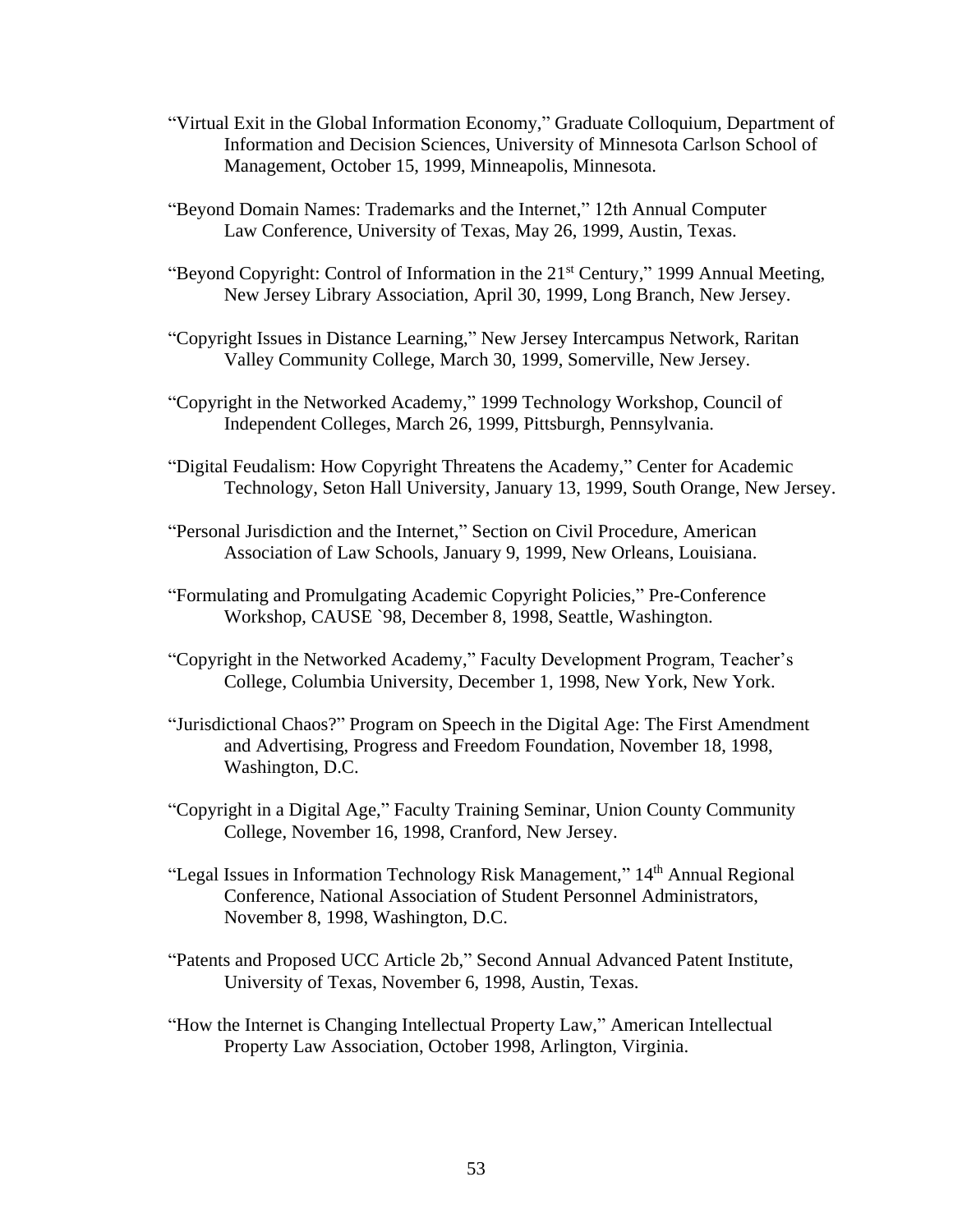- "Interjurisdictional Competition in Electronic Commerce," Fordham Graduate Colloquium, Fordham University School of Law, September 14, 1998, New York, New York.
- "The Future of Copyright," Symposium on Computer Policy & Law, Cornell University, July 11, 1997, Ithaca, New York.
- "From Print to Internet: Copyright Today and Tomorrow," Annual Conference, International Publishing Management Association, July 13, 1998, Norfolk, Virginia.
- "Five Easy Ways to Lose Your Intellectual Property on the Internet," Annual Meeting, New York Intellectual Property Law Association, May 21, 1998, New York, New York.
- "Off-Shore Issues for On-Line Materials," On-Line Off-Shore '98, April 29, 1998, Grand Cayman, British West Indies.
- "Business Reputation and Identity on the Internet," Eighth Annual Conference on Computers, Freedom, and Privacy, February 20, 1998, Austin, Texas.
- "Data Ownership," American Committee for Interoperable Systems Annual Membership Meeting, February 19, 1997, Austin, Texas.
- "International Regulation of Software Patents," Joint Session of the Sections on Computer Law and Intellectual Property, American Association of Law Schools, January 10, 1998, San Francisco, California.
- "Ownership of Electronic Course Materials," Pre-Conference Workshop, CAUSE '97, December 2, 1997, Orlando, Florida.
- "Speech and Culture in the Electronic Village," EDUCOM, October 28, 1997, Minneapolis, Minnesota.
- "Ownership of Copyrighted Materials in Higher Education," Pre-Conference Workshop, EDUCOM, October 27, Minneapolis, Minnesota.
- "Copyright in a Digital Age," Council of University and Community College Library Directors, October 24, 1997, Union, New Jersey.
- "Did the Internet Kill Jurisdictional Limits?" 1997 Federalist Society National Lawyers' Convention, October 17, 1997, Washington, D.C.

"Copyright in a Digital Age," Brigham Young University, August 12, 1997, Provo, Utah.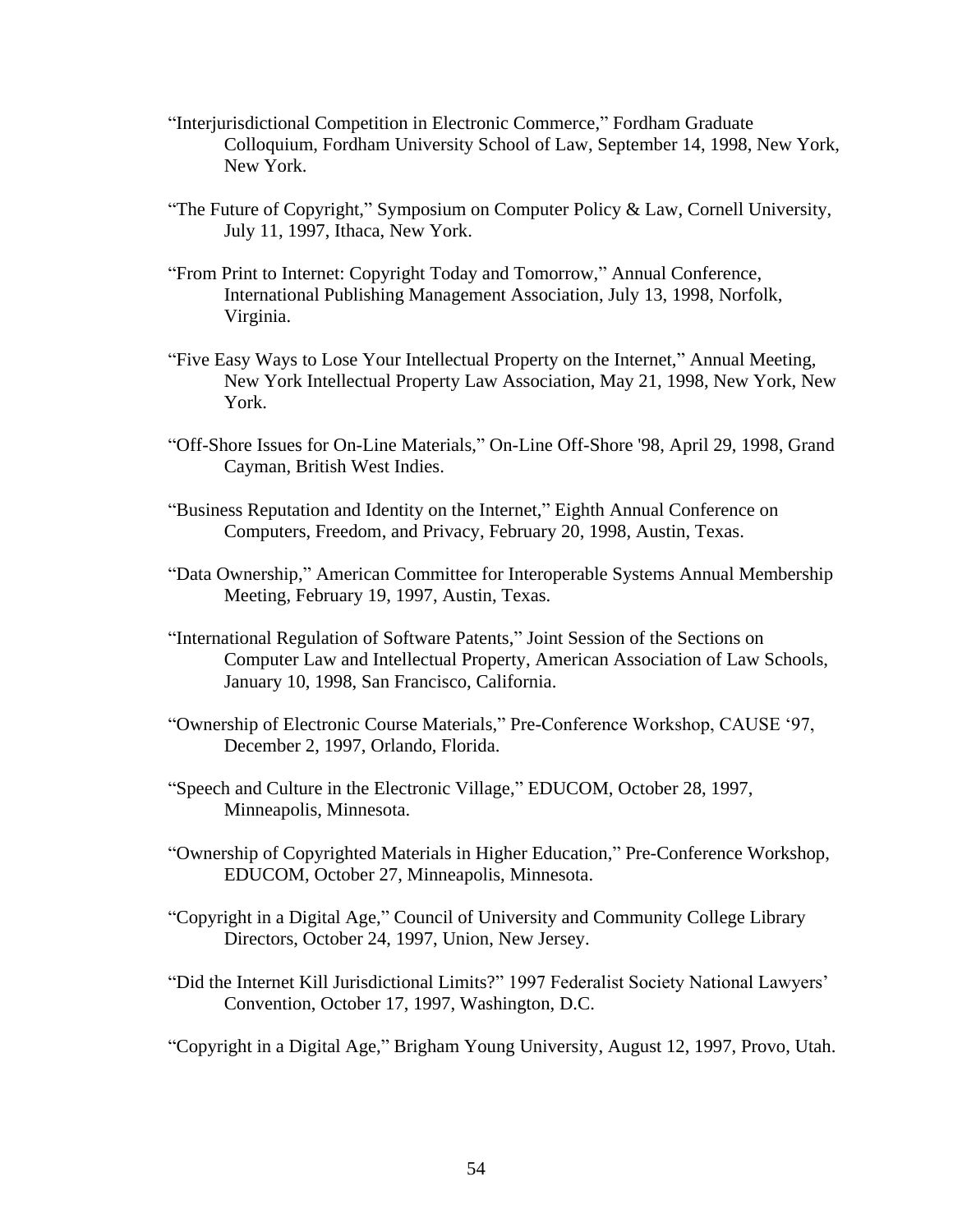- "The Future of Copyright," Symposium on Computer Policy & Law, Cornell University, July 11, 1997, Ithaca, New York.
- "Jurisdiction in a World Without Borders," 10th Annual Computer Law Conference: University of Texas, May 16, 1997, Austin, Texas.
- "Copyright and Science Policy," Session on Science, Technology, and Intellectual Property: Challenges for the 21st Century, 1997 AAAS Science & Technology Policy Colloquium, American Association for the Advancement of Science, April 24–25, 1997, Washington, D.C.
- "When Scientific Progress Meets Legal Process," Program on Ethical Issues in Health and Safety, ACS Division of Chemistry Health and Safety, 213<sup>th</sup> National Meeting of the American Chemical Society, April 16, 1997, San Francisco, California.
- "Jurisdiction Without Borders," Conference on Computers & The Law III, Sun User Group, December 2, 1996, San Jose, California.
- "Protecting Databases: Intellectual Property Alternatives," Cyber Risk '96 NCSA/Computer Ethics Institute, November 8, 1996, Arlington, Virginia.
- "Telepresence and Cybermarks," Program on Legal Aspects of the Internet, NIST/NCSC 19th National Information Systems Security Conference, October 23, 1996, Baltimore, Maryland.
- "Federalism Without Borders," Conference on Regulation or Private Ordering?: The Future of the Internet, The Cato Institute, September 20, 1996, Washington, D.C.
- "Five Easy Ways to Lose Your Intellectual Property on the Internet," National Cancer Institute Office of Technology Development, National Institutes of Health, September 12, 1996, Rockville, Maryland.
- "Biotechnology in the Federal Circuit," Symposium on Legal Issues in Biotechnology, American Chemical Society Division of Chemistry and the Law, 212<sup>th</sup> National Meeting of the American Chemical Society, August 26, 1996, Orlando, Florida.
- "Trademarks on the Global Internet," 9th Annual Computer Law Conference, University of Texas, May 17–18, 1996, Austin, Texas.
- "Copyright Protection for cDNA Expressed Sequence Tags," Program on Legal Issues in Biotechnology, American Chemical Society Division of Chemistry and the Law, 211th National Meeting of the American Chemical Society, March 25, 1996, New Orleans, Louisiana.